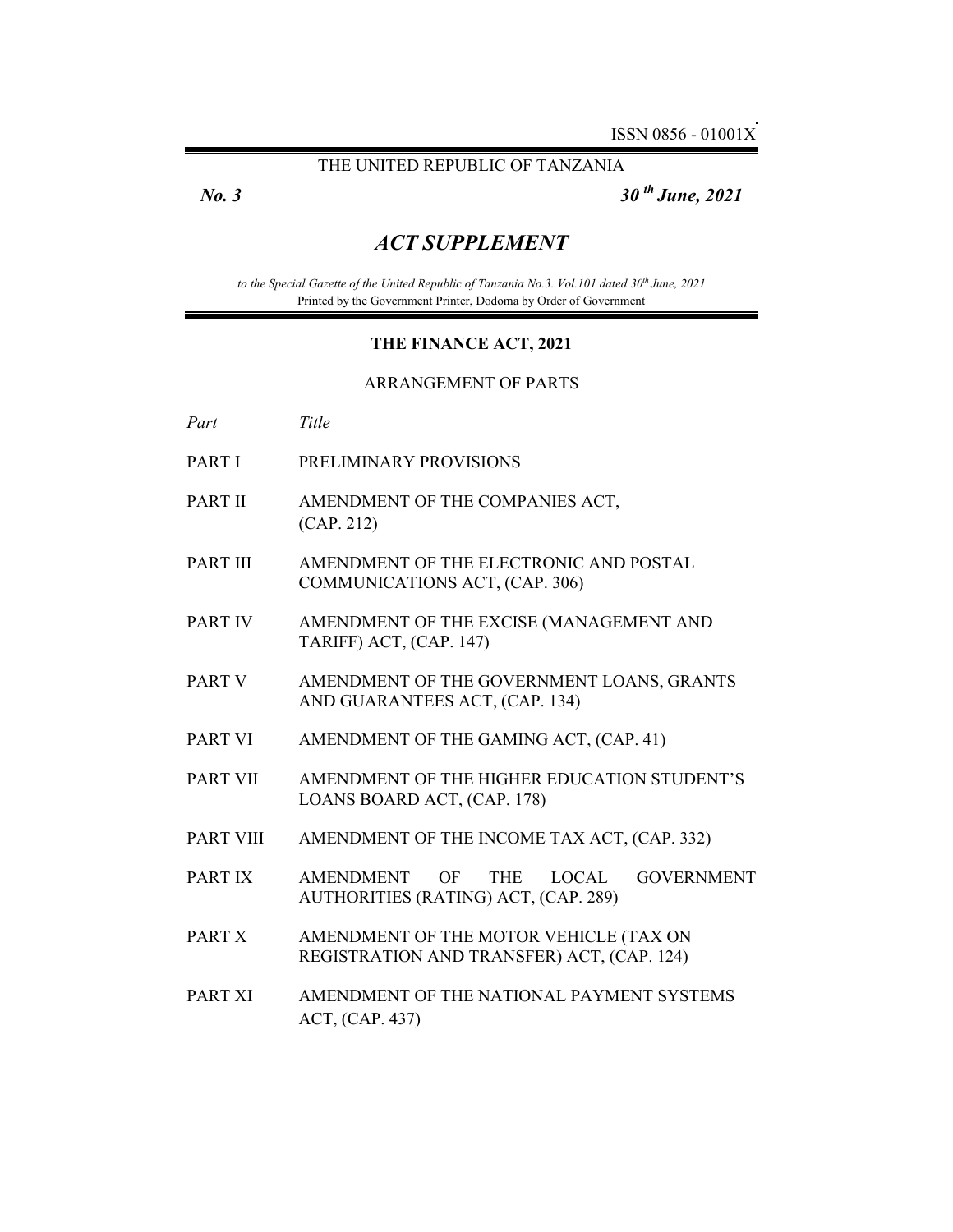| No. 3             | The Finance Act                                                                  | 2021 |
|-------------------|----------------------------------------------------------------------------------|------|
| PART XII          | AMENDMENT OF THE NON-CITIZENS (EMPLOYMENT<br>REGULATION) ACT, (CAP. 436)         |      |
| PART XIII         | AMENDMENT OF THE PORTS ACT, (CAP. 166)                                           |      |
| <b>PART XIV</b>   | AMENDMENT OF THE PUBLIC AUDIT ACT, (CAP. 418)                                    |      |
| <b>PART XV</b>    | AMENDMENT OF THE ROAD AND FUEL TOLLS ACT,<br>(CAP. 220)                          |      |
| PART XVI          | AMENDMENT OF THE STAMP DUTY ACT, (CAP. 189)                                      |      |
| <b>PART XVII</b>  | AMENDMENT OF THE TANZANIA COMMUNICATIONS<br>REGULATORY AUTHORITY ACT, (CAP. 172) |      |
| <b>PART XVIII</b> | AMENDMENT OF THE TANZANIA SHIPPING AGENCIES<br>ACT, (CAP. 415)                   |      |
| PART XIX          | AMENDMENT OF THE TAX ADMINISTRATION ACT,<br>(CAP. 438)                           |      |
| PART XX           | AMENDMENT OF THE TANZANIA REVENUE AUTHORITY<br>ACT, (CAP. 399)                   |      |
| PART XXI          | AMENDMENT OF THE TAX REVENUE APPEALS ACT,<br>(CAP. 408)                          |      |
| PART XXII         | AMENDMENT OF THE VALUE ADDED TAX ACT,<br>(CAP. 148)                              |      |
| PART XXIII        | AMENDMENT OF THE VOCATIONAL EDUCATION AND<br>TRAINING ACT, (CAP. 82)             |      |
|                   |                                                                                  |      |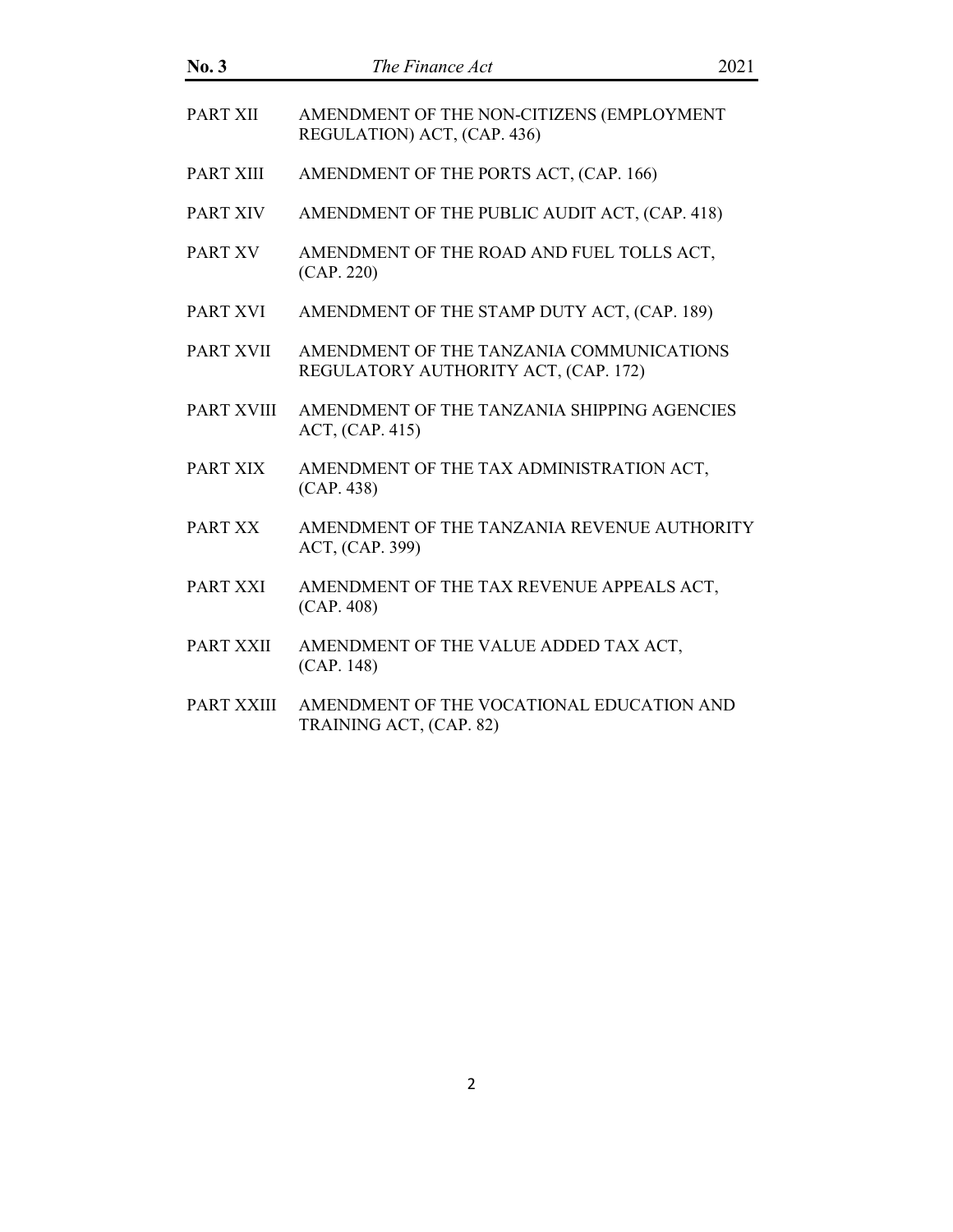# THE UNITED REPUBLIC OF TANZANIA



NO. 3 OF 2021

### I ASSENT

SAMIA SULUHU HASSAN

……………………………  *President* 

[30th June, 2021 ]

# **An Act to impose and alter certain taxes, duties, levies, fees and to amend certain written laws relating to the collection and management of public revenues.**

**ENACTED** by the Parliament of the United Republic of Tanzania.

# PART I

# PRELIMINARY PROVISIONS

Short title **1**. This Act may be cited as the Finance Act, 2021.

 $2$ . This Act shall come into operation on the  $1<sup>st</sup>$ day of July, 2021.

#### PART II

# AMENDMENT OF THE COMPANIES ACT, (CAP. 212)

Construction Cap. 212

**3**. This Part shall be read as one with the Companies Act, hereinafter referred to as "the principal Act".

Repeal and replacement of section 85

**4**. The principal Act is amended by repealing section 85 and replacing for it the following:

"Non issuance of share warrant **85.**-(1) Notwithstanding anything contained in its memorandum and articles of association, a company shall not, with effect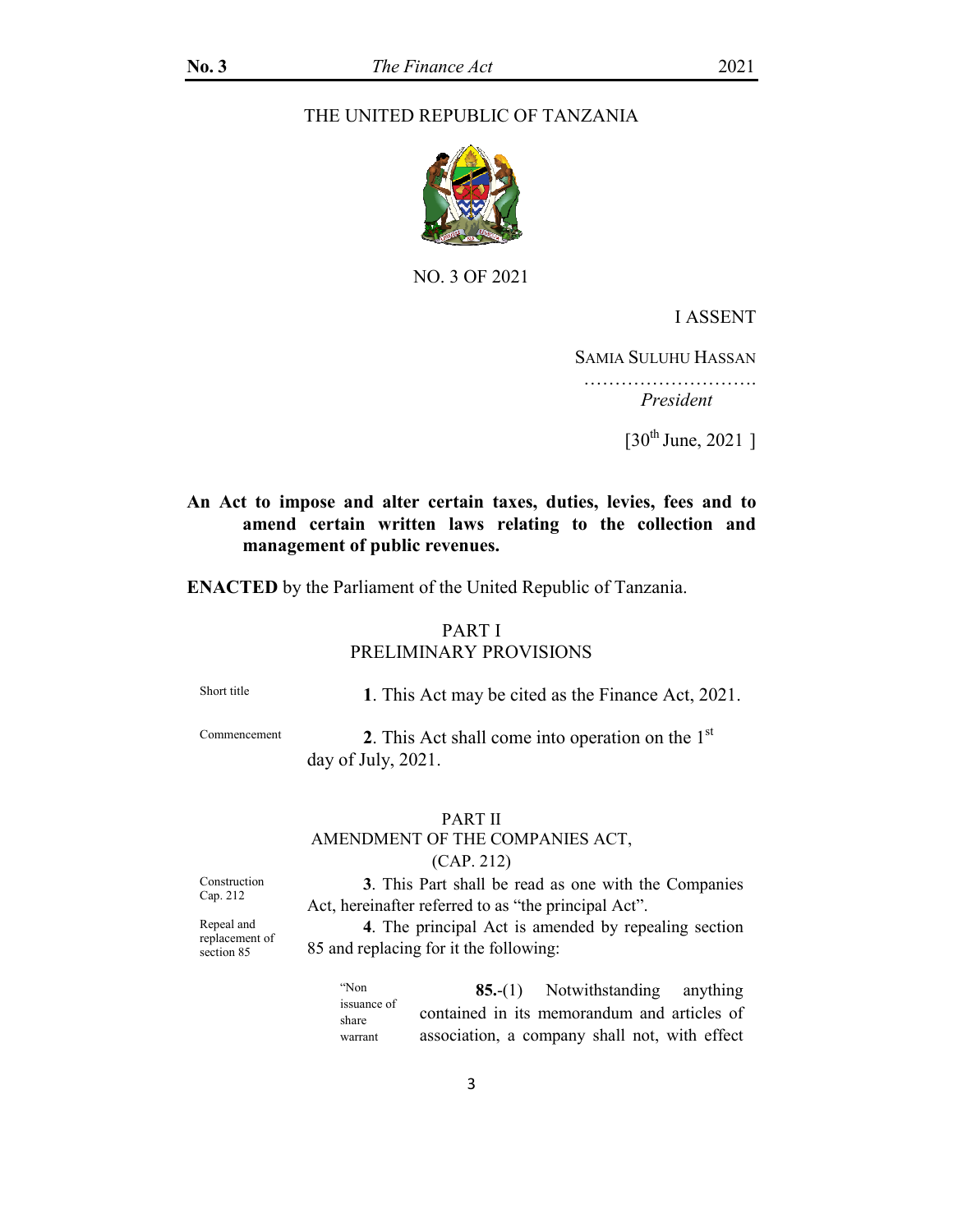from the effective date, issue share warrant in respect of any shares.

 (2) A bearer of a share warrant shall, within twelve months from the effective date, surrender to the company the issued share warrant for cancellation.

 (3) Upon surrender of the share warrant under subsection (2), the company shall-

- (a) cancel the share warrant;
- (b) enter in its register of members and beneficial owners, the names of persons whose share warrants have been cancelled; and
- (c) notify the Registrar of any changes in the register of members and beneficial owners effected pursuant to this section.
- (4) Any share warrant which is not surrendered after the expiry of a period of twelve months from the effective date shall be deemed to be cancelled.
- (5) Notwithstanding subsection (4),

the Registrar may allow surrender of share warrant after the expiry of the period of twelve months from the effective date upon adducing reasonable grounds of delay.

(6) For purposes of this section-

 "bearer of share warrant" means a person who held a share warrant on or before the effective date; and

"effective date" means 1<sup>st</sup> July, 2021.".

Amendment of section 86 **5**. The principal Act is amended by deleting the words "share warrant or" wherever they appear in section 86.

Repeal of section 117 **6**. The principal Act is amended by repealing section 117.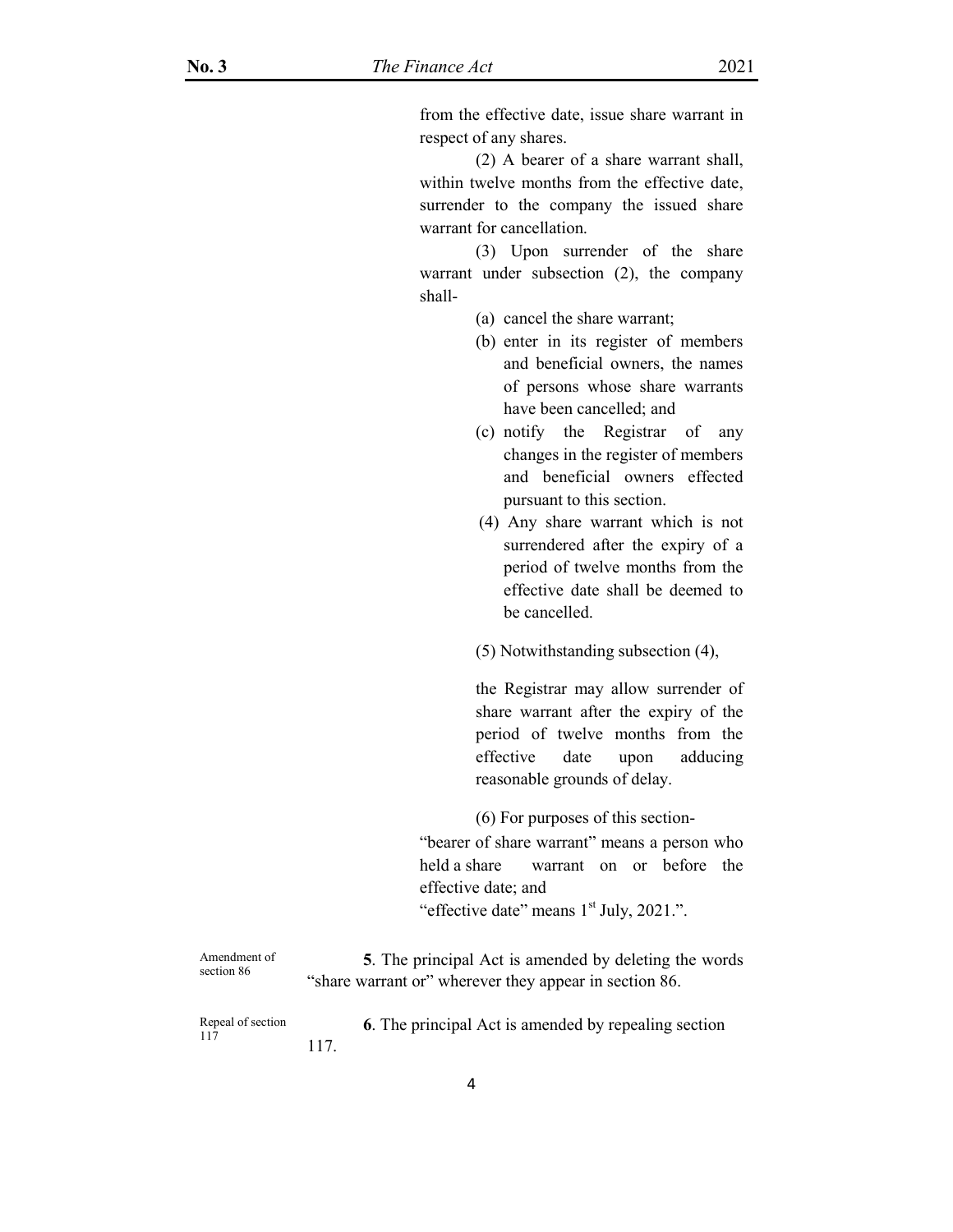# PART III AMENDMENT OF THE ELECTRONIC AND POSTAL COMMUNICATIONS ACT, (CAP. 306)

| Construction<br>Cap. 306    | 7. This Part shall be read as one with the Electronic<br>and Postal Communications Act, hereinafter referred to as the<br>"principal Act".                                                                                                                                                                                                                                                                                                      |
|-----------------------------|-------------------------------------------------------------------------------------------------------------------------------------------------------------------------------------------------------------------------------------------------------------------------------------------------------------------------------------------------------------------------------------------------------------------------------------------------|
| Addition of<br>section 164A | The<br>principal Act is amended by<br>adding<br>8.<br>immediately after section 164 the following:                                                                                                                                                                                                                                                                                                                                              |
|                             | "Development<br>164A. $-(1)$ There is established a levy<br>levy on airtime<br>to be charged on airtime at a rate ranging from<br>5 to 222.70 Tanzanian Shillings.<br>The Minister<br>shall,<br>(2)<br>after<br>consultation with the Minister responsible for<br>finance, make regulations prescribing the<br>manner and modality under which the levy<br>may be collected and accounted for.".                                                |
| Construction<br>Cap. 147    | 9. This Part shall be read as one with the Excise<br>(Management and Tariff) Act, hereinafter referred to as the<br>"principal Act".                                                                                                                                                                                                                                                                                                            |
| Amendment of<br>section 124 | 10. The principal Act is amended in section 124-                                                                                                                                                                                                                                                                                                                                                                                                |
|                             | (a) in subsection (5A), by adding immediately after<br>paragraph (b) the following:<br>"(c) 10% in respect of imported used motor<br>cycles aged more than three years under<br>Heading $87.11$ ."; and<br>(b) in subsection (6A), by adding immediately after<br>paragraph (b) the following:<br>"(c) a payment system provider licensed under<br>the National Payment Systems Act for money<br>Cap.<br>transfer and payment service.".<br>437 |
| Amendment of<br>Schedule    | 11. The principal Act is amended in the Fourth<br>Schedule by-                                                                                                                                                                                                                                                                                                                                                                                  |

(a) inserting immediately below the description "Locally produced" appearing in H.S Code 2203.00.10 the following: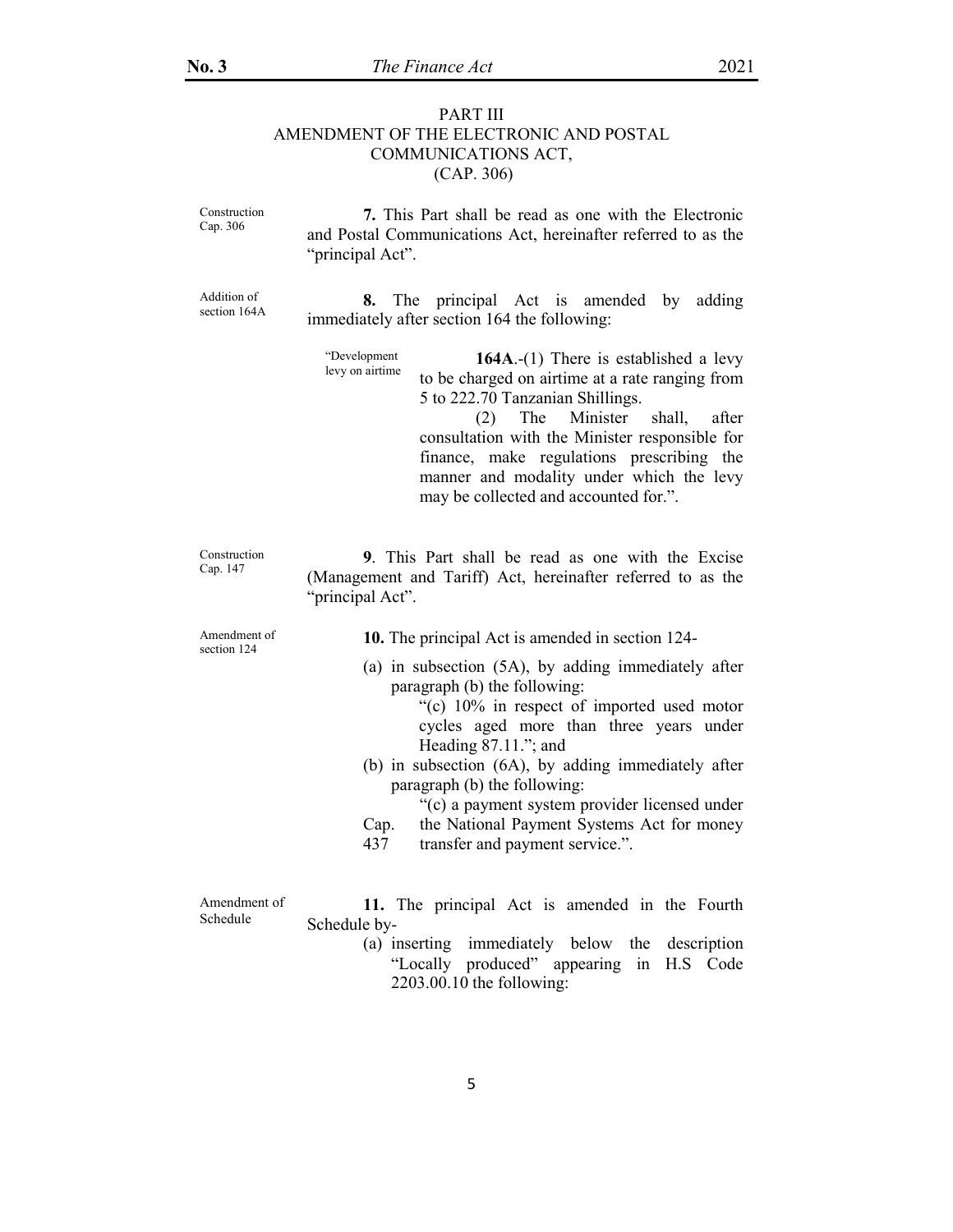| Heading | H.S. Code  | Description             | Unit | Old       | New Rate     |
|---------|------------|-------------------------|------|-----------|--------------|
|         | No.        |                         |      | Rate      |              |
| 22.03   | 2203.00.10 | Made<br>from            |      | Tshs.     | Tshs.        |
|         |            | 100<br>$\frac{0}{0}$    |      | $765$ per | $620.00$ per |
|         |            | Locally                 |      | litre     | litre        |
|         |            | Grown                   |      |           |              |
|         |            | Barley                  |      |           |              |
|         |            | Made<br>from            | l    | Tshs.     | Tshs. 765    |
|         |            | wholly<br><sub>or</sub> |      | $765$ per | per litre    |
|         |            | partially               |      | litre     |              |
|         |            | Imported                |      |           |              |
|         |            | Barley                  |      |           |              |

 $\mathcal{D}$ 

(b) inserting immediately below the description "Locally produced" appearing in H.S Code 2203.00.90 the following:

| Heading | H.S. Code  | Description             | Unit | Old       | New Rate   |
|---------|------------|-------------------------|------|-----------|------------|
|         | No.        |                         |      | Rate      |            |
|         |            | Made<br>from            |      | Tshs.     | Tshs.      |
| 22.03   | 2203.00.90 | 100 % Locally           |      | 765 per   | 620.00 per |
|         |            | Grown Barley            |      | litre     | litre      |
|         |            | Made<br>from            |      | Tshs.     | Tshs. 765  |
|         |            | wholly<br><sub>or</sub> |      | $765$ per | per litre  |
|         |            | partially               |      | litre     |            |
|         |            | Imported                |      |           |            |
|         |            | Barley                  |      |           |            |
|         |            |                         |      |           | ,,         |

(c) deleting the whole of Heading 22.08 and substituting for it the following:

| Heading | H.S. Code<br>No. | Description                                                                                                                                                     | Unit | Old<br>Rate                       | New<br>Rate                      |
|---------|------------------|-----------------------------------------------------------------------------------------------------------------------------------------------------------------|------|-----------------------------------|----------------------------------|
| 22.08   |                  | Undenatured<br>ethyl<br>alcohol of an alcoholic<br>strength by volume of<br>less than $80\%$ vol:<br>spirits, liqueurs<br>and<br>other spirituous<br>beverages. |      |                                   |                                  |
|         | 2208.20.00       | Spirits obtained by<br>distilling grape wine or<br>from<br>grape<br>marc<br>locally<br>produced<br>grapes.                                                      |      | Tshs.<br>450.00<br>per litre      | Tshs.<br>540.00<br>per litre     |
|         |                  | Other locally produced<br>spirits under<br>this<br>heading                                                                                                      |      | Tshs.<br>3,315.00<br>per<br>litre | Tshs.<br>3,978.0<br>per<br>litre |
|         |                  | Imported spirits under<br>this heading:                                                                                                                         |      |                                   |                                  |
|         | 2208.20.00       | - Spirits obtained by<br>distilling grape<br>wine                                                                                                               |      | Tshs.<br>3,655.05                 | Tshs.<br>4,386.0                 |

 $\overline{\mathfrak{c}}$  c

 $\overline{\mathfrak{c}}$   $\overline{\mathfrak{c}}$ 

"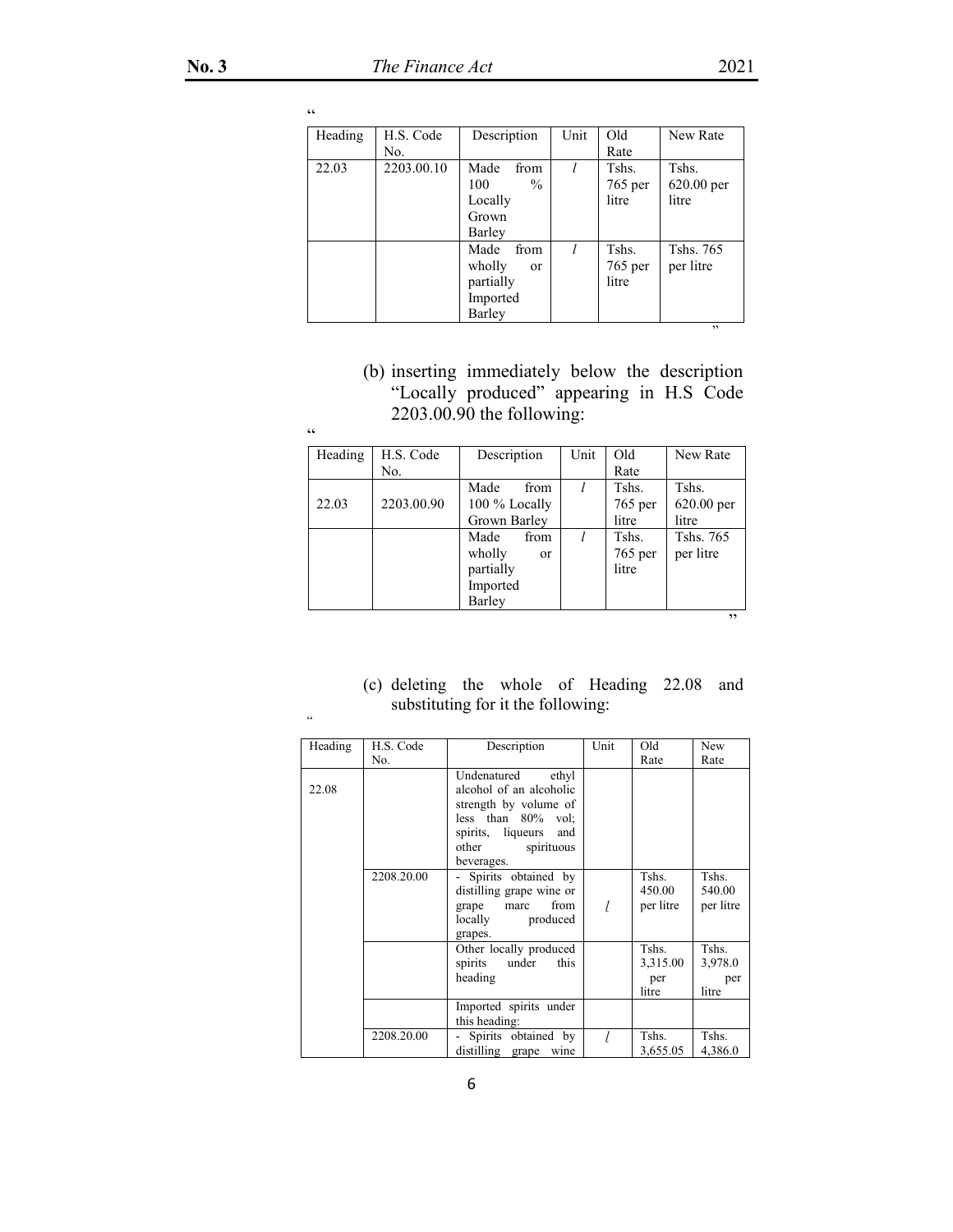|            | grape marc<br>or         |   | per litre | 6         |
|------------|--------------------------|---|-----------|-----------|
|            |                          |   |           | per litre |
| 2208.30.00 | - Whiskies               | l | Tshs.     | Tshs.     |
|            |                          |   | 3,655.05  | 4,386.0   |
|            |                          |   | per litre | 6         |
|            |                          |   |           | per litre |
| 2208.40.00 | - Rum and other spirits  |   | Tshs.     | Tshs.     |
|            | obtained by distilling   |   | 3,655.05  | 4,386.0   |
|            | fermented sugar $-$ cane | l | per litre | 6         |
|            | products                 |   |           | per litre |
| 2208.50.00 | - Gin and Geneva         | I | Tshs.     | Tshs.     |
|            |                          |   | 3,655.05  | 4,386.0   |
|            |                          |   | per litre | 6         |
|            |                          |   |           | per       |
|            |                          |   |           | litre     |
| 2208.60.00 | - Vodka                  | l | Tshs.     | Tshs.     |
|            |                          |   | 3,655.05  | 4,386.0   |
|            |                          |   | per litre | 6         |
|            |                          |   |           | per litre |
| 2208.70.00 | - Liqueurs and cordials  | l | Tshs.     | Tshs.     |
|            |                          |   | 3,655.05  | 4,386.0   |
|            |                          |   | per litre | 6         |
|            |                          |   |           | per litre |
|            | Other:                   |   |           |           |
| 2208.90.10 | --- Distilled Spirits    | l | Tshs.     | Tshs.     |
|            | (e.g. Konyagi,           |   | 3,655.05  | 4,386.0   |
|            | Uganda Waragi)           |   | per litre | 6         |
|            |                          |   |           | per       |
|            |                          |   |           | litre     |
| 2208.90.90 | --- Other                | l | Tshs.     | Tshs.     |
|            |                          |   | 3,655.05  | 4,386.0   |
|            |                          |   | per litre | 6         |
|            |                          |   |           | per litre |

 $\mathcal{L}$ 

 $\overline{\mathfrak{c}}$ 

| Heading | H.S. Code  | Description                                                                                  | Unit | Old  | <b>New</b> |
|---------|------------|----------------------------------------------------------------------------------------------|------|------|------------|
|         | No.        |                                                                                              |      | Rate | Rate       |
| 55.11   |            | Yarn (other than sewing)<br>thread) of man-made<br>staple fibres, put up for<br>retail sale. |      |      |            |
|         | 5511.10.00 | Of synthetic staple<br>fibres, containing 85% or<br>more by weight of such<br>fibres:        | kg   |      |            |
|         |            | Locally manufactured                                                                         |      | N/A  | 10%        |
|         |            | Imported                                                                                     |      | N/A  | 10%        |
|         | 5511.20.00 | Of synthetic staple<br>fibres, containing less<br>than 85% by weight of<br>such fibres:      | kg   |      |            |
|         |            | Locally manufactured                                                                         |      | N/A  | 10%        |
|         |            | Imported                                                                                     |      | N/A  | 10%        |
|         | 5511.30.00 | - Of artificial staple<br>fibres:                                                            | kg   |      |            |
|         |            | Locally manufactured                                                                         |      | N/A  | 10%        |
|         |            | Imported                                                                                     |      | N/A  | 10%        |
| 56.07   |            | Twine, cordage, ropes<br>and cables, whether or<br>not plaited or<br>braided and whether or  |      |      |            |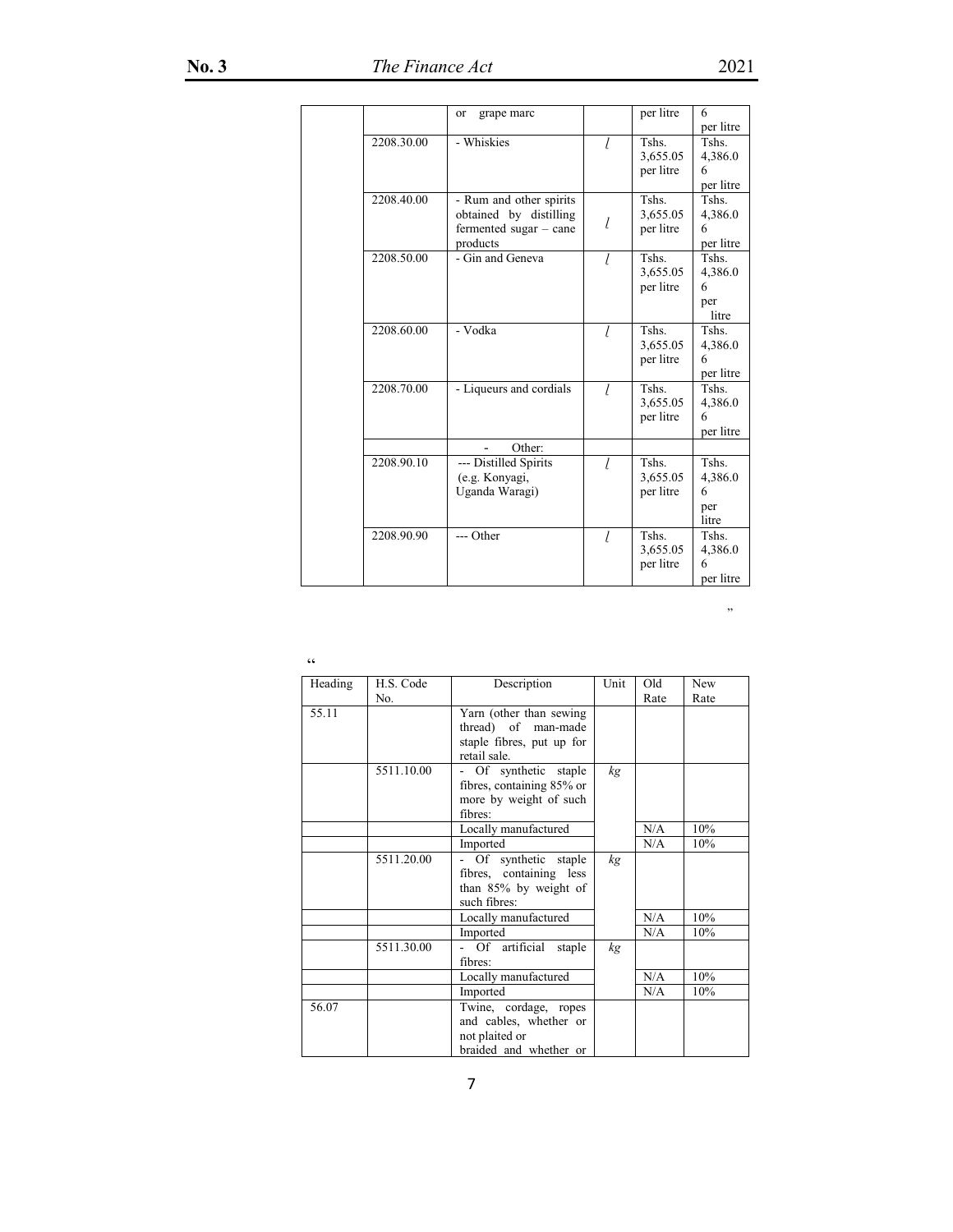|            | not impregnated, coated,             |    |     |     |
|------------|--------------------------------------|----|-----|-----|
|            | covered or                           |    |     |     |
|            | sheathed with rubber or<br>plastics. |    |     |     |
|            |                                      |    |     |     |
|            | - Of sisal or other                  |    |     |     |
|            | textile fibres of the                |    |     |     |
|            | genus Agave:                         |    |     |     |
| 5607.21.00 | -- Binder<br>baler<br>$\alpha$       | kg |     |     |
|            | twine                                |    |     |     |
|            | Locally manufactured                 |    | N/A | 10% |
|            | Imported                             |    | N/A | 10% |
| 5607.29.00 | -- Other                             | kg |     |     |
|            | Locally manufactured                 |    | N/A | 10% |
|            | Imported                             |    | N/A | 10% |
|            | - Of polyethylene or                 |    |     |     |
|            | polypropylene:                       |    |     |     |
| 5607.41.00 | -- Binder or<br>baler                | kg |     |     |
|            | twine                                |    |     |     |
|            | Locally manufactured                 |    | N/A | 10% |
|            | Imported                             |    | N/A | 10% |
| 5607.49.00 | -- Other                             | kg |     |     |
|            | Locally manufactured                 |    | N/A | 10% |
|            | Imported                             |    | N/A | 10% |
| 5607.50.00 | Of other synthetic                   | kg |     |     |
|            | fibres (except fishing               |    |     |     |
|            | for<br>twine<br>$\alpha$             |    |     |     |
|            | manufacture of fishing               |    |     |     |
|            | nets)                                |    |     |     |
|            | Locally manufactured                 |    | N/A | 10% |
|            | Imported                             |    | N/A | 10% |
| 5607.90.00 | - Other                              | kg |     |     |
|            | Locally manufactured                 |    | N/A | 10% |
|            | Imported                             |    | N/A | 10% |
|            |                                      |    |     | ,,  |

# PART V AMENDMENT OF THE GOVERNMENT LOANS, GRANTS AND GUARANTEES ACT, (CAP. 134)

Construction Cap.134

**12**. This Part shall be read as one with the Government Loans, Grants and Guarantees Act, hereinafter referred to as the "principal Act".

Addition of section 13B

**13.** The principal Act is amended by adding immediately after section 13A the following:

"Issuance of guarantee to institution or company **13B**. Notwithstanding the provisions of sections 13 and 13A, the Minister shall, upon approval of the Cabinet, issue a guarantee for and on behalf of the Government to an institution or company to borrow an amount of money not exceeding the value of shares of the Government in an institution or company operating a strategic project.".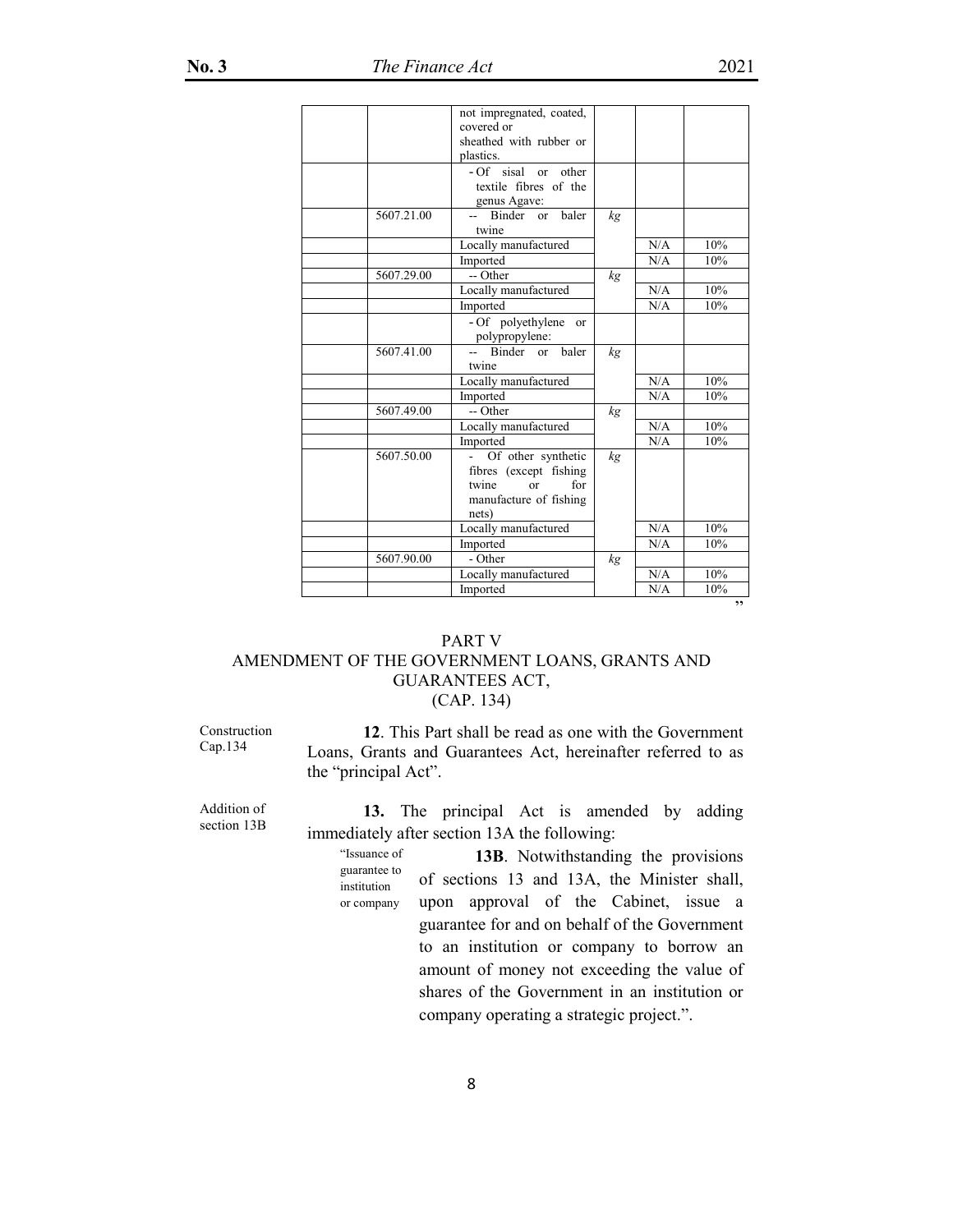### PART VI AMENDMENT OF THE GAMING ACT, (CAP. 41)

| Construction<br>Cap. 41         | 14. This Part shall be read as one with the Gaming Act<br>hereinafter referred to as the "principal Act".                                                                       |                                                                                               |  |  |  |
|---------------------------------|---------------------------------------------------------------------------------------------------------------------------------------------------------------------------------|-----------------------------------------------------------------------------------------------|--|--|--|
| Amendment of<br>section 31A     | 15. The principal Act is amended in section 31A by<br>deleting the words "twenty percent" appearing in subsection<br>(1) and substituting for them the words "fifteen percent". |                                                                                               |  |  |  |
| Amendment of<br>Second Schedule | Schedule, by-<br>(a)<br>following:                                                                                                                                              | 16. The principal Act is amended in the Second<br>deleting item 1 and substituting for it the |  |  |  |
|                                 | cc<br><b>Sports Betting</b><br>-1.                                                                                                                                              | Twenty-five percent of Gross Gaming<br>Revenue.                                               |  |  |  |

| . | I WOMY LIVE DOICOM OF OPOSS ORIGINING<br>Revenue.                                              |
|---|------------------------------------------------------------------------------------------------|
|   | Provided that five percent of the tax<br>shall be allocated to the Sports<br>Development Fund. |
|   | $\overline{\phantom{a}}$                                                                       |

# (b) adding immediately after item 5 the following:

| C |    |                                    |                                                      |
|---|----|------------------------------------|------------------------------------------------------|
|   | 6. | Virtual Games                      | Ten percent of Gross Gaming                          |
|   |    |                                    | Revenue.                                             |
|   |    |                                    | 7. Other Gaming Products Ten percent of Gross Gaming |
|   |    | Licenced under section 51 Revenue. |                                                      |
|   |    |                                    | ,,                                                   |
|   |    |                                    |                                                      |

# PART VII AMENDMENT OF THE HIGHER EDUCATION STUDENT'S LOANS BOARD ACT, (CAP. 178)

Construction Cap. 178

**17.** This Part shall be read as one with the Higher Education Student's Loans Board Act, hereinafter referred to as the "principal Act".

Amendment of section 7 **18**. The principal Act is amended in section 7 by adding immediately after subsection (1) the followimg: "(2) Notwithstanding the provisions of this section, the Board shall not impose retention fee or any other fee, charges, penalty or payments on repayment of

9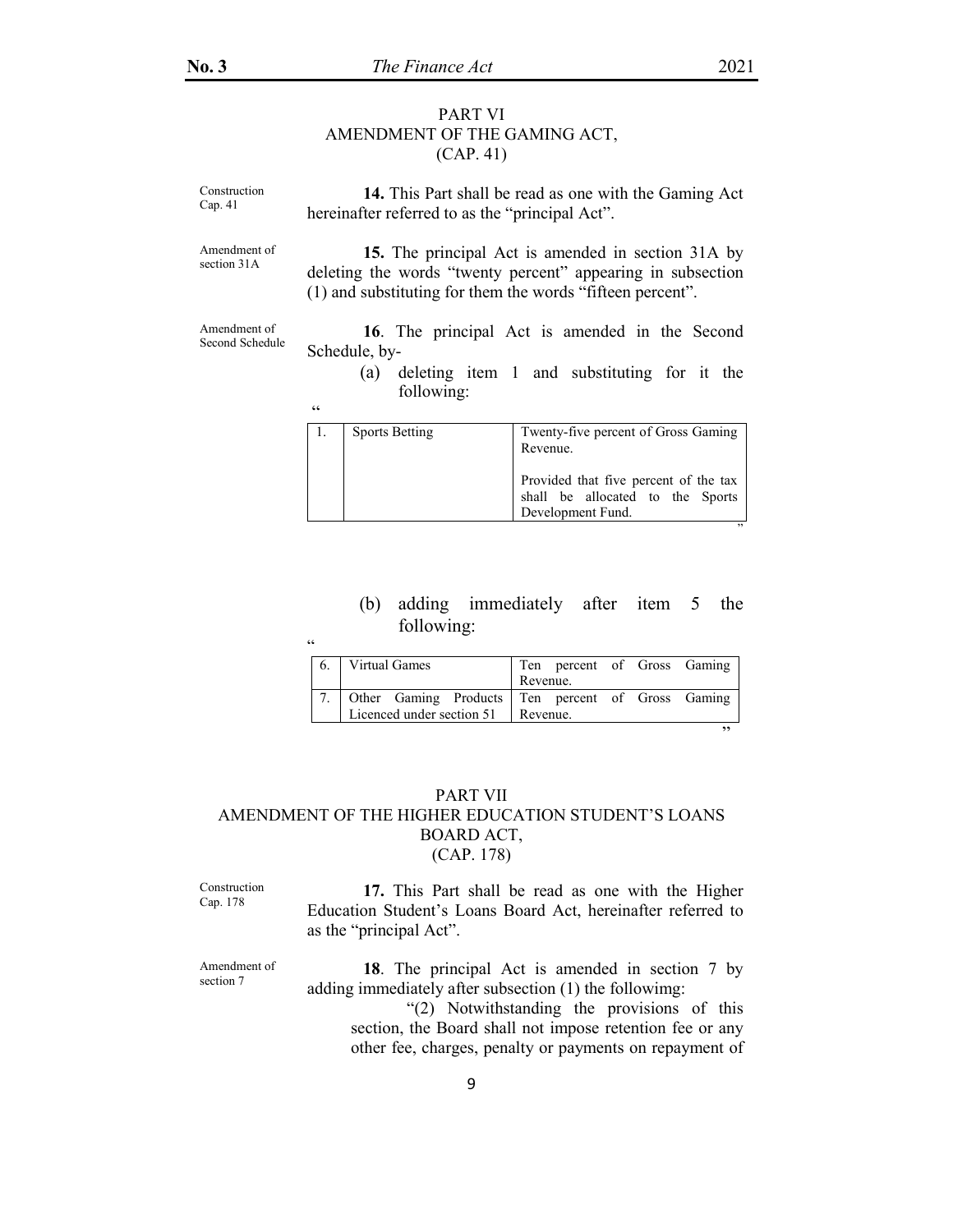loan owed by former student loan beneficiary without approval of the Minister in consultation with Minister responsible for finance."

### PART VIII AMENDMENT OF THE INCOME TAX ACT, (CAP. 332)

Construction Cap. 332

**19.** This Part shall be read as one with the Income Tax Act hereinafter referred to as the "principal Act".

Amendment of section 3

**20.** The principal Act is amended in section 3 in the definition of the term "permanent establishment" by adding a proviso immediately after paragraph (a) as follows:

> "Provided that, where an agent other than an independent agent is acting on behalf of another person, that other person shall be deemed to have a permanent establishment if-

- (i) the agent other than independent agent has and habitually exercises authority to
- (ii) conclude contracts or issues invoice on behalf of that other person, unless his activities are limited to the purchase of goods or merchandise for that other person;
- (iii) the agent other than independent agent has no authority to conclude contracts, but habitually maintains stock of goods or merchandise from which he regularly delivers goods or merchandise on behalf of that other person; or
- (iv) the agent other than independent agent habitually secures orders, wholly or almost wholly for that other person or for the enterprise and other enterprises controlling, controlled by, or subject to the same common control, as that of that other person."

Amendment of section 10

**21**. The principal Act is amended in section 10 by deleting subsection (4) and substituting for it the following:

"(4) The requirement under subsection  $(3)(b)$ shall not apply to-

- (a) a strategic project with a total tax payable not exceeding one billion shillings for the entire project period; or
- (b) grant agreement, non-concessional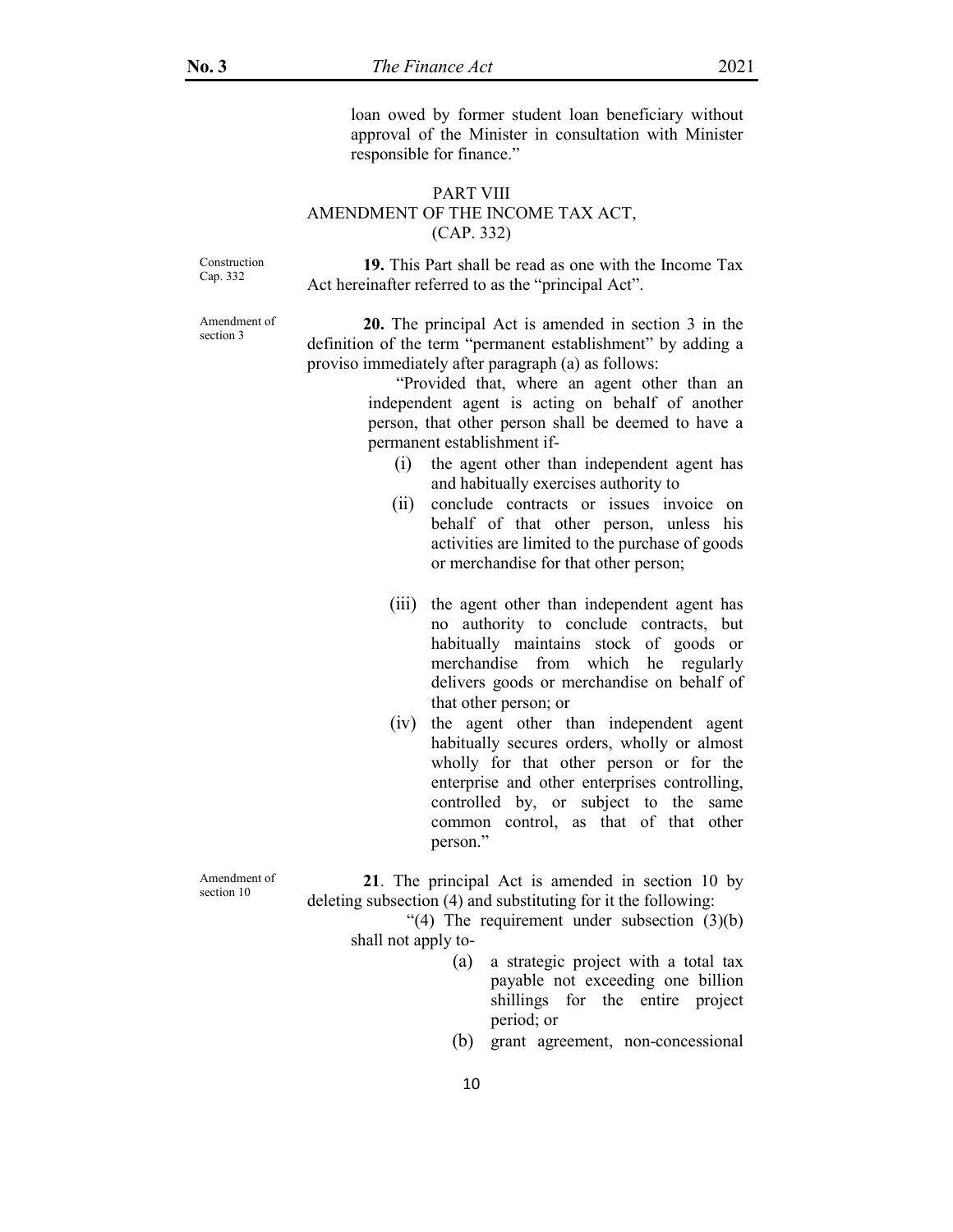or concessional loan agreement between the Government of the United Republic and a donor or lender where such agreement provides for income tax exemption.".

Amendment of section 65N

by-

ng from

livestock and fisheries products

**22**. The principal Act is amended in section 65N(1),

(a) adding immediately after paragraph (b) a proviso as follows:

> "Provided that, assets owned and employed by a person on international pipeline shall be treated as depreciable assets of class 6 pool of depreciable assets."; and

(b) adding immediately after subsection (1) the following:

"(1A) For purposes of subsection  $(1)$ ,

"international pipeline" means a cross border pipeline for transportation of crude oil from a foreign country to a port facility in the United Republic in which such crude oil is exported to another foreign country.".

**23.** The principal Act is amended by adding immediately after section 83A the following:

 "Withholdi agricultural, **83B**.-(1) A resident corporation which makes a payment in respect of agricultural, livestock and fishery products supplied by a resident person in the course of conducting business shall withhold income tax at the rate specified under paragraph 4(c) of the First Schedule.

> (2) For purposes of this section, resident corporation shall not include agricultural marketing cooperative societies and cooperative unions.".

**24.** The principal Act is amended in section 84(2), by -

(a) deleting the opening phrase and substituting for it the following:

 "(2) Every withholding agent shall file with the Commissioner, within seven days of the month following the month to which the tax relates, a withholding tax statement for the calendar month in the manner and form prescribed, specifying-";

Addition of section 83B

Amendment of section 84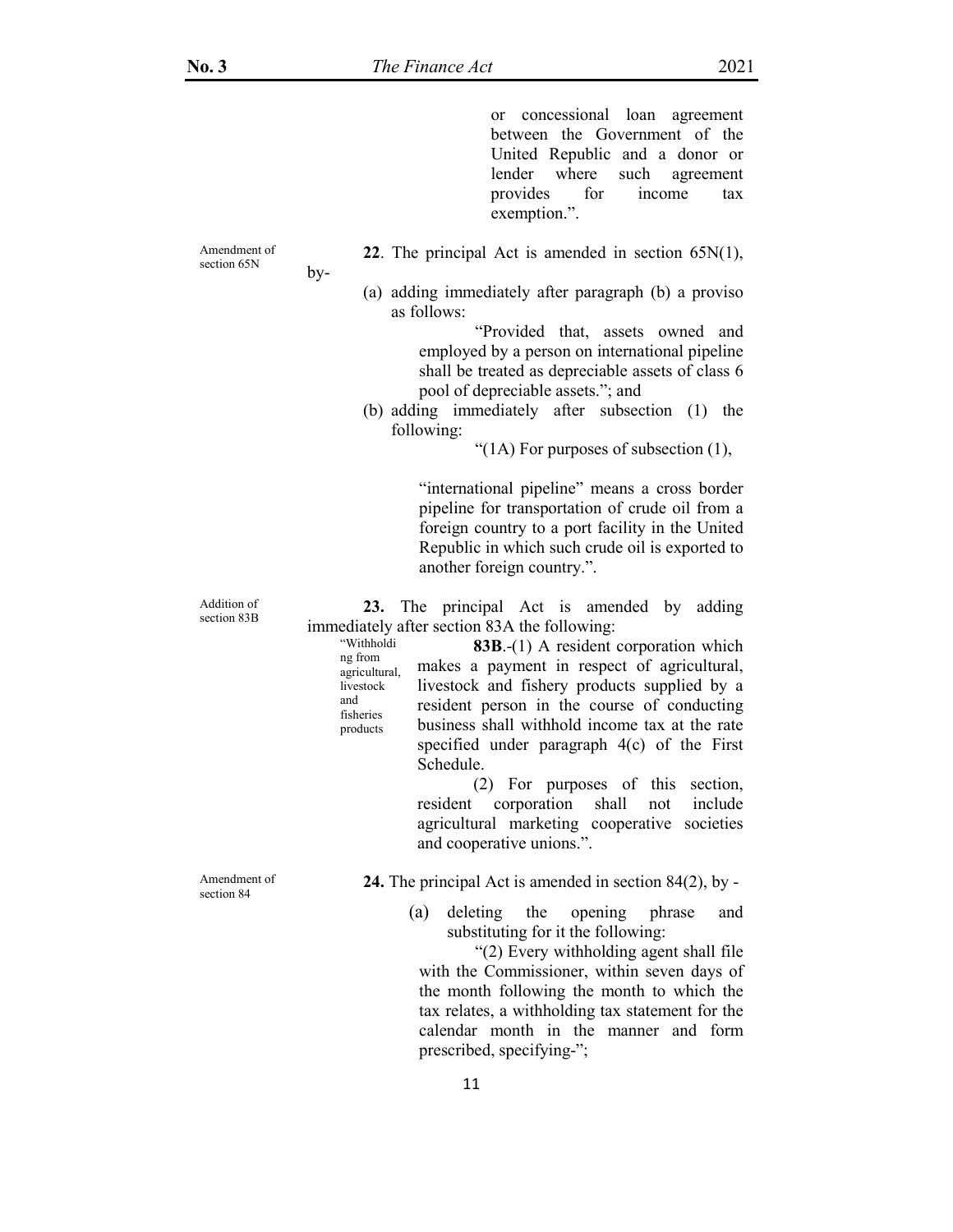(b) adding immediately after paragraph (b) the following:

 "(c) Taxpayer Identification Number of the withholdee;"; and

(c) renaming paragraphs (c) and (d) as paragraphs (d) and (e) respectively.

Amendment of First Schedule

**25**. The principal Act is amended in the First Schedule, by deleting the table appearing in paragraph 1(1) and substituting for it the following:

| $\epsilon$                                                                                 |                                                                         |
|--------------------------------------------------------------------------------------------|-------------------------------------------------------------------------|
| TOTAL INCOME                                                                               | <b>RATE PAYABLE</b>                                                     |
| 1. Where the total income does not<br>exceed $3,240,000/=$                                 | NIL.                                                                    |
| 2. Where the total income exceeds<br>$3,240,000 =$ but does not exceed<br>Tshs.6,240,000/= | 8% of the amount in excess of Tshs.<br>$3,240,000/=$                    |
| 3. Where the total income exceeds<br>$6,240,000 =$ but does not exceed<br>$9.120.000 =$    | Tshs.240,000/= plus 20% of the amount<br>in excess of $6,240,000 =$     |
| 4. Where the total income exceeds<br>$9,120,000 =$ but does not exceed<br>$12,000,000/=$   | Tshs. $816,000/=$ plus 25% of the<br>amount in excess of $9,120,000 =$  |
| 5. Where the total income exceeds<br>$12,000,000/=$                                        | Tshs.1,536,000/= plus 30% of the<br>amount in excess of $12,000,000/$ = |

Amendment of Second Schedule

**26**. The principal Act is amended in paragraph 1(1) of the Second Schedule by adding immediately after paragraph (w) the following:

> "(x) interest derived by a person from government bonds of not less than three years issued and listed on the Dar es Salaam Stock Exchange from 1st July, 2021."

# PART IX

### AMENDMENT OF THE LOCAL GOVERNMENT AUTHORITIES (RATING) ACT, (CAP. 289)

Construction Cap. 289

**27**. This Part shall be read as one with the Local Government Authorities (Rating) Act, hereinafter referred to as the "principal Act".

Amendment of section 3

**28.** The principal Act is amended in section 3 in the definition of the term "rateable property" by deleting paragraph  $(b)(ii)$  and substituting for it the following:

> "(ii) in the case of a plot with more than one building, all buildings in actual occupation in that plot including

"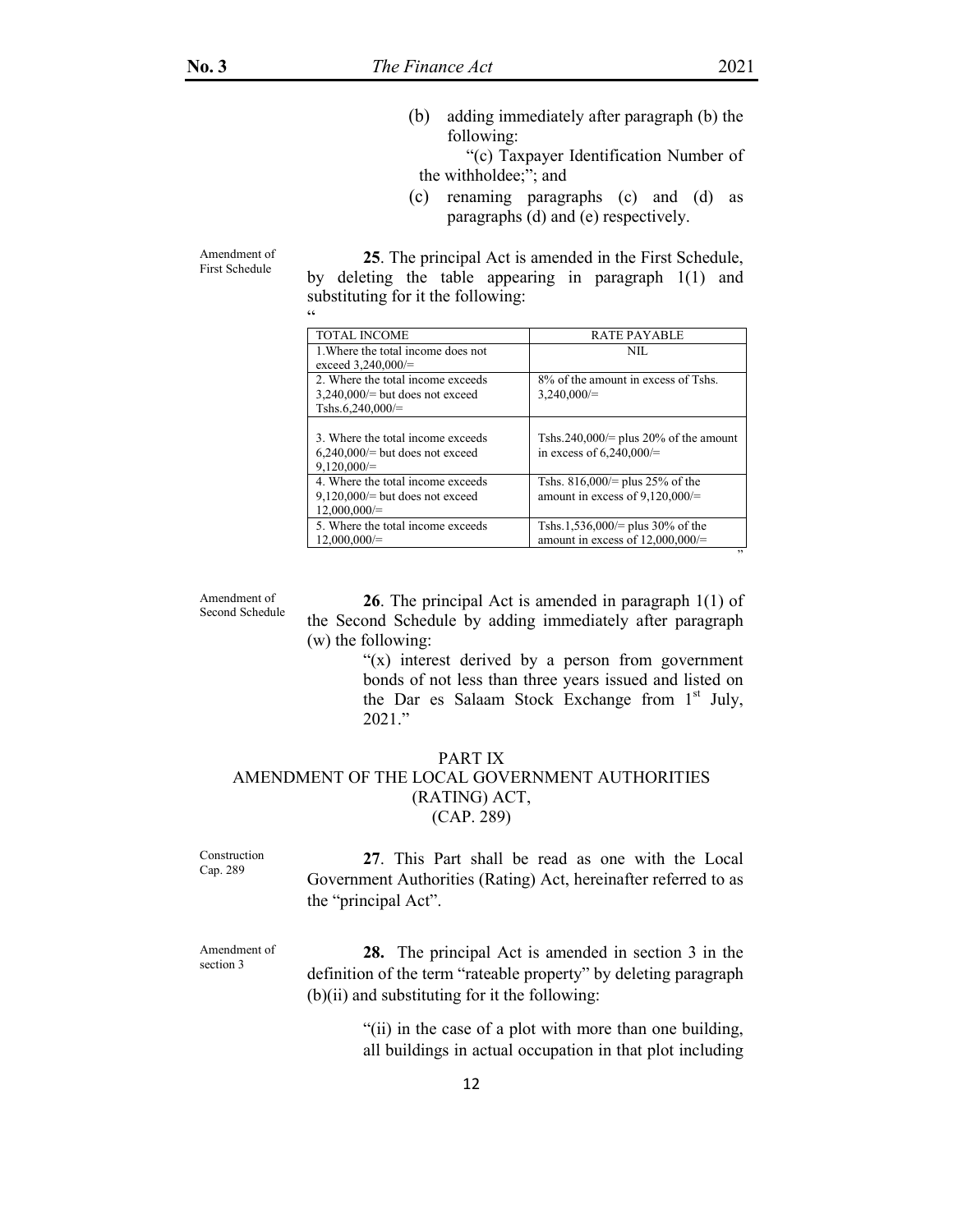improvements on, in or under such buildings,"

Amendment of section 16

 **29**. The principal Act is amended in section 16-

(a) in paragraph (a) of subsection(1), by-

- (i) deleting the word "ten" appearing in subparagraph (i) and substituting for it the word "twelve"; and
- (ii) deleting the word "fifty" appearing in subparagraph (ii) and substituting for it the word "sixty";
- (b) in paragraph (b) of subsection(1), by-
	- (i) deleting the word "ten" appearing in subparagraph (i) and substituting for it the word "twelve"; and
	- (ii) deleting the word "twenty" appearing in subparagraph (ii) and substituting for it the word "sixty";
- (c) by deleting subsection (2A) and substituting for it the following:

 "(2A) The Minister responsible for finance shall cause fifteen percent of the monies collected under subsection (1) to be remitted to the Ministry responsible for local government authorities."

# PART X AMENDMENT OF THE MOTOR VEHICLE (TAX ON REGISTRATION AND TRANSFER) ACT, (CAP. 124)

Construction Cap. 124

**30.** This Part shall be read as one with the Motor Vehicle (Tax on Registration and Transfer) Act, hereinafter referred to as the "principal Act".

Amendment of First Schedule

**31.** The principal Act is amended in paragraph (3) of the First Schedule by deleting the words "ten million" appearing in the proviso and substituting for them the words "five million".

# PART XI AMENDMENT OF THE NATIONAL PAYMENT SYSTEMS ACT, (CAP. 437)

Construction Cap. 437

**32**. This Part shall be read as one with the National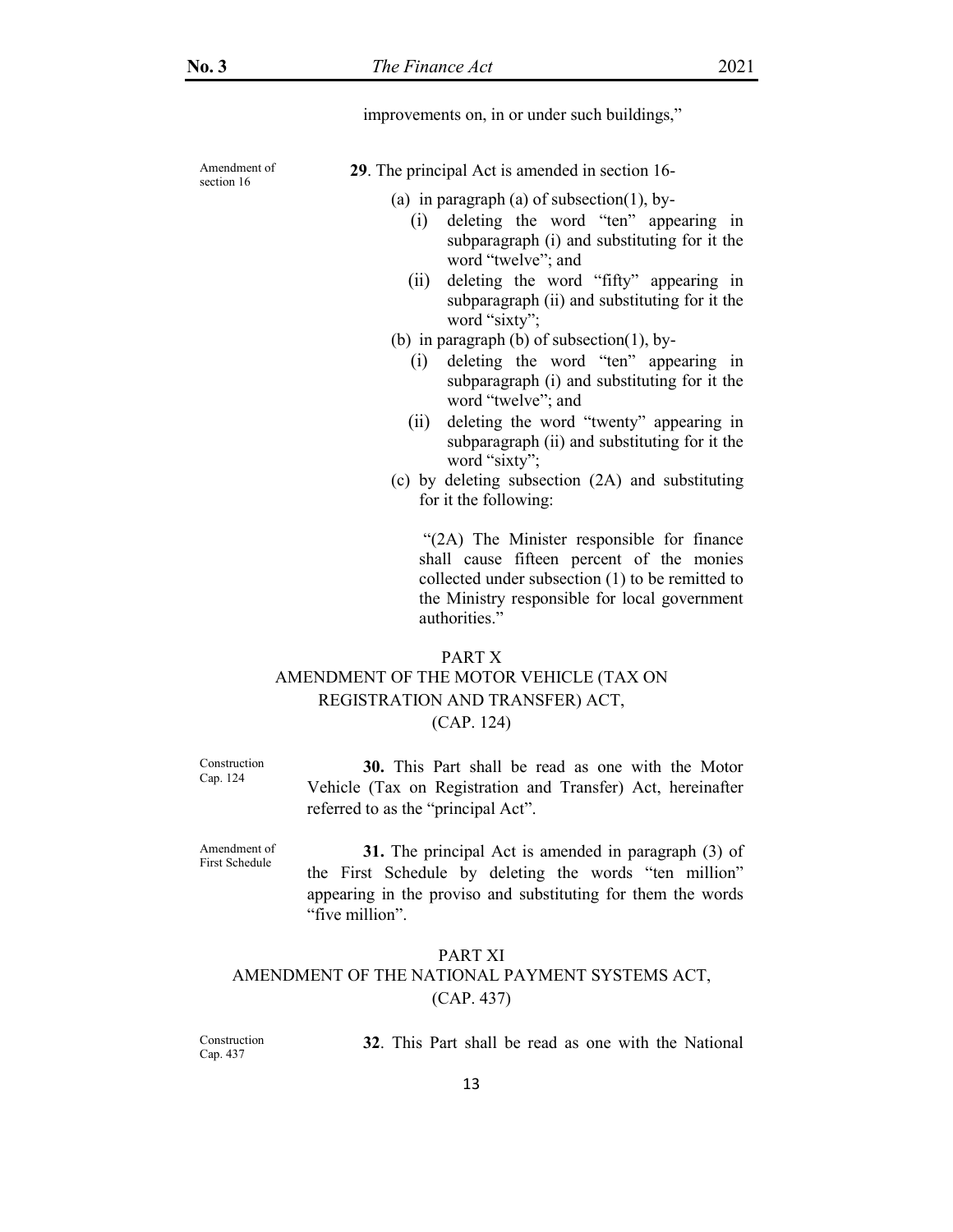Payment Systems Act, hereinafter referred to as "the principal Act".

Addition of section 46A

**33.** The principal Act is amended by adding immediately after section 46 the following:

> "Money transfer levy

**46A**.-(1) There is established a levy to be charged on mobile money transfer transaction at a rate ranging from 10 to 10,000 Tanzanian Shillings."

 (2) The Minister shall, after consultation with the Minister

responsible for communication, make regulations prescribing the manner and modality under which the levy on mobile money transfer transactions may be collected and accounted for.".

# PART XII AMENDMENT OF THE NON-CITIZENS (EMPLOYMENT REGULATION) ACT, (CAP. 436)

Construction Cap. 436

**34**. This Part shall be read as one with the Non-Citizens (Employment Regulation) Act, hereinafter referred to as "the principal Act".

Amendment of section 16

**35**. The principal Act is amended in section 16 by adding immediately after subsection (2) the following:

> "(3) A person who fails to submit a return to the Labour Commissioner on or before the prescribed period under subsection (1), shall be liable to a penalty of five hundred thousand shillings for each month or part of a month during which the delay continues."

### PART XIII AMENDMENT OF THE PORTS ACT, (CAP. 166)

Construction Cap. 166

**36**. This Part shall be read as one with the Ports Act, hereinafter referred to as the "principal Act."

Amendment of section 67

**37**. The principal Act is amended in section 67 by deleting subsection (3) and substituting for it the following:

> "(3) All funds of the Authority shall be deposited into a bank account opened at the Bank of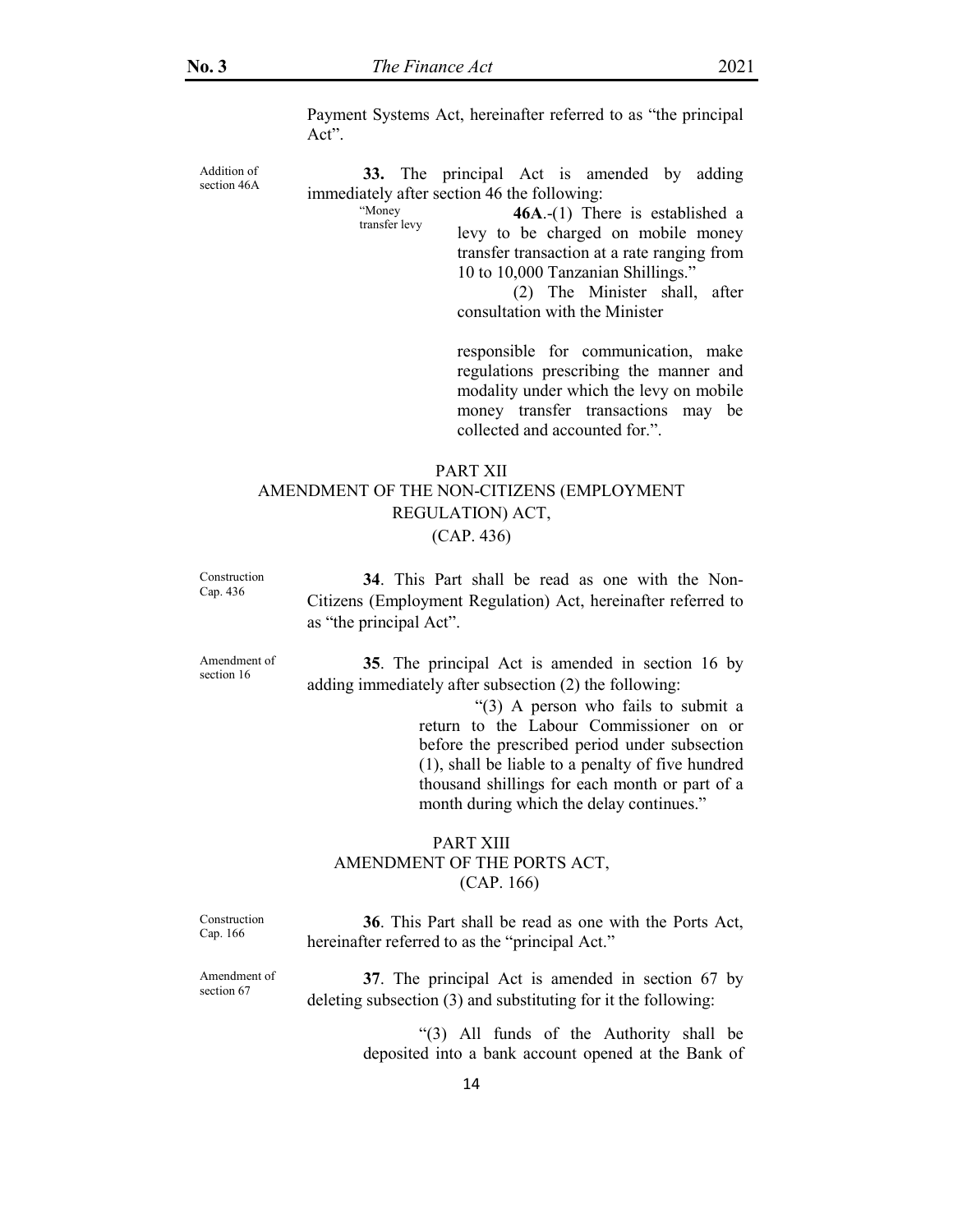Tanzania and Authority's expenditure shall be disbursed according to the approved budget of the Authority and upon approval of the Paymaster General."

## PART XIV AMENDMENT OF THE PUBLIC AUDIT ACT, (CAP. 418)

Construction Cap. 418

**38**. This Part shall be read as one with the Public Audit Act, hereinafter referred to as the "principal Act."

Amendment of section 3

**39**. The principal Act is amended in section 3 by inserting in its appropriate alphabetical order the following definition:

> ""Public authority" or "body" means a body of persons, whether or not corporate, established under any written law, whose functions are of public nature and are exercised in furtherance of the public policy, and shall include authority or bodies-

- (a) which is in receipt of a contribution from, or the operations of which may, under the law or instrument relating thereto, impose or create a liability upon, public funds;
- (b) where the government controls more than fifty per cent of the shares in that body or authority;
- (c) whose accounts are, by or under any written law, required to be audited or are open to inspection, by the Controller and Auditor-General; or
- (d) which has, in any of its financial year, received more than half of its income from public funds."

Amendment of section 38

**40.** The principal Act is amended in section 38 by deleting subsection (3) and substituting for it the following-

> "(3) The report of the Minister referred to in subsection  $(2)(b)(i)$  shall be laid before the National Assembly in its next sitting following submission of the report of the Controller and Auditor General.".

# PART XV AMENDMENT OF THE ROAD AND FUEL TOLLS ACT, (CAP. 220)

Construction Cap. 220

**41.** This Part shall be read as one with the Road and Fuel Tolls Act, hereinafter referred to as the "principal Act".

Amendment of **42.** The principal Act is amended in section 4A by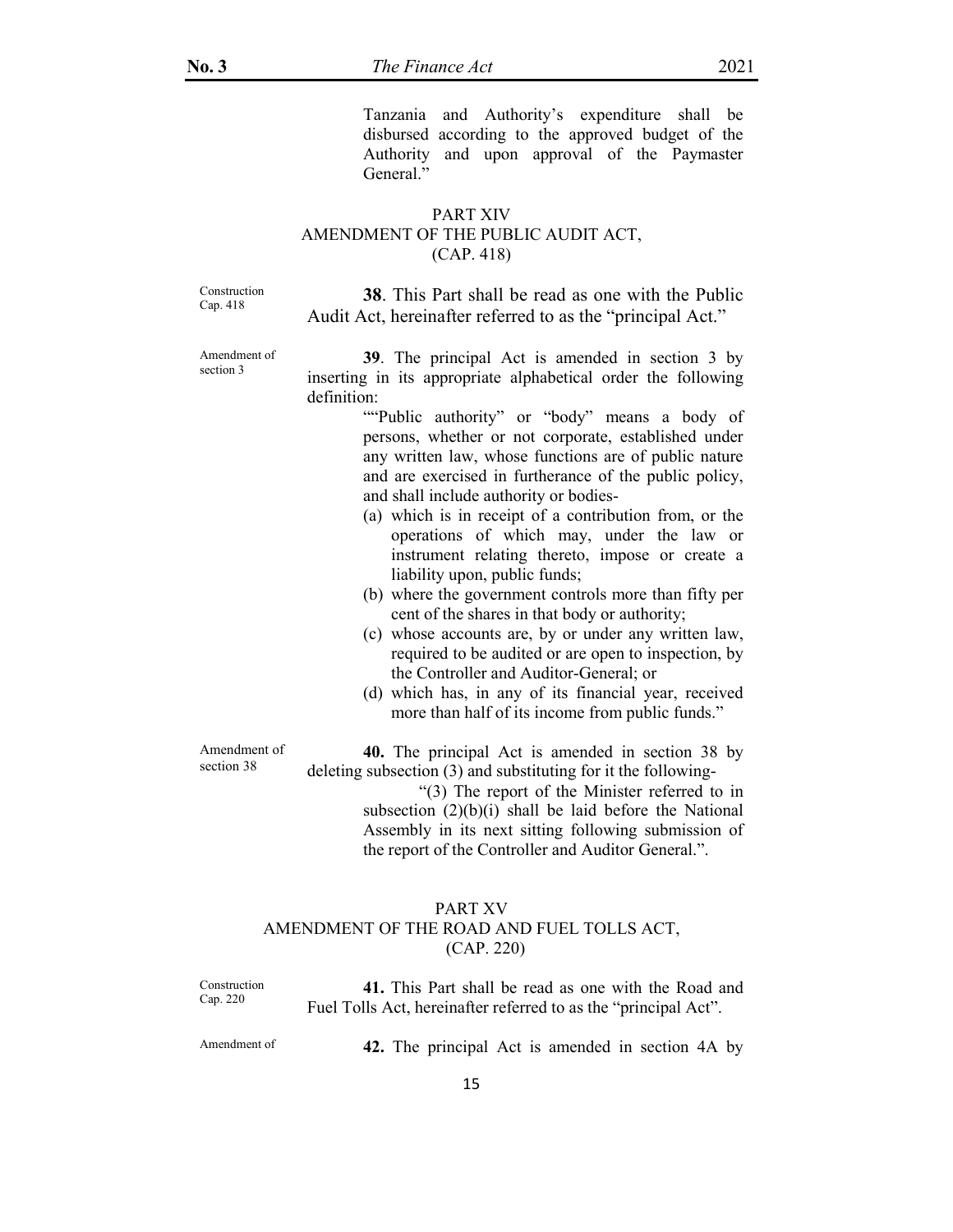section 4A deleting paragraph (a) and substituting for it the following:

"(a) Tanzania shillings 363 per litre imposed on petrol or diesel shall be deposited into the

account of the Fund:

 Provided that, Tanzania shillings 100 per litre imposed on petrol or diesel out of the Tanzania shillings 363 per litre shall be allocated to Tanzania Rural and Urban Roads Agency and the remaining Tanzania shillings 263 per litre shall be distributed amongst the Fund and the Tanzania Rural and Urban Roads Agency in the manner prescribed in the regulations made by the Minister in consultation with the Minister responsible for local government.".

Amendment of Second Schedule

**43.** The principal Act is amended in the Second Schedule by deleting figure "313" appearing in the third column of items 1 and 2 and substituting for it figure "413" respectively.

# PART XVI AMENDMENT OF THE STAMP DUTY ACT, (CAP. 189)

Construction Cap. 189

**44.** This Part shall be read as one with the Stamp Duty Act, hereinafter referred to as the "principal Act".

Amendment of Schedule

**45**. The principal Act is amended by deleting the Schedule and substituting for it the following:

> SCHEDULE  $\mathcal{L}=\mathcal{L}$

"\_\_\_\_\_\_\_\_\_

#### STAMP DUTY ON INSTRUMENTS *(Made under section 5)*

| Article No. | <b>Description of Instruments</b>                                                                                                   | <b>Stamp Duty</b>  |
|-------------|-------------------------------------------------------------------------------------------------------------------------------------|--------------------|
|             | <b>ACKNOWLEDGEMENT</b> of a debt<br>of an amount not exceeding TShs. $1,000/=$<br>(a)<br>(b) of an amount exceeding TShs. $1,000/=$ | Nil.<br>Tshs. 2000 |
|             | ADMINISTRATION BOND:                                                                                                                |                    |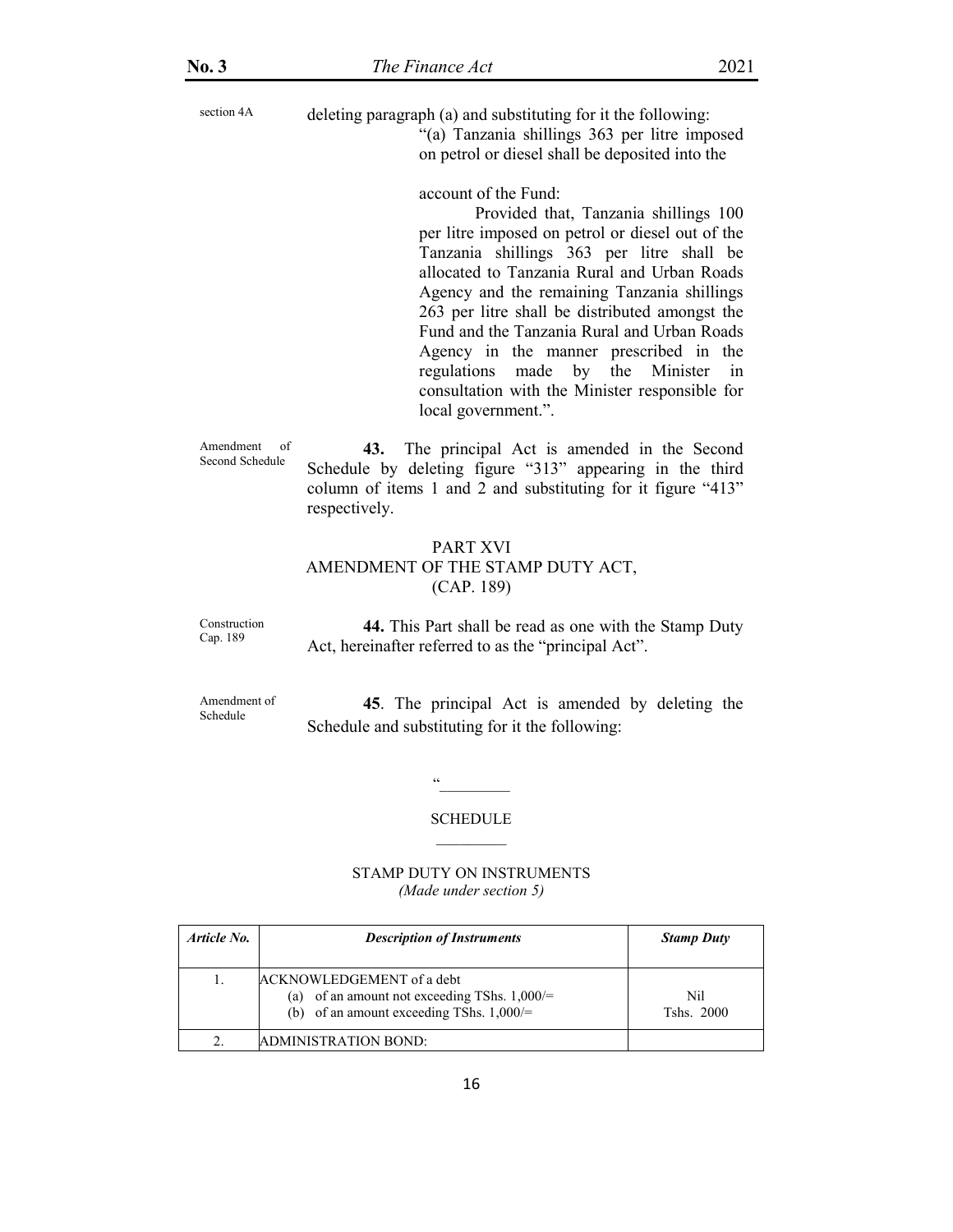|    | (a) where the amount is less than TShs. $1,000/=$<br>(b) where the amount is TShs. $1,000$ /= or more                                                                                                                                                                                                                                                                                                                                                                                                                                                                                                                                                                                                                                                                                                                                                                                                                                                                                                                                                         | Nil<br>Tshs. 2000                             |
|----|---------------------------------------------------------------------------------------------------------------------------------------------------------------------------------------------------------------------------------------------------------------------------------------------------------------------------------------------------------------------------------------------------------------------------------------------------------------------------------------------------------------------------------------------------------------------------------------------------------------------------------------------------------------------------------------------------------------------------------------------------------------------------------------------------------------------------------------------------------------------------------------------------------------------------------------------------------------------------------------------------------------------------------------------------------------|-----------------------------------------------|
| 3. | ADOPTION DEED: that is to say any instrument (other than a<br>will) recording an adoption or conferring or purporting to confer<br>an authority to adopt.                                                                                                                                                                                                                                                                                                                                                                                                                                                                                                                                                                                                                                                                                                                                                                                                                                                                                                     | Tshs. 2000                                    |
| 4. | AFFIDAVIT: Including an affirmation or declaration in the<br>case of person by law allowed to affirm or declare instead of<br>taking oath.<br>Exemptions:<br>(a) Affidavit or declaration in writing when made-<br>(i) for the immediate purpose of being filed or used in any<br>court or before an officer of any court; or<br>(ii) for the sole purpose of enabling any person to receive any<br>pension or charitable allowance.<br>(b) Affidavit made for use before any Commission appointed by<br>the President to hold an Inquiry.<br>(c) Statutory Declaration under section 89 of the Land<br>Registration Act, or any Act amending or substituting that Act.                                                                                                                                                                                                                                                                                                                                                                                       | Tshs. 2000                                    |
| 5. | AGREEMENT OR MEMORANDUM OF AGREEMENT:<br>(a) if relating to the sale of a bill of exchange<br>(b) if not otherwise provided for:<br>(i)<br>for a sum of money not exceeding TShs. $1,000/=$<br>for a sum of money of TShs.1,000/= or more<br>(ii)<br>(iii)<br>where no sum of money is involved<br>Exemptions:<br>(1) Agreement or memorandum of an agreement-<br>(a) ror or relating to the sale of goods or<br>merchandise exclusively, not being a Note or a<br>Memorandum chargeable under No. 41<br>(b) made in the form of tenders to the Government for<br>or relating to any loan.<br>(c) being a contract of service required to be made in<br>writing by or under the Employment and Labour<br>Relations Act or the Merchant Shipping Act.<br>(d) made with the Government, the Community or<br>any institution or corporation.<br>(2) Apprenticeship deed including every writing<br>relating to the service or tuition of any<br>apprentice, clerk or servant placed with any<br>any profession,<br>master to<br>learn<br>trade or<br>employment. | Tshs. 2000<br>Nil<br>Tshs. 2000<br>Tshs. 2000 |
| 6. | AGREEMENT RELATING TO DEPOSIT OF TITLE DEEDS,<br>HYPOTHECATION, PAWN OR PLEDGE, that is to say, any<br>instrument evidencing an agreement relating to:<br>(1) The deposit of title-deeds of instruments constituting<br>or being evidence of title to any property whatsoever<br>(other than a marketable security).<br>The hypothecation, pawn or pledge of movable<br>(2)                                                                                                                                                                                                                                                                                                                                                                                                                                                                                                                                                                                                                                                                                   | Tshs. 2000                                    |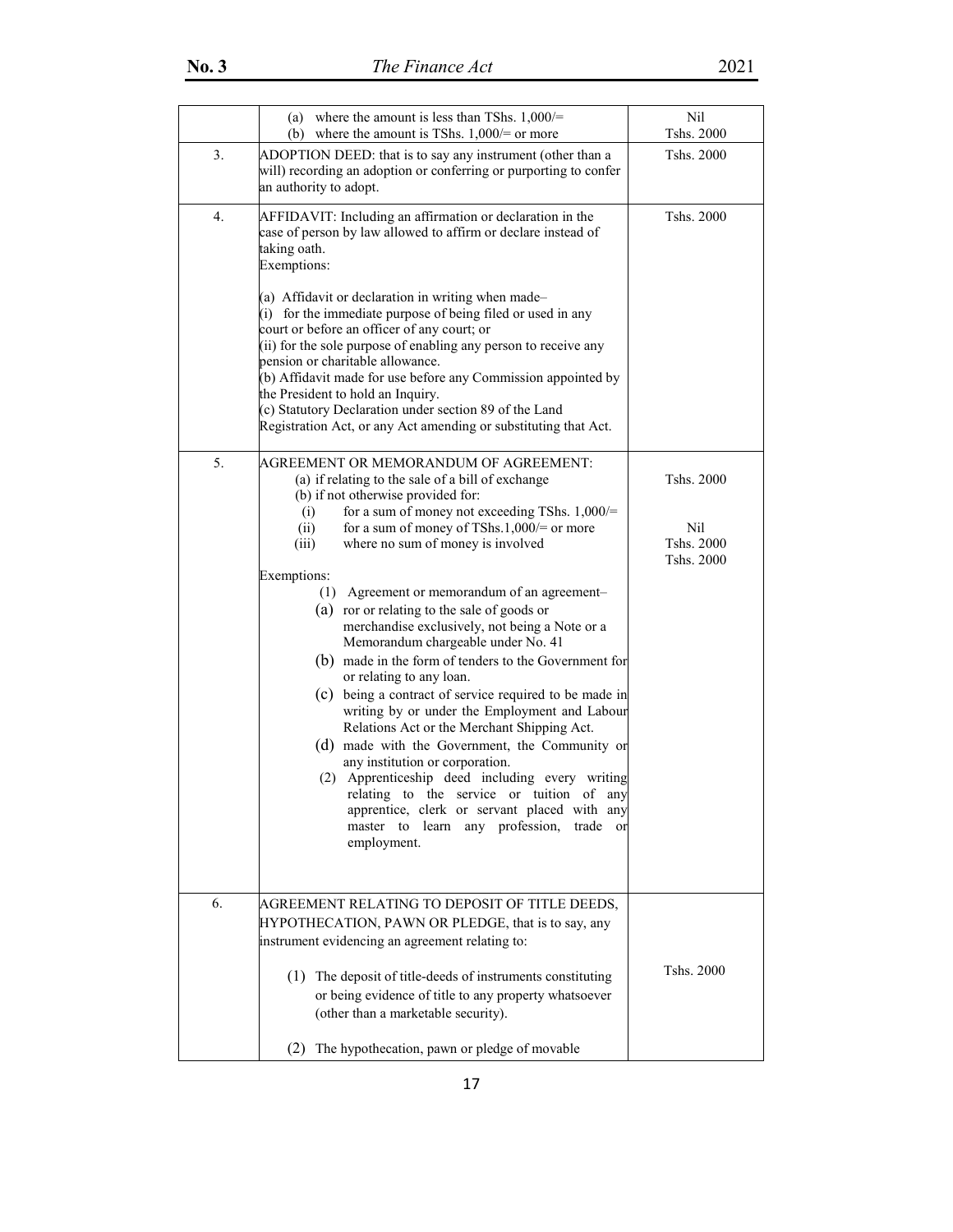|     | property, where such deposit, hypothecation, pawn or<br>pledge has been made by way of security for the<br>repayment of money advanced or to be advanced by<br>way of loan or for an existing of future debt.                                                                                                                                                                                                                                               | Tshs. 2000   |
|-----|-------------------------------------------------------------------------------------------------------------------------------------------------------------------------------------------------------------------------------------------------------------------------------------------------------------------------------------------------------------------------------------------------------------------------------------------------------------|--------------|
| 7.  | APPOINTMENT IN EXECUTION OF POWER,<br>whether of trustees or of a property, movable or<br>immovable, where made by any writing not being a will.                                                                                                                                                                                                                                                                                                            | Tshs. 2000   |
| 8.  | APPRAISEMENT OR VALUATION, made otherwise<br>than under an order of the Court in the course of a suit:<br>Where the amount is less than TShs.<br>(a)<br>$1,000/=$                                                                                                                                                                                                                                                                                           | Nil          |
|     | (b)<br>In any other case<br>Exemptions:<br>(a) Appraisement or valuation made for information<br>of one party only, and not being in any manner                                                                                                                                                                                                                                                                                                             | Tshs. 2000   |
|     | obligatory between parties either by agreement<br>or operation of Law.<br>(b) Appraisement of crops for the purpose of<br>ascertaining the amount to be given to a<br>landlord as rent.                                                                                                                                                                                                                                                                     |              |
| 9.  | ARTICLES OF ASSOCIATION OF A COMPANY:<br>Exemptions:<br>Articles of any association not formed for profit and<br>registered under the law in force, in Tanzania relating to<br>companies. See also Memorandum of Association of a<br>company (No. 38)                                                                                                                                                                                                       | Tshs. 10,000 |
| 10. | AWARD, that is to say, any decision in writing by an<br>arbitrator or umpire, not being an award directing a<br>partition on a reference made otherwise than by an order<br>of the court in the course of a suit:                                                                                                                                                                                                                                           |              |
|     | (a) Where the amount or value of the property to which<br>the award relates as set forth in such award is less<br>than TShs.1,000/ $=$                                                                                                                                                                                                                                                                                                                      | Nil          |
|     | (b) In any other case.                                                                                                                                                                                                                                                                                                                                                                                                                                      | Tshs. 2000   |
| 11. | BILL OF EXCHANGE, not being a bond, bank note or<br>currency note.                                                                                                                                                                                                                                                                                                                                                                                          | Nil          |
| 12. | BILL OF LADING (including a through bill of lading).<br>Exemptions:<br>(a) Bill of lading when the goods therein<br>described are received at a place within the<br>limits of any port within the meaning of the<br>Customs (Management and Tariff) Act, and<br>are to be delivered at another place within<br>the limits of the same port.<br>(b) Bill of lading when executed out of<br>Tanzania and relating to property to be<br>delivered in Tanzania. | Nil          |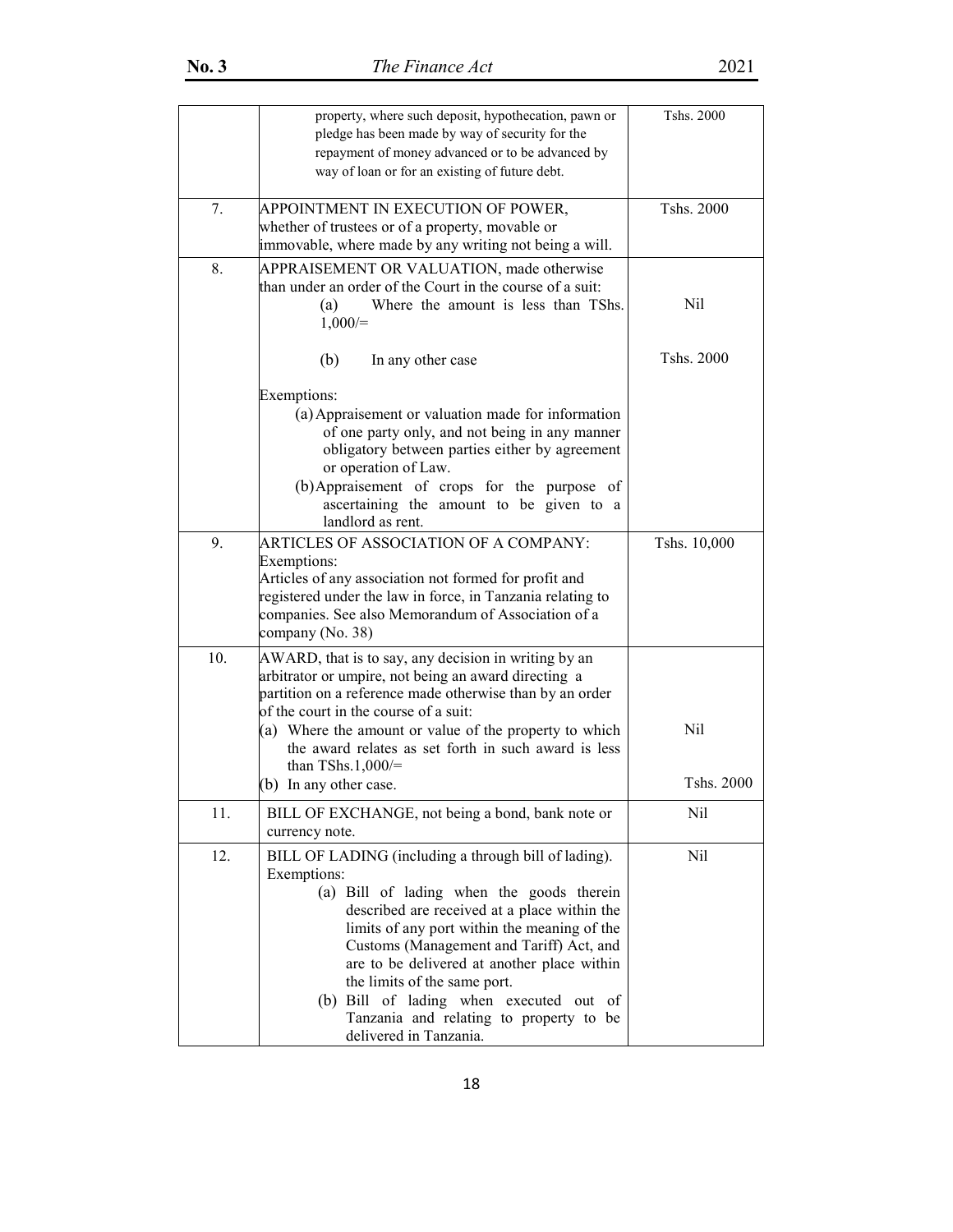| 13. | <b>BILLS OF SALE:</b>                                                                                                                                                                                                                                                                                                                                                                                                                                                                                                                                                                                                                                                                                                                                                           |                                                                                                                 |
|-----|---------------------------------------------------------------------------------------------------------------------------------------------------------------------------------------------------------------------------------------------------------------------------------------------------------------------------------------------------------------------------------------------------------------------------------------------------------------------------------------------------------------------------------------------------------------------------------------------------------------------------------------------------------------------------------------------------------------------------------------------------------------------------------|-----------------------------------------------------------------------------------------------------------------|
|     | (1)<br><b>ABSOLUTE</b>                                                                                                                                                                                                                                                                                                                                                                                                                                                                                                                                                                                                                                                                                                                                                          | 0.5 percent for the<br>first TShs.<br>$100,000 =$ then 1<br>percent of value in<br>excess of<br>TShs. 100,000/= |
|     | (2)<br>By way of security                                                                                                                                                                                                                                                                                                                                                                                                                                                                                                                                                                                                                                                                                                                                                       | 1 percent of the<br>value to a<br>maximum of<br>TShs. $10,000/=$                                                |
|     | (3)<br>By way of collateral security for every sum of<br>TShs. $1,000$ /= or part thereof secured                                                                                                                                                                                                                                                                                                                                                                                                                                                                                                                                                                                                                                                                               | 1 percent not<br>exceeding TShs.<br>$1,000/=$                                                                   |
| 14. | BOND, not being a Debenture (No. 26), and not being<br>otherwise provided for by this Act or by any Rules of<br>court. See Administration Bond (No. 2), Bottomry Bond<br>(No. 15), Respondentia Bond (No. 54), Security Bond<br>(No. 55).<br>Exemptions:<br>(a)<br>Bond when executed by any person for the<br>purpose of guaranteeing that the local income<br>derived from private subscriptions<br>to<br>a<br>charitable dispensary or hospital or any other<br>object of public utility shall not be less than a<br>specified sum per mensem or annum.<br>(b)<br>Bail Bonds in criminal cases, recognisance to<br>prosecute or give evidence, or recognisance for<br>personal appearance or otherwise issued or<br>taken by the police under the Criminal<br>Procedure Act. | 1 percent of the<br>base<br>value of the bond                                                                   |
| 15. | BOTTOMRY BOND, that is to say, any instrument<br>whereby the master of a sea-going ship borrows money<br>on the security of the ship to enable him to preserve the<br>ship or prosecute her voyage.                                                                                                                                                                                                                                                                                                                                                                                                                                                                                                                                                                             | 1 percent of the<br>value of the bond<br>but not exceeding<br>TShs. $10,000/=$                                  |
| 16. | CANCELLATION, INSTRUMENT OF, if attested and<br>not otherwise provided for-<br>(a) If the duty with which the original was<br>chargeable does not exceed TShs. 1,000/=.<br>(b) In any other case.<br>See also Release (No. 53), Revocation of Settlement<br>(No. 56(b)), Surrender of Lease (No. 59), Revocation of<br>Trust<br>(No. 63(b))                                                                                                                                                                                                                                                                                                                                                                                                                                     | Tshs. 2000                                                                                                      |
| 17. | CERTIFICATE OF SALE (in respect of each property<br>put up as a separate lot and sold) granted to the purchaser<br>of any auction by a Civil Court.                                                                                                                                                                                                                                                                                                                                                                                                                                                                                                                                                                                                                             | 0.5 percent for the<br>first<br>TShs.<br>$100,000/=$ , then 1<br>percent for value in<br>excess<br>of<br>TShs.  |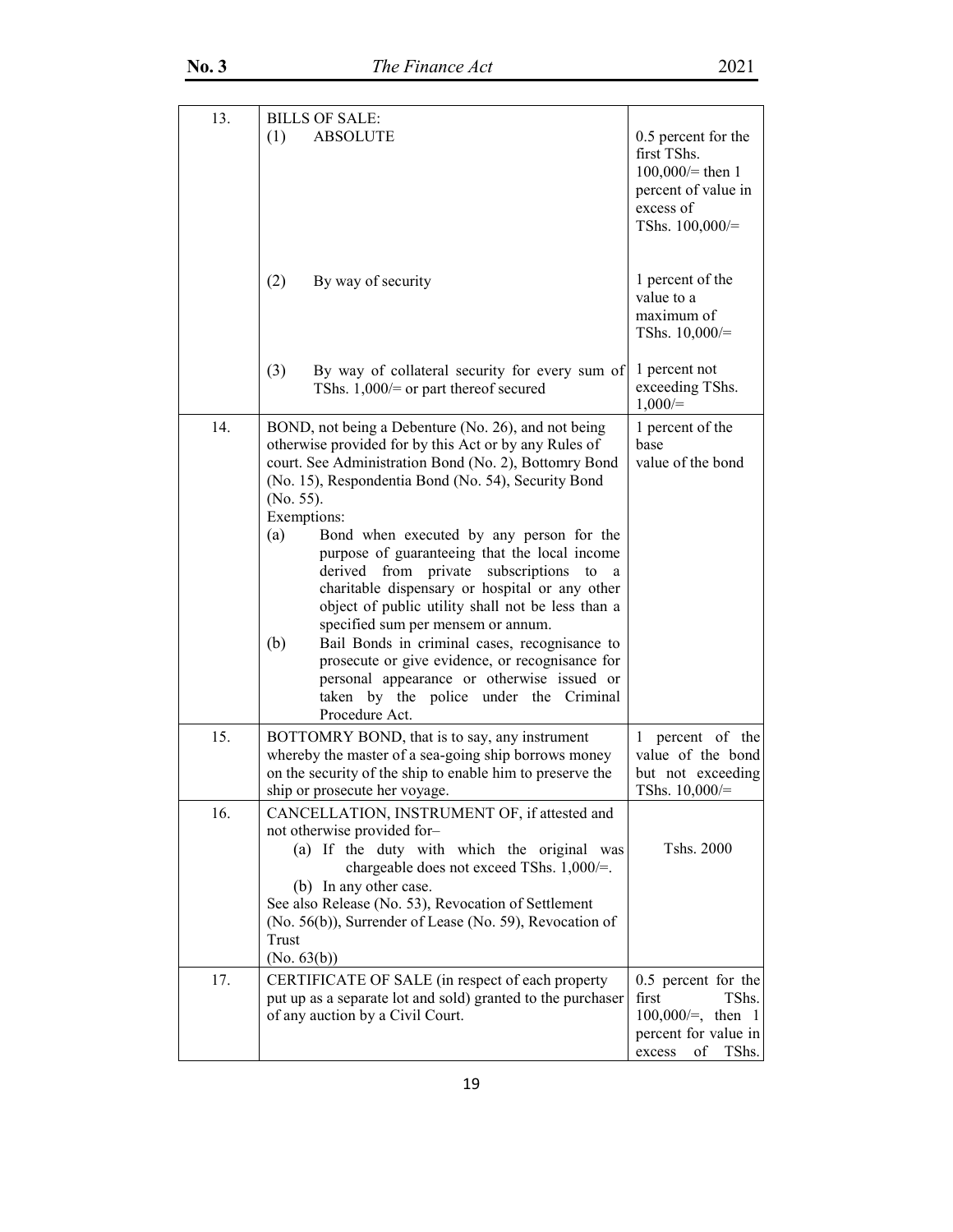|     |                                                                                                                                                                                                                                                                                                                                                                                                                                                                                                                                                                                                                                                                                                                                                                                                                                                                                                                                                                                                                                                                                                                                                              | 100,000/                                                                                                            |
|-----|--------------------------------------------------------------------------------------------------------------------------------------------------------------------------------------------------------------------------------------------------------------------------------------------------------------------------------------------------------------------------------------------------------------------------------------------------------------------------------------------------------------------------------------------------------------------------------------------------------------------------------------------------------------------------------------------------------------------------------------------------------------------------------------------------------------------------------------------------------------------------------------------------------------------------------------------------------------------------------------------------------------------------------------------------------------------------------------------------------------------------------------------------------------|---------------------------------------------------------------------------------------------------------------------|
| 18. | CERTIFICATE OR OTHER DOCUMENT evidencing<br>the right or title of the holder, or any other person, either<br>to any shares, scrip or stock in or of any incorporated<br>company or other body corporate, or to become<br>proprietor of shares, scrip or stock in or of any such<br>company or body.<br>See also Letter of Allotment of Shares (No. 35).                                                                                                                                                                                                                                                                                                                                                                                                                                                                                                                                                                                                                                                                                                                                                                                                      | Tshs. 2000                                                                                                          |
| 19. | CHARTER PARTY, that is to say, any instrument<br>(except an agreement for the hire of a tug steamer)<br>whereby a vessel or some specified principal part thereof<br>is let for the specified purposes of the charterer whether<br>it includes a penalty clause or not.                                                                                                                                                                                                                                                                                                                                                                                                                                                                                                                                                                                                                                                                                                                                                                                                                                                                                      | Tshs. 2000                                                                                                          |
| 20. | CHEQUE.                                                                                                                                                                                                                                                                                                                                                                                                                                                                                                                                                                                                                                                                                                                                                                                                                                                                                                                                                                                                                                                                                                                                                      | Tshs. 100                                                                                                           |
| 21. | COMPOSITION DEED, that is to say, any instrument<br>executed by a debtor whereby he conveys his property<br>for the benefit of his creditors, or whereby payment of a<br>composition or dividend on their debts is secured to the<br>creditors, or whereby provision is made for the<br>continuance of the debtor's business, under the<br>supervision of inspectors or under letters of licence, for<br>the benefit of his creditors, or a Deed of Agreement<br>under the Deeds of Arrangements Act.                                                                                                                                                                                                                                                                                                                                                                                                                                                                                                                                                                                                                                                        | Tshs. 2000                                                                                                          |
| 22. | CONVEYANCE, not being a transfer charged or<br>exempted under No. 60:<br>(a) Where the amount or value of the consideration<br>for such conveyance does not exceed TShs.<br>$20,000/=$<br>(b) Where the amount exceeds TShs. $20,000/=:$<br>Provided that in any case where an agreement for sale is<br>stamped with the ad valorem duty required for a<br>conveyance, and a conveyance in pursuance of such<br>agreement is subsequently executed, the duty on such<br>conveyance shall be reduced by the amount of the duty<br>paid on such agreement, but shall not be less than TShs.<br>$1,000/=:$<br>Provided also that in the case of a decree or order, for or<br>having the effect of an order for foreclosure, the ad<br>valorem Stamp Duty upon any such decree or order shall<br>not exceed the duty on a sum equal to the value of the<br>property to which the decree or order relates, and where<br>the decree or order states that value, that statement shall<br>be conclusive for the purpose of determining the amount<br>of the duty, and where ad valorem Stamp Duty is paid<br>upon such decree or order, shall be dutiable with TShs. | NIL<br>0.5 percent for the<br>first TShs. 100,000,<br>then 1 percent for<br>value in excess of<br>TShs. $100,000/=$ |

20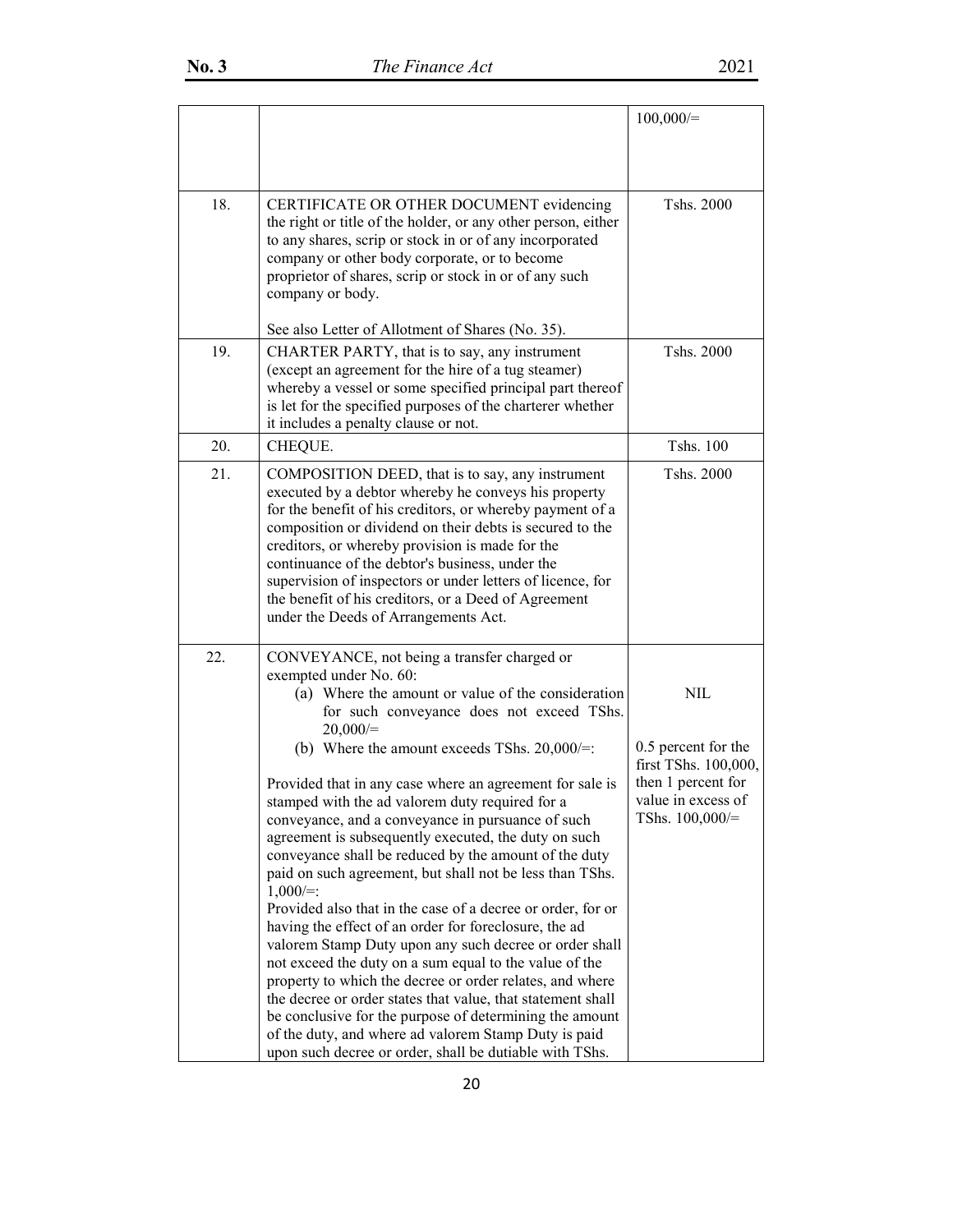|     | $500/$ =, under the provisions of section 6 of this Act: And<br>provided also that the duty on a conveyance by the<br>liquidator of a company in liquidation of property<br>forming part of the assets of the company to a<br>shareholder in the course of the dissolution of the<br>company shall be TShs. $1,000/=$ |                                |
|-----|-----------------------------------------------------------------------------------------------------------------------------------------------------------------------------------------------------------------------------------------------------------------------------------------------------------------------|--------------------------------|
|     | (c) for conveyance of agricultural land                                                                                                                                                                                                                                                                               | $TShs.500/=$                   |
|     | "Exemptions:                                                                                                                                                                                                                                                                                                          |                                |
|     | (a) Conveyance of any property under the<br>Administrator General (Powers and<br>Functions) Act to a trustee, heir or<br>beneficiary if falling under Article 60<br>(e);<br>(b) Conveyance of any property under the<br>Export Processing Zones and the<br>Special Economic Zones;                                    |                                |
|     | (c) Conveyance on the transfer of the<br>assets to the Special Purposes Vehicles<br>(SPV) for the purpose of issuing asset<br>securities.<br>This exemption<br>backed<br>shall be limited to construction of<br>transport infrastructures and utilities<br>projects."                                                 |                                |
| 23. | COPY OF EXTRACT certified to be a true copy or<br>extract by or by order of any public officer:<br>(a) If the original was not chargeable with duty or<br>if the duty with which it was chargeable does<br>not exceed TShs. $1,000/=$ .                                                                               | TShs.2000/=                    |
|     | (b) In any other case.                                                                                                                                                                                                                                                                                                | $TShs.2000/=$                  |
|     | Exemptions:<br>(a) Copy of any paper which a public officer is<br>expressly required by law to make or furnish for<br>record purposes.<br>(b) Copy of, or extract from, any register relating to                                                                                                                      |                                |
|     | births, baptisms, marriages, divorces, deaths or<br>burials.<br>(c) Copy of, or extract from, any proceedings of a<br>court.                                                                                                                                                                                          |                                |
| 24. | COUNTERPART OR DUPLICATE of any instrument<br>chargeable with duty and in respect of which the proper<br>duty has been paid-                                                                                                                                                                                          |                                |
|     | (a) If the duty with which the original instrument is<br>chargeable does not exceed TShs. 1,000/=.<br>(b) In any other case.                                                                                                                                                                                          | TShs. 2000/=<br>TShs. $2000/=$ |
|     | Exemptions:                                                                                                                                                                                                                                                                                                           |                                |
|     | (a) Counterpart or duplicate prepared and executed<br>solely for purposes of filing and record in the                                                                                                                                                                                                                 |                                |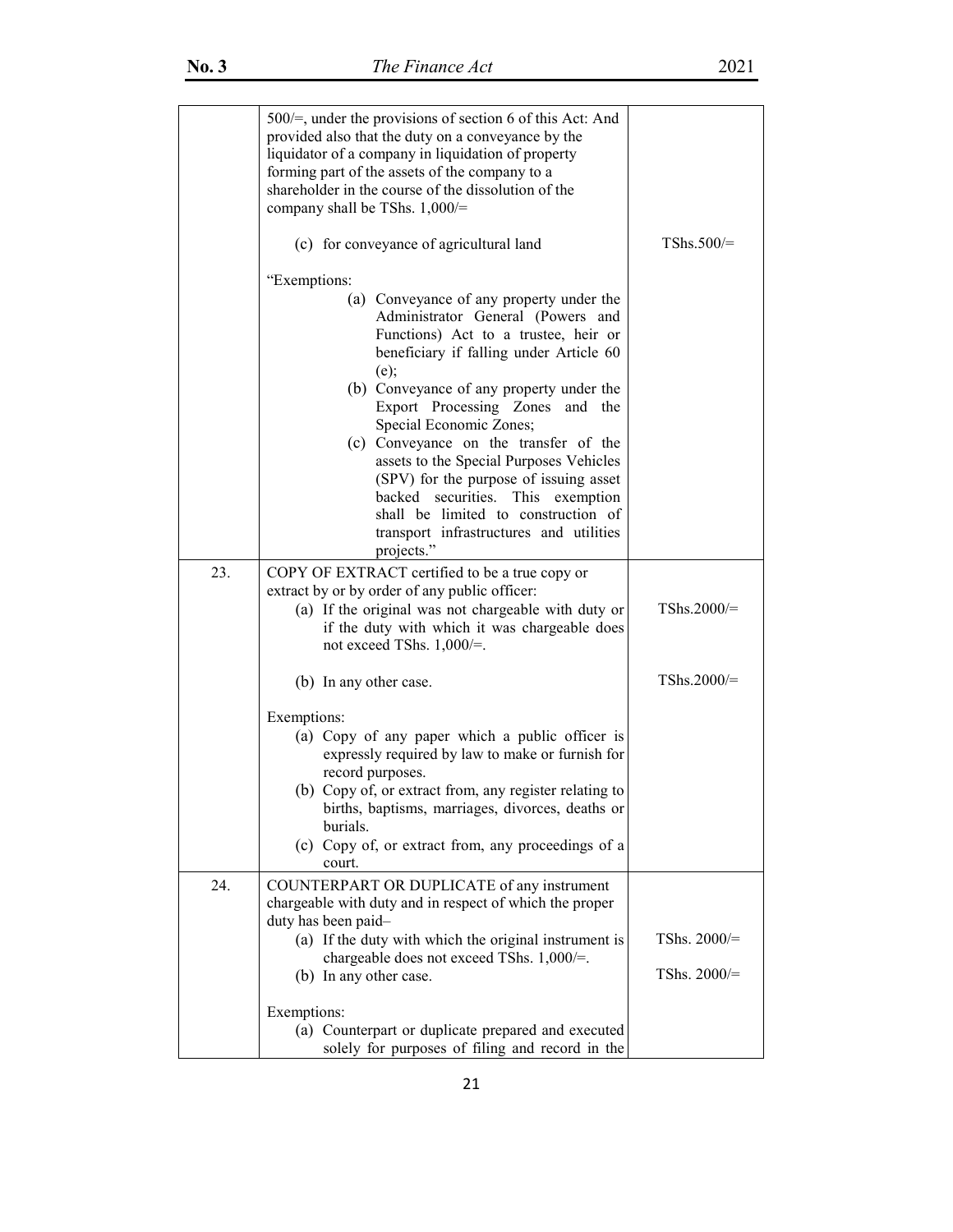|     | Land Registry, the Registry of Documents or<br>the Mining Registry.<br>(b) Duplicate or copy of any Contract of Service<br>made under the provisions of the Employment<br>and Labour Relations Act                                                                                                                                                                                                                                                                                                                                                                                                                                                                                                                           |                                                                                                                     |
|-----|------------------------------------------------------------------------------------------------------------------------------------------------------------------------------------------------------------------------------------------------------------------------------------------------------------------------------------------------------------------------------------------------------------------------------------------------------------------------------------------------------------------------------------------------------------------------------------------------------------------------------------------------------------------------------------------------------------------------------|---------------------------------------------------------------------------------------------------------------------|
| 25. | <b>CUSTOMS BOND:</b><br>Where the amount does not exceed<br>(a)<br>TShs.9,999/=.                                                                                                                                                                                                                                                                                                                                                                                                                                                                                                                                                                                                                                             | $TShs.2000/=$                                                                                                       |
|     | (b)<br>In any other case.                                                                                                                                                                                                                                                                                                                                                                                                                                                                                                                                                                                                                                                                                                    | TShs. 40 per 1,000,<br>the maximum<br>should not exceed<br>Tshs. 5000/=                                             |
| 26. | DEBENTURE:<br>Explanation - The term "debenture" includes any interest<br>coupons attached thereto, but the amount of such<br>coupons shall not be included in estimating the duty.<br>(a) If transferable by endorsement or by separate<br>instrument of transfer.<br>(b) If transferable by delivery.<br>Exemptions:<br>A debenture issued to an incorporated company or other<br>body corporate in terms of a registered mortgage deed<br>duly stamped in respect of the full amount of debentures<br>to be issued thereunder, whereby the company or body<br>borrowing makes over, in whole or in part, their property<br>to trustees for the benefit of the debenture holders.<br>See also Bond (No. 14) and section 66 | The same duty as a<br>Mortgage (No.39)<br>for the same<br>amount.<br>The same duty as a<br>Share Warrant<br>(No.57) |
| 27. | DEED POLL if attested and not otherwise provided for.                                                                                                                                                                                                                                                                                                                                                                                                                                                                                                                                                                                                                                                                        | Tshs. 2000                                                                                                          |
| 28. | DELIVERY ORDER IN RESPECT OF GOODS, that is<br>to say, any instrument entitling any person therein<br>named, or his assigns or the holder thereof, to the<br>delivery of any goods lying in any dock or port, or in any<br>warehouse in which goods are stored or deposited on<br>rent or hire or upon any wharf, such instrument being<br>signed by or on behalf of the owner of such goods upon<br>the sale or transfer of the property therein.                                                                                                                                                                                                                                                                           | Nil                                                                                                                 |
| 29. | DIVORCE, INSTRUMENT OF, that is to say, any<br>instrument by which any person effects the dissolution of<br>his marriage.                                                                                                                                                                                                                                                                                                                                                                                                                                                                                                                                                                                                    | Tshs. 2000                                                                                                          |
| 30. | EXCHANGE OF PROPERTY, instrument of.                                                                                                                                                                                                                                                                                                                                                                                                                                                                                                                                                                                                                                                                                         | 0.5 percent for the<br>first TShs.<br>$100,000/=$ , then 1<br>percent of value in<br>excess of TShs.<br>100,000/    |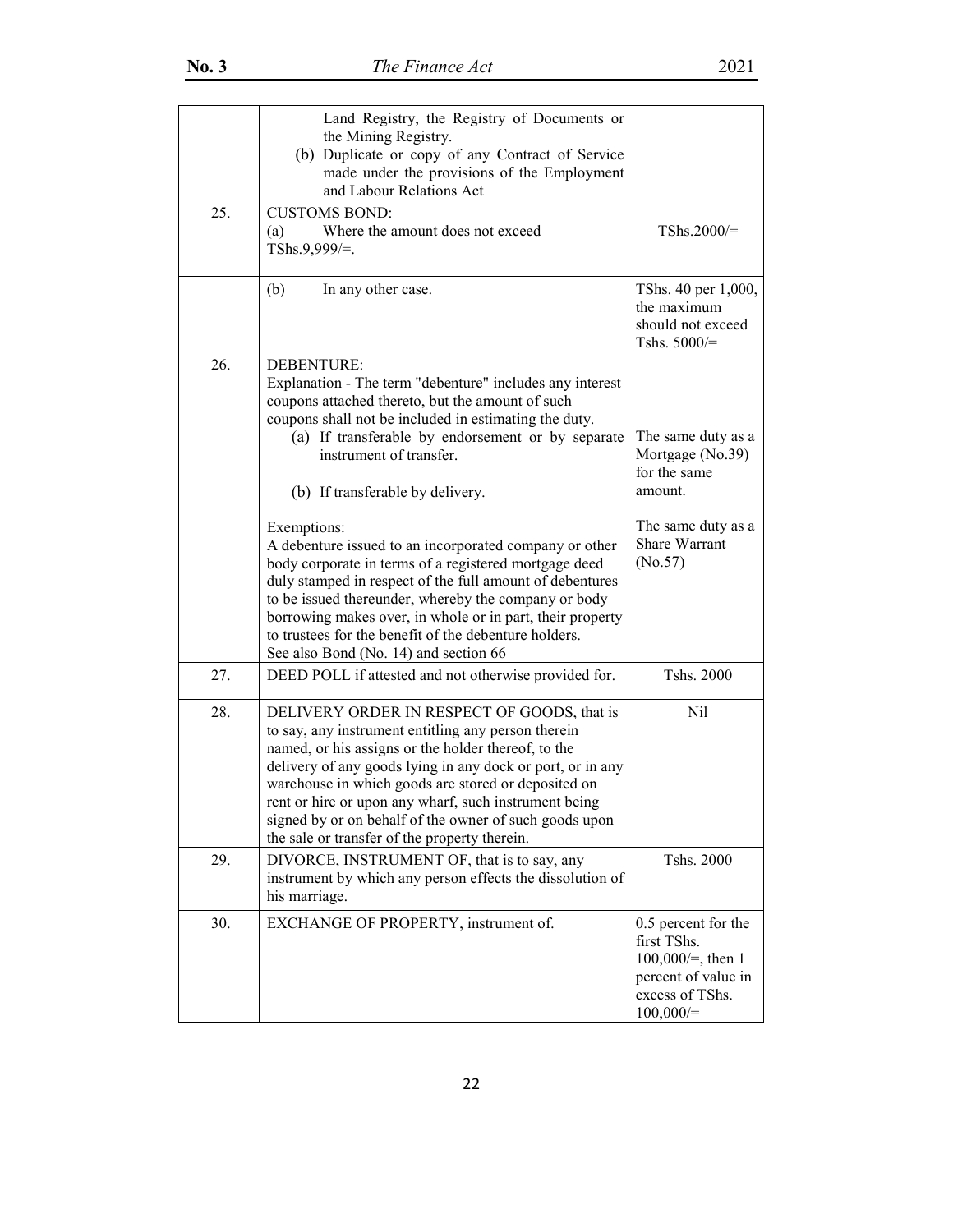| 31. | FURTHER CHARGE, instrument of, that is to say, any<br>instrument imposing a further charge on mortgaged<br>property.                                                                                                                                                                                                                                                                                                                                                                                                                                                                                                                                                                                                                                                                                                                                                                                                                                                  | 1 percent of the<br>instrument with a<br>maximum of TShs.<br>10,000/                                                |
|-----|-----------------------------------------------------------------------------------------------------------------------------------------------------------------------------------------------------------------------------------------------------------------------------------------------------------------------------------------------------------------------------------------------------------------------------------------------------------------------------------------------------------------------------------------------------------------------------------------------------------------------------------------------------------------------------------------------------------------------------------------------------------------------------------------------------------------------------------------------------------------------------------------------------------------------------------------------------------------------|---------------------------------------------------------------------------------------------------------------------|
| 32. | GIFT, instrument of, not being a Settlement (No. 56) or<br>Will or Transfer (No. 60).                                                                                                                                                                                                                                                                                                                                                                                                                                                                                                                                                                                                                                                                                                                                                                                                                                                                                 | 0.5 percent for the<br>first TShs.<br>$100,000/=$ , then 1<br>percent of value in<br>excess of TShs.<br>$100,000/=$ |
| 33. | <b>INDEMNITY BOND.</b><br>Exemptions:<br>Indemnity Bonds given to the Government or any<br>corporation or institution.                                                                                                                                                                                                                                                                                                                                                                                                                                                                                                                                                                                                                                                                                                                                                                                                                                                | Tshs. 2000                                                                                                          |
| 34. | LEASE, including an under-lease or sublease and any<br>agreement to let or sublet:<br>Where by such lease the rent is fixed and no premium is<br>paid or delivered-<br>(i) where the lease purports to be for a<br>term of less than one year.<br>(ii) where the lease purports to be for a<br>term of not less than one year but not<br>more than three years.<br>(iii) where the lease does not purport to be<br>for any definite term.<br>(iv) where the lease purports to be in<br>perpetuity.<br>(b) Where the lease is granted for a fine or<br>premium or for money advanced and where no<br>rent is reserved.<br>(c) Where the lease is granted for a fine or<br>premium or for money advanced in addition to<br>rent reserved<br>Exemptions:<br>(a) Claims issued under the Mining Act and<br>regulations made thereunder.<br>(b) Hypothecation or lease of any movable or<br>immovable property as provided under the<br><b>Export Processing Zones Act</b> | 1 percent of the<br>annual reserved<br>rent for lease of all<br>durations                                           |
| 35. | LETTER OF ALLOTMENT OF SHARES in a<br>company, a proposed company, or in respect of any loan<br>to be raised by any company or proposed company. See<br>also Certificate or other Document (No. 18).                                                                                                                                                                                                                                                                                                                                                                                                                                                                                                                                                                                                                                                                                                                                                                  | Tshs. 2000                                                                                                          |
| 36. | LETTER OF CREDIT, that is to say, any instrument by<br>which one person authorises another to give credit to the<br>person in whose favour it is drawn.                                                                                                                                                                                                                                                                                                                                                                                                                                                                                                                                                                                                                                                                                                                                                                                                               | Tshs. 2000                                                                                                          |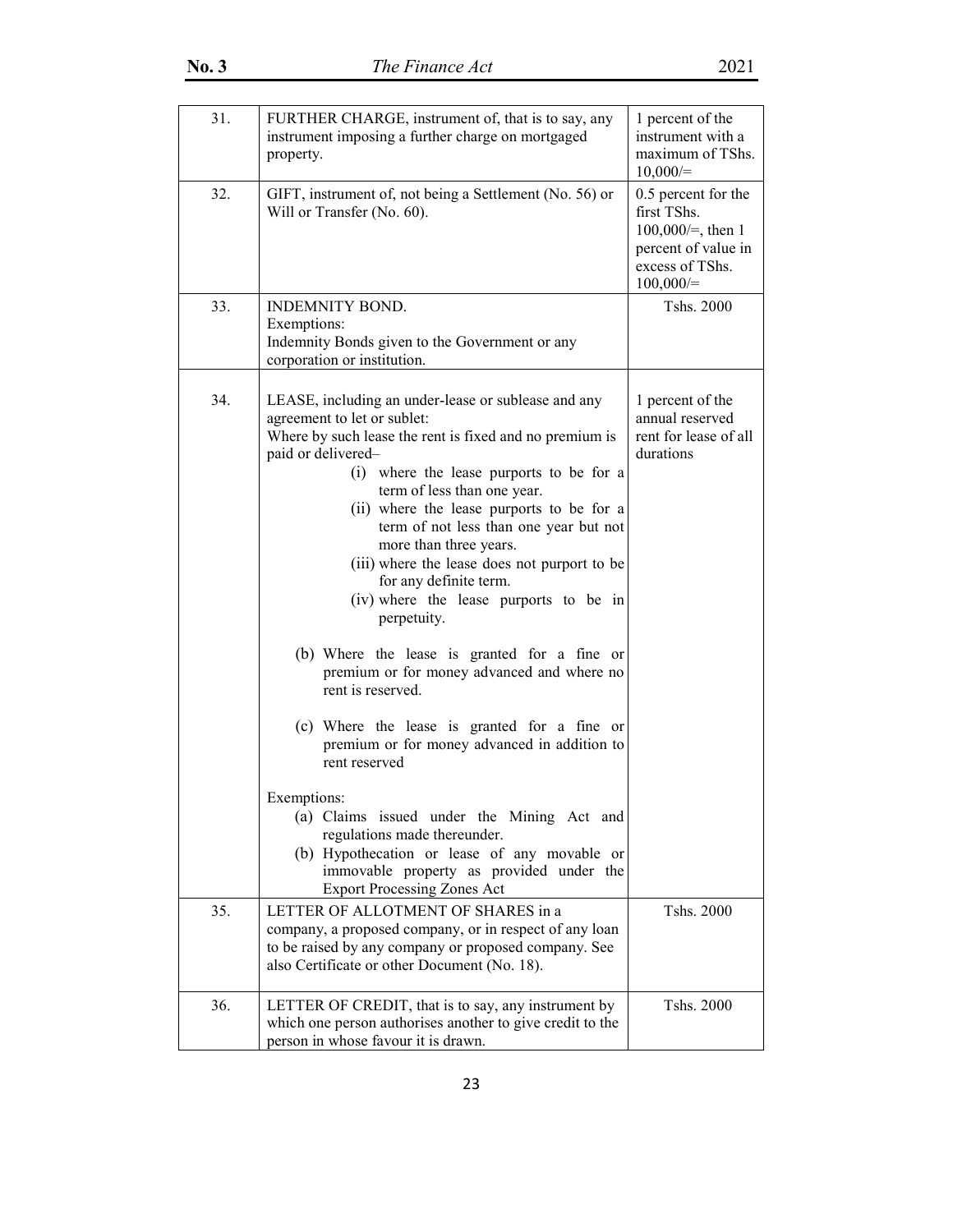| 37. | LETTER OF LICENCE, that is to say, any agreement<br>between a debtor and his creditors that the latter shall for<br>a specified time suspend their claims and allow the<br>debtor to carry on business at his own discretion.                                                                                                                                                                                                                                                                                                                                                                                                               | Tshs. 2000                                                                                                                                                                 |
|-----|---------------------------------------------------------------------------------------------------------------------------------------------------------------------------------------------------------------------------------------------------------------------------------------------------------------------------------------------------------------------------------------------------------------------------------------------------------------------------------------------------------------------------------------------------------------------------------------------------------------------------------------------|----------------------------------------------------------------------------------------------------------------------------------------------------------------------------|
| 38. | MEMORANDUM OF ASSOCIATION OF A<br><b>COMPANY:</b><br>(a) If accompanied by articles of association under<br>the law in force in Tanzania relating to<br>companies.<br>(b) If not so accompanied.<br>Exemptions:<br>Memorandum of any Association not formed for profit<br>and registered under the law in force in Tanzania relating<br>to companies.                                                                                                                                                                                                                                                                                       | Tshs. 10,000<br>Tshs. 10,000                                                                                                                                               |
| 39. | MORTGAGE-DEED, not being an agreement relating<br>to Deposit of Title Deeds, Hypothecation, Pawn or<br>Pledge (No. 6), Bottomry Bond (No. 15), Respondentia<br>Bond (No. 54), or Security Bond (No. 55):<br>(a) Where the<br>amount does<br>not exceed<br>TShs.1,000/ $=$ .<br>(b) Where a certified auxiliary or additional or<br>substituted security or by way of further<br>assurance for the abovementioned purpose<br>where the principal or primary security is duly<br>stamped for every sum of Shs. $1,000$ /= or part<br>thereof secured.<br>"Exemption:-<br>A mortage bond as provided under the Export Processing<br>Zones Act" | 1 percent of<br>instrument, not<br>exceeding a<br>maximum of TShs.<br>10,000/<br>1 percent<br>of<br>instrument,<br>not<br>exceeding<br>a<br>maximum<br>of TShs $10,000$ /= |
| 40. | NOTARIAL ACT, that is to say, any instrument,<br>endorsement, note, attestation certificate or entry not<br>being a Protest (No. 48) made or signed by a Notary<br>Public in the execution of the duties of his office or by<br>any other person lawfully acting as a Notary Public.                                                                                                                                                                                                                                                                                                                                                        | Tshs. 2000                                                                                                                                                                 |
| 41. | NOTE OR MEMORANDUM, sent by a Broker or<br>Agent to his Principal intimating the purchase or sale on<br>account of such Principal.                                                                                                                                                                                                                                                                                                                                                                                                                                                                                                          | Nil                                                                                                                                                                        |
| 42. | NOTE OF PROTEST BY THE MASTER OF A SHIP.<br>See also Protest by the Master of a Ship (No. 49).                                                                                                                                                                                                                                                                                                                                                                                                                                                                                                                                              | Tshs. 2000                                                                                                                                                                 |
|     |                                                                                                                                                                                                                                                                                                                                                                                                                                                                                                                                                                                                                                             |                                                                                                                                                                            |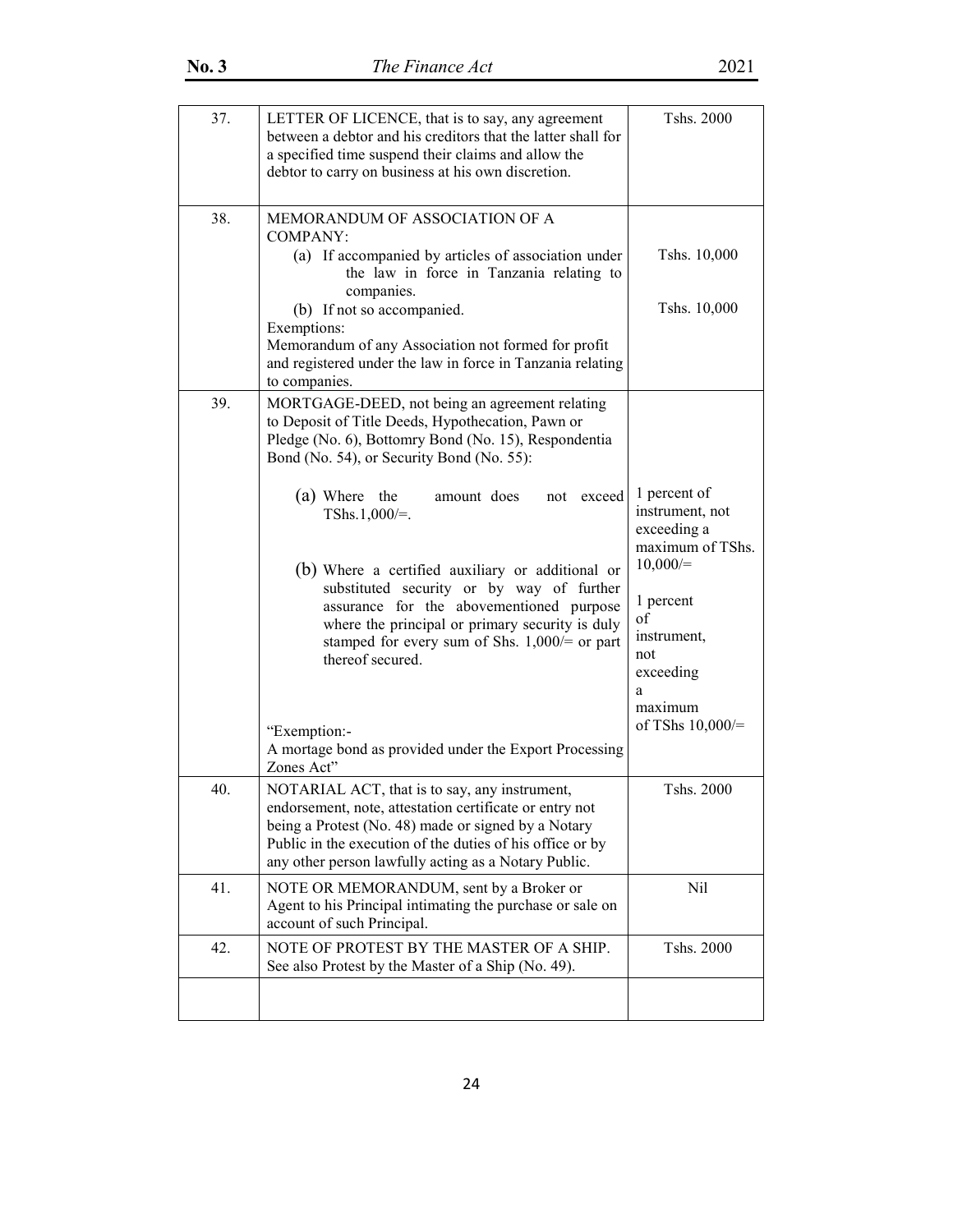| 43. | PARTITION, instrument of. Note: The largest share<br>remaining after the property is partitioned (or if there are<br>two or more shares of equal value and not smaller than<br>any of the other share then one such equal shares) shall<br>be deemed to be that from which the other shares are<br>separated: Provided always that-<br>(a) When an instrument of partition containing an                                    | 0.25 percent for the<br>first TShs.<br>100,000/<br>then 1 percent of<br>TShs. 100,000/= |
|-----|-----------------------------------------------------------------------------------------------------------------------------------------------------------------------------------------------------------------------------------------------------------------------------------------------------------------------------------------------------------------------------------------------------------------------------|-----------------------------------------------------------------------------------------|
|     | agreement to divide property is effected in<br>pursuance<br>of such agreement, the<br>duty<br>chargeable upon the instrument effecting such<br>partition shall be reduced by the amount of a<br>duty paid in respect of the first instrument but<br>shall not be less than one shilling.<br>(b) Where a final order for effecting a partition                                                                               |                                                                                         |
|     | passed by any Civil Court, or an award by an<br>arbitrator directing a partition is stamped with a<br>stamp required for an instrument of partition,<br>and an instrument of partition in pursuance of<br>such order or award is subsequently executed,<br>the duty on such instrument shall be reduced by<br>the amount of the duty paid in respect of the<br>first instrument but shall not be less than one<br>shilling. |                                                                                         |
| 44. | <b>PARTNERSHIP:</b>                                                                                                                                                                                                                                                                                                                                                                                                         |                                                                                         |
|     | A. Instrument of:                                                                                                                                                                                                                                                                                                                                                                                                           |                                                                                         |
|     | Where the capital does not exceed TShs.<br>(i)<br>$10,000/=$ .                                                                                                                                                                                                                                                                                                                                                              | TShs.1,000/ $=$                                                                         |
|     | (ii) Where the capital exceeds TShs. $100,000/$ = but<br>does not exceed TShs. $1,000,000/=$ .                                                                                                                                                                                                                                                                                                                              | TShs.5000/=                                                                             |
|     | (iii) In any other case                                                                                                                                                                                                                                                                                                                                                                                                     | TShs.10,000/ $=$                                                                        |
|     | Dissolution.<br><b>B.</b><br>Exemptions:<br>This does not include an assignment by a partner of his<br>share and interest in the firm in consideration of a<br>payment or his release from liabilities of the firm, or<br>both, by his copartners. This is dutiable as a Conveyance<br>(No. 22).                                                                                                                            | TShs. $10,000/$ =                                                                       |
| 45. | POLICY OF INSURANCE:                                                                                                                                                                                                                                                                                                                                                                                                        |                                                                                         |
|     | Sea Insurance:<br>A.<br>(1)<br>For or upon any voyage-                                                                                                                                                                                                                                                                                                                                                                      |                                                                                         |
|     | (i) Where the premium or consideration does not<br>exceed the rate of one-eighth per centum of the<br>amount insured by the policy.                                                                                                                                                                                                                                                                                         | Nil                                                                                     |
|     | (ii) In any other case, in respect of every full sum of<br>TShs. $10,000/=$ and also any fractional part of<br>TShs. $10,000$ /= insured by the policy.<br>For time-<br>(2)                                                                                                                                                                                                                                                 | Nil                                                                                     |
|     | In respect of every sum of Shs. $5,000/$ = and also<br>(i)<br>any fractional part of TShs. 5,000/= insured by<br>the policy                                                                                                                                                                                                                                                                                                 | Nil                                                                                     |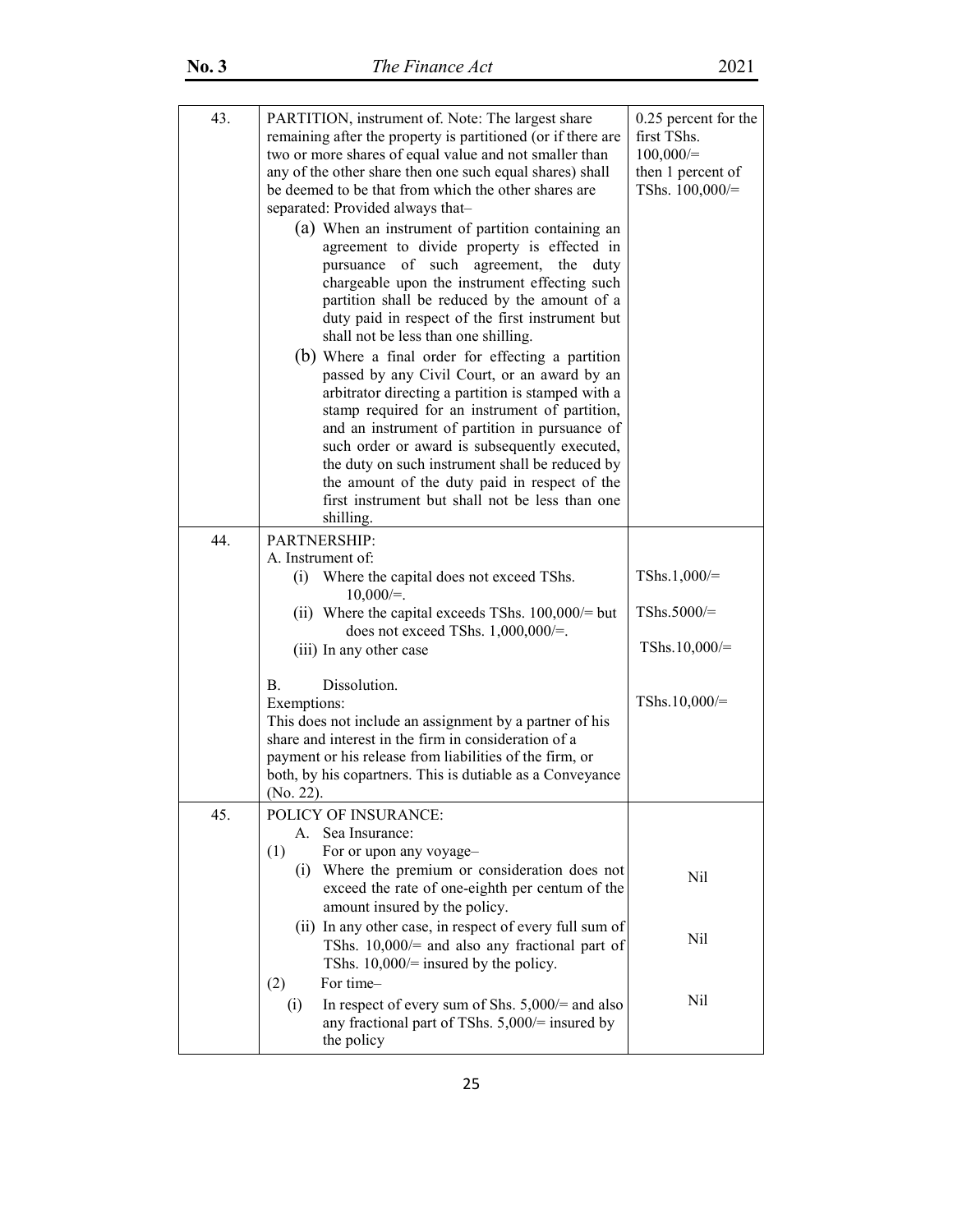|     | (ii)<br>where the insurance shall be made for any time<br>exceeding six months and not exceeding 12                                                                                                                                                                                                              | Nil            |
|-----|------------------------------------------------------------------------------------------------------------------------------------------------------------------------------------------------------------------------------------------------------------------------------------------------------------------|----------------|
|     | months                                                                                                                                                                                                                                                                                                           | Nil            |
|     | Policy of Insurance against railway or air<br><b>B.</b><br>accident valid for a single journey only.                                                                                                                                                                                                             | Nil            |
|     | C. Life Insurance-<br>For every sum insured not exceeding TShs. $5,000$ /= or<br>part thereof insured in excess of TShs. 5,000/=.                                                                                                                                                                                |                |
|     | D. Any valid Policy of Insurance not specifically<br>provided for (including any re-insurance by an<br>insurance company with another company by<br>way of indemnity or guarantee against the<br>payment on the original insurance of a certain<br>part of the sum insured thereby).<br>General Exemption:       | Nil            |
|     | Letter of cover or engagement to issue a policy of                                                                                                                                                                                                                                                               |                |
|     | insurance:<br>Provided that unless such letter or engagement bears<br>the stamp prescribed by this Act for such policy, nothing<br>shall be claimable thereunder, nor shall it be available for<br>any purpose, except to compel the delivery of the policy<br>therein mentioned.                                |                |
| 46. | POWER OF ATTORNEY, not being a Proxy (No. 50):                                                                                                                                                                                                                                                                   |                |
|     | (a) When executed for the sole purpose of<br>procuring the registration of one or more<br>documents in relation to a single transaction or<br>for admitting execution of one or more such                                                                                                                        | TShs. $2000/=$ |
|     | documents.<br>(b) When authorising one person or more to act in a<br>single transaction other than the case mentioned                                                                                                                                                                                            | TShs. $2000/=$ |
|     | in clause (a).<br>(c) When authorising more than five but not more                                                                                                                                                                                                                                               | TShs. $2000/=$ |
|     | than ten persons to act jointly and severally in<br>more than one transaction or generally.                                                                                                                                                                                                                      | TShs. 2000/=   |
|     | (d) When given for consideration and authorising<br>the attorney to sell any immovable property.                                                                                                                                                                                                                 | TShs. $2000/=$ |
|     | (e) In any other case.                                                                                                                                                                                                                                                                                           | TShs. $2000/=$ |
|     | (f) Revocation of.<br>Exemptions:                                                                                                                                                                                                                                                                                |                |
|     | Authorisation on a bank permitting one or more persons<br>to conduct ordinary banking business on account of<br>another or others or a resolution whereby an incorporated<br>company or other body corporate authorises its director<br>or directors, servant or servants similarly to conduct such<br>business. |                |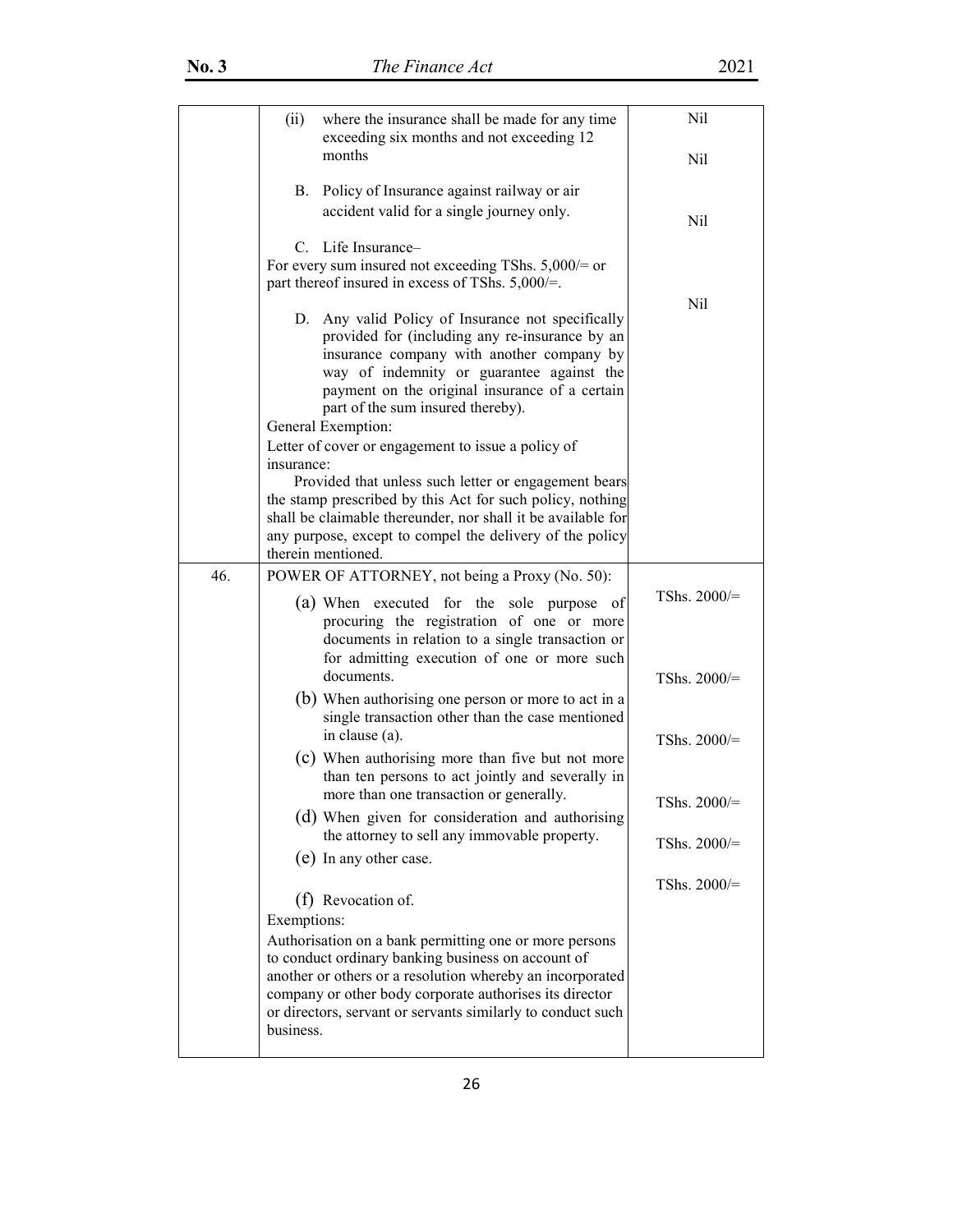|     | Explanation. - For the purposes of this Article two or<br>more persons who are members of the same firm shall<br>be deemed to be one person.                                                                                                                                                                                                                                                                                                                                                                    |                                                                  |
|-----|-----------------------------------------------------------------------------------------------------------------------------------------------------------------------------------------------------------------------------------------------------------------------------------------------------------------------------------------------------------------------------------------------------------------------------------------------------------------------------------------------------------------|------------------------------------------------------------------|
| 47. | PROMISSORY NOTE.                                                                                                                                                                                                                                                                                                                                                                                                                                                                                                | Nil                                                              |
| 48  | PROTEST OF BILL OR NOTE, that is to say, any<br>declaration in writing made by a Notary Public or other<br>person lawfully acting as such, attestg the dishonour of a<br>bill of exchange or promissory note.                                                                                                                                                                                                                                                                                                   | Nil                                                              |
| 49. | PROTEST BY THE MASTER OF A SHIP, that is to<br>say, any declaration of the particulars of her voyage<br>drawn up by him with a view to the adjustment of losses<br>or the calculation of averages, and every declaration in<br>writing made by him against the charterers or consignees<br>for not loading or unloading the ship when such<br>declaration is attested or certified by a Notary Public or<br>other person lawfully acting as such. See also Note of<br>Protest by the Master of a Ship (No. 42). | Tshs. 2000                                                       |
| 50. | PROXY empowering any person to vote at any one<br>election of the Members of a district or local board or of<br>a body of Municipal Commissioners, or at any one<br>meeting of:                                                                                                                                                                                                                                                                                                                                 | Nil                                                              |
|     | (a) members of an incorporated company or other<br>body corporate whose stock or funds is or are<br>divided into shares and transferable;                                                                                                                                                                                                                                                                                                                                                                       |                                                                  |
|     | (b) a local authority; or                                                                                                                                                                                                                                                                                                                                                                                                                                                                                       | Nil                                                              |
|     | (c) proprietors, members or contributors to the<br>funds of any institution.                                                                                                                                                                                                                                                                                                                                                                                                                                    | Nil                                                              |
|     | Note: A proxy giving power to demand a poll and vote<br>thereat is dutiable as a Power of Attorney (No. 46).                                                                                                                                                                                                                                                                                                                                                                                                    |                                                                  |
| 51. | RECEIPT for any money or other property:<br>(a) For an amount not exceeding TShs. $1,000/=$ .                                                                                                                                                                                                                                                                                                                                                                                                                   | Nil                                                              |
|     | (b) For an amount exceeding TShs. $1,000/=$ .                                                                                                                                                                                                                                                                                                                                                                                                                                                                   | 1 percent                                                        |
|     | (c) for bureau de change<br>Exemptions:<br>Receipt-                                                                                                                                                                                                                                                                                                                                                                                                                                                             | 0.5 percent of total<br>value of margins<br>being the difference |
|     | endorsed on or contained in any instrument duly<br>stamped or exempted under the proviso to section 5<br>(instruments executed on behalf of the Government)<br>acknowledging the receipt of the consideration money<br>therein expressed, or the receipt of any principal money,<br>interest or annuity or other periodical payment thereby<br>secured;                                                                                                                                                         | between selling and<br>buying                                    |
|     | for any payment of money without consideration;<br>(a)<br>(b) given by any member of the Defence Forces, or his                                                                                                                                                                                                                                                                                                                                                                                                 |                                                                  |
|     |                                                                                                                                                                                                                                                                                                                                                                                                                                                                                                                 |                                                                  |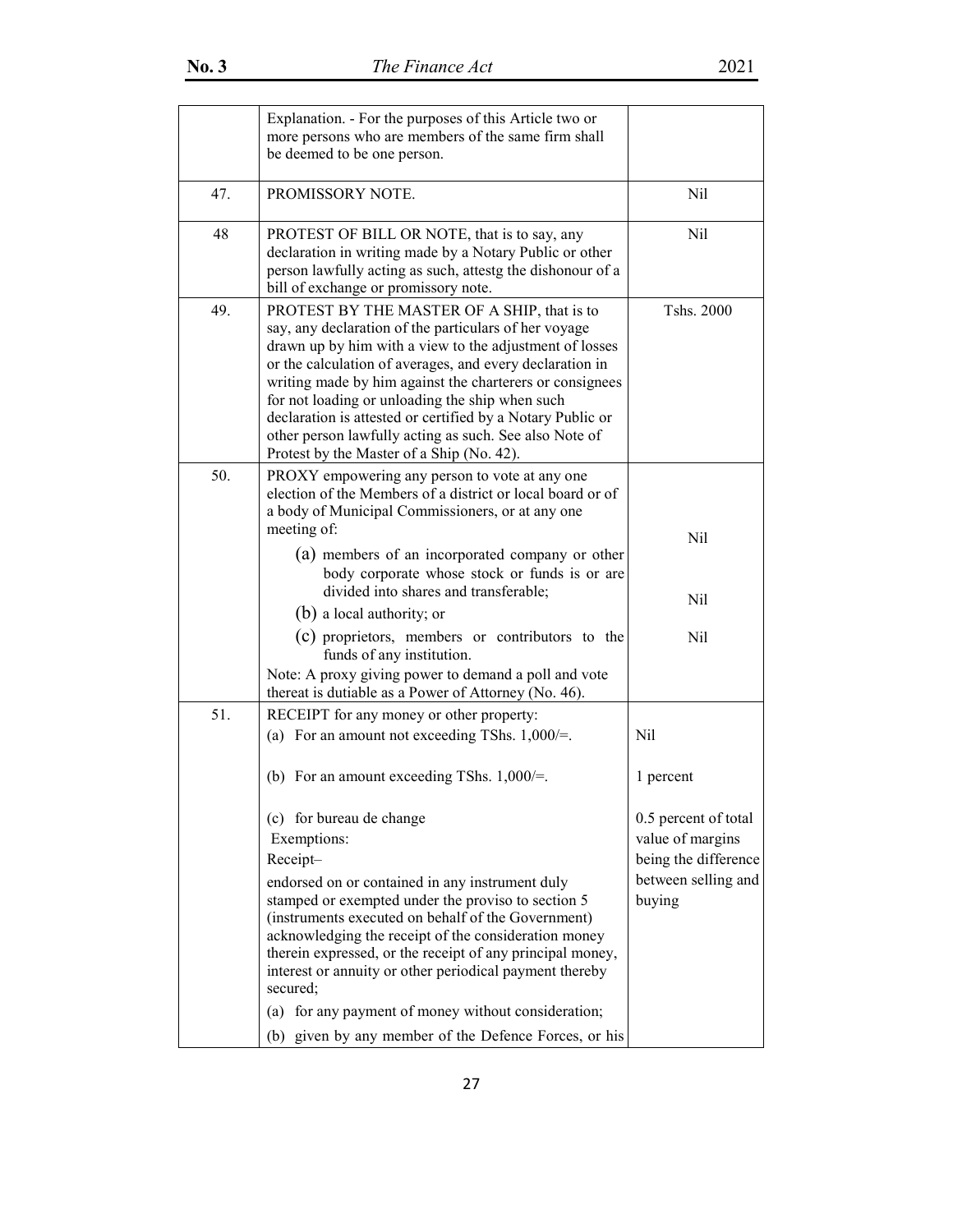|     |     | representative, for or on account of any pay,<br>pension, gratuity or allowance;<br>(c) given for or on account of any salary, pay, or wages,<br>or for or on account of any other like payment made<br>to or for the account or benefit of any person, being<br>the holder of an office or an employee, in respect of<br>his office or employment, or for or on account of<br>respect<br>of<br>money paid<br>in<br>pension,<br>any<br>allowance,<br>superannuation<br>compassionate<br>allowance, or other like allowance;                                                                                                                                                                                              |                                                                                |
|-----|-----|--------------------------------------------------------------------------------------------------------------------------------------------------------------------------------------------------------------------------------------------------------------------------------------------------------------------------------------------------------------------------------------------------------------------------------------------------------------------------------------------------------------------------------------------------------------------------------------------------------------------------------------------------------------------------------------------------------------------------|--------------------------------------------------------------------------------|
|     |     | (d) given for money or securities for money deposited<br>in the hands of a Bank or any banker, to be<br>accounted for: Provided that the same is not<br>expressed to be received of, or by, the hands of any<br>other than the person to whom the same is to be<br>accounted for: Provided also that this exemption<br>shall not extend to a receipt or acknowledgement for<br>any sum paid or deposited for or upon a letter of<br>allotment of a share, or in respect of a call upon any<br>stock or share of, or in, any incorporated company<br>or other body corporate or such proposed or<br>intended company or body or in respect of a<br>debenture being a marketable security;<br>(e) given by the Government; |                                                                                |
|     | (f) | by any person or body of persons, registered under<br>Part IV of the VAT Act, Cap 148 from the<br>imposition date of VAT;                                                                                                                                                                                                                                                                                                                                                                                                                                                                                                                                                                                                |                                                                                |
|     |     | (g) for selling agricultural products by a farmer, a<br>farmers' association, a co-operative society or<br>cooperative union;                                                                                                                                                                                                                                                                                                                                                                                                                                                                                                                                                                                            |                                                                                |
|     |     | (h) issued to acknowledge payment of fees to all<br>farmers, Colleges and Training Institutions;                                                                                                                                                                                                                                                                                                                                                                                                                                                                                                                                                                                                                         |                                                                                |
|     | (i) | for proceeds of game of chance;                                                                                                                                                                                                                                                                                                                                                                                                                                                                                                                                                                                                                                                                                          |                                                                                |
|     | (i) | for rental income;                                                                                                                                                                                                                                                                                                                                                                                                                                                                                                                                                                                                                                                                                                       |                                                                                |
|     |     | (k) for selling fish by fishermen;                                                                                                                                                                                                                                                                                                                                                                                                                                                                                                                                                                                                                                                                                       |                                                                                |
|     | (1) | for business income.                                                                                                                                                                                                                                                                                                                                                                                                                                                                                                                                                                                                                                                                                                     |                                                                                |
| 52. |     | RECONVEYANCE OF MORTGAGED PROPERTY<br>OR RELEASE OR DISCHARGE OF ANY<br>MORTGAGE OR CHARGE.                                                                                                                                                                                                                                                                                                                                                                                                                                                                                                                                                                                                                              | 1 percent of<br>mortgage value but<br>duty not exceeding<br>TShs.<br>$1,000/=$ |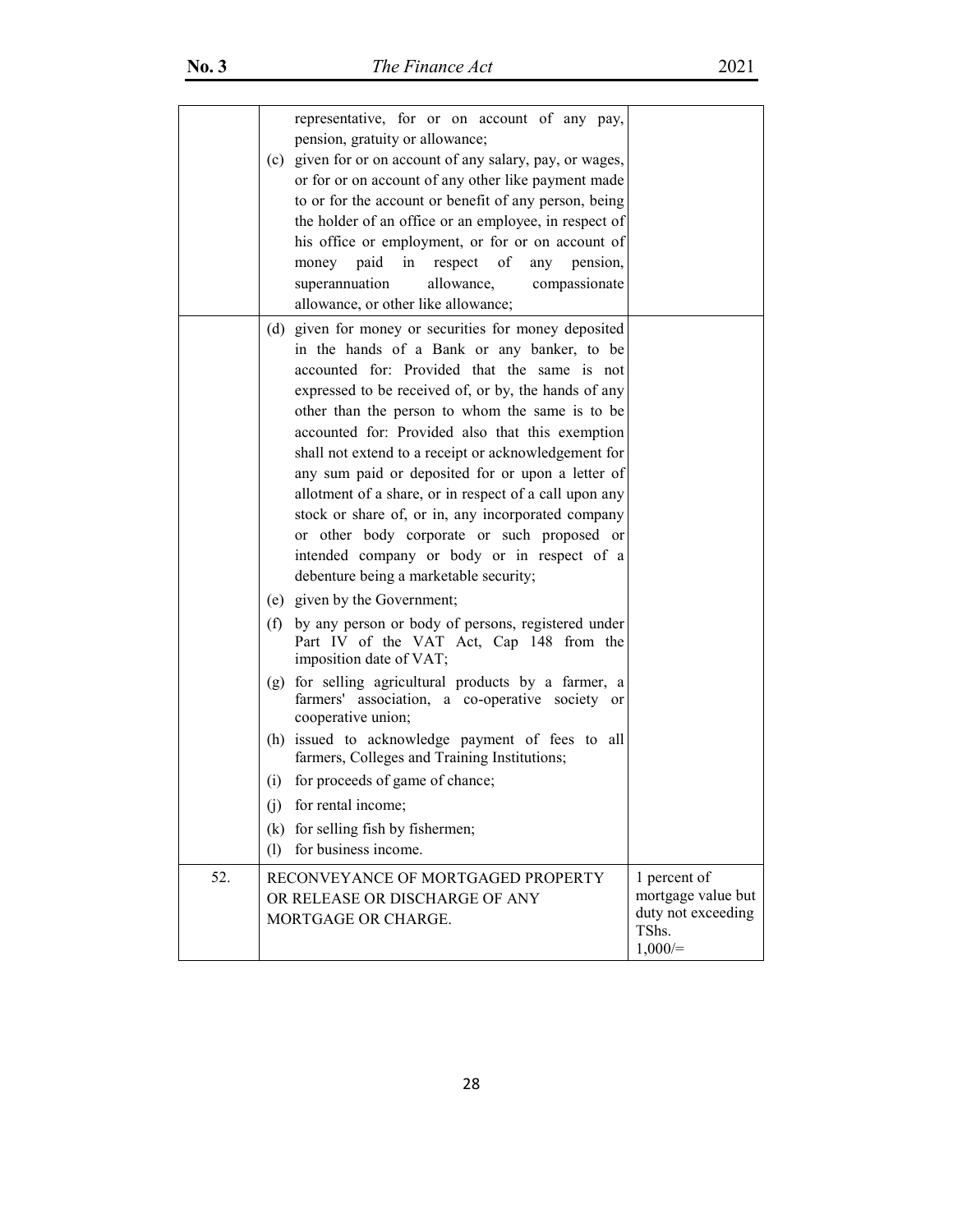| 53. | RELEASE, that is to say, any instrument not being a<br>release or discharge charged under article 52 or such<br>release as is provided for by section 33 whereby a person<br>renounces a claim upon another person or against any<br>specified property.                                                                                                                                                                                                                                                                                                                                                                                                                                                                                                    | 0.25 percent for<br>the first TShs.<br>$100,000/=$ , then 1<br>percent of value in<br>excess of<br>TShs. $100,000/=$ |
|-----|-------------------------------------------------------------------------------------------------------------------------------------------------------------------------------------------------------------------------------------------------------------------------------------------------------------------------------------------------------------------------------------------------------------------------------------------------------------------------------------------------------------------------------------------------------------------------------------------------------------------------------------------------------------------------------------------------------------------------------------------------------------|----------------------------------------------------------------------------------------------------------------------|
| 54. | RESPONDENTIA BOND, that is to say, any instrument<br>securing a loan on the cargo laden or to be laden on<br>board of a ship and making repayment contingent on the<br>arrival of the cargo at the port of destination.                                                                                                                                                                                                                                                                                                                                                                                                                                                                                                                                     | 0.5 percent of the<br>mortgage value,<br>total duty not<br>exceeding<br>Tshs.10,000/ $=$                             |
| 55. | <b>SECURITY BOND OR MORTGAGE DEED</b><br>Executed by way of security for the due execution of an<br>office, or to account for money or other property<br>received by virtue thereof or executed by a surety to<br>secure the due performance of a contract-<br>(a) when the amount secured does not exceed<br>TShs. $2,000/\equiv$ ;<br>(b) in any other case.<br>General Exemptions:<br>Bond or other instrument, when executed-<br>(a) by any person for the purposes of guaranteeing<br>that the local income derived from private<br>subscriptions to a charitable dispensary or<br>hospital or any other object of public utility<br>shall not be less than a specified sum per<br>mensem or annum;<br>(b) executed by Officers of Government or their | 1 percent of<br>mortgage value,<br>duty not exceeding<br>TShs. $10,000/=$<br>TShs. $1,000/=$                         |
|     | sureties to secure the due execution of an Office<br>or the due accounting for money or other<br>property received by virtue thereof.                                                                                                                                                                                                                                                                                                                                                                                                                                                                                                                                                                                                                       |                                                                                                                      |
| 56. | <b>SETTLEMENT:</b><br>A: Instrument of (including a deed of dower).<br>Exemptions:<br>Deed of dower executed on the occasion of a marriage<br>between Mohammedans.<br>B: Revocation of.<br>See also Trust (No. 63).                                                                                                                                                                                                                                                                                                                                                                                                                                                                                                                                         | 0.25 percent for the<br>first TShs.<br>$100,000/=$ , then 1<br>percent of value in<br>excess of TShs.<br>100,000/    |
| 57. | SHARE WARRANTS to bearer issued under any written<br>law relating to companies.<br>Exemptions:<br>Share warrant when issued by a company under the law<br>in force in Tanzania relating to companies, to have effect<br>only upon payment, as composition for the duty of-                                                                                                                                                                                                                                                                                                                                                                                                                                                                                  | 0.17 percent for the<br>first TShs.<br>$100,000/=$ , then 1.3<br>percent of value in<br>excess of TShs.<br>100,000/  |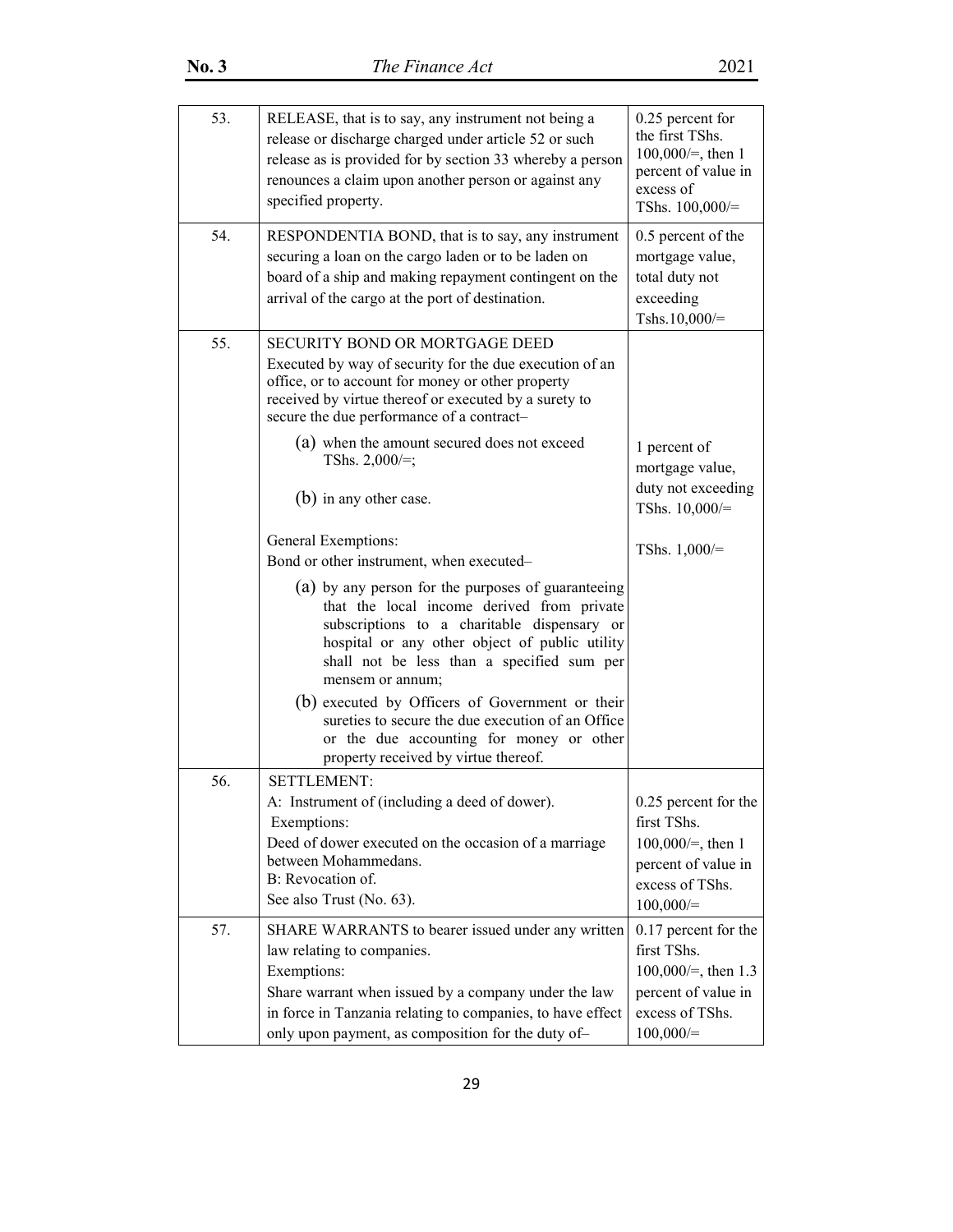|     | (a) three-quarters per centum of the<br>whole<br>subscribed capital of the company; or<br>(b) if any company which has paid the said duty or<br>composition in full, subsequently issues an<br>addition to its subscribed capital, three-quarters<br>per centum of the additional capital so issued. |                                                                                                                                                                                                   |
|-----|------------------------------------------------------------------------------------------------------------------------------------------------------------------------------------------------------------------------------------------------------------------------------------------------------|---------------------------------------------------------------------------------------------------------------------------------------------------------------------------------------------------|
| 58. | SHIPPING ORDER for or relating to the conveyance of<br>goods on board of any vessel.                                                                                                                                                                                                                 | Nil                                                                                                                                                                                               |
| 59. | <b>SURRENDER OF LEASE:</b>                                                                                                                                                                                                                                                                           |                                                                                                                                                                                                   |
|     | $(1)$ without consideration-                                                                                                                                                                                                                                                                         |                                                                                                                                                                                                   |
|     | (a) when the duty with which the lease is<br>chargeable does not exceed TShs. 20,000;                                                                                                                                                                                                                | TShs. $1,000/=$                                                                                                                                                                                   |
|     | (b) in any other case.                                                                                                                                                                                                                                                                               | TShs. $1,000/=$                                                                                                                                                                                   |
|     | (2) with consideration.                                                                                                                                                                                                                                                                              |                                                                                                                                                                                                   |
|     | Exemptions:<br>Surrender of lease, when such lease is exempted from<br>duty.                                                                                                                                                                                                                         | The same duty as a<br>Conveyance<br>(No.<br>22) for the amount<br>of the consideration<br>in addition to the<br>chargeable<br>duty<br>under<br>paragraph<br>$(1)(a)$ or $(b)$ of this<br>Article. |
| 60. | TRANSFER (whether with or without consideration)-                                                                                                                                                                                                                                                    |                                                                                                                                                                                                   |
|     | (a) of shares in an incorporated company or other body<br>corporate;                                                                                                                                                                                                                                 | 1 percent of the<br>value of the shares                                                                                                                                                           |
|     | (b) of debentures whether the debenture is liable to duty<br>or not;                                                                                                                                                                                                                                 | approved by the<br>Board<br>1 percent of the<br>value of the shares                                                                                                                               |
|     | (c) of any interest secured by a bond, mortgage-deed or<br>policy of insurance-<br>(1) if the duty on such bond, mortgage-deed<br>or policy does not exceed ten shillings;<br>$(2)$ in any other case;                                                                                               | approved by the<br>Board<br>1 percent of the<br>value of the shares<br>approved by the<br>Board                                                                                                   |
|     | (d) of any trust-property without consideration from one<br>trustee to another trustee or from a trustee to a<br>beneficiary;<br>(e) of any property under the Administrator General<br>(Powers and Functions) Act<br>* to a trustee, heir or beneficiary:                                           | TShs. $1,000/=$<br>Nil                                                                                                                                                                            |
|     | Provided that in any case where an agreement for sale is<br>stamped with the ad valorem duty required for a<br>transfer, and a transfer in pursuance of such agreement                                                                                                                               | Nil                                                                                                                                                                                               |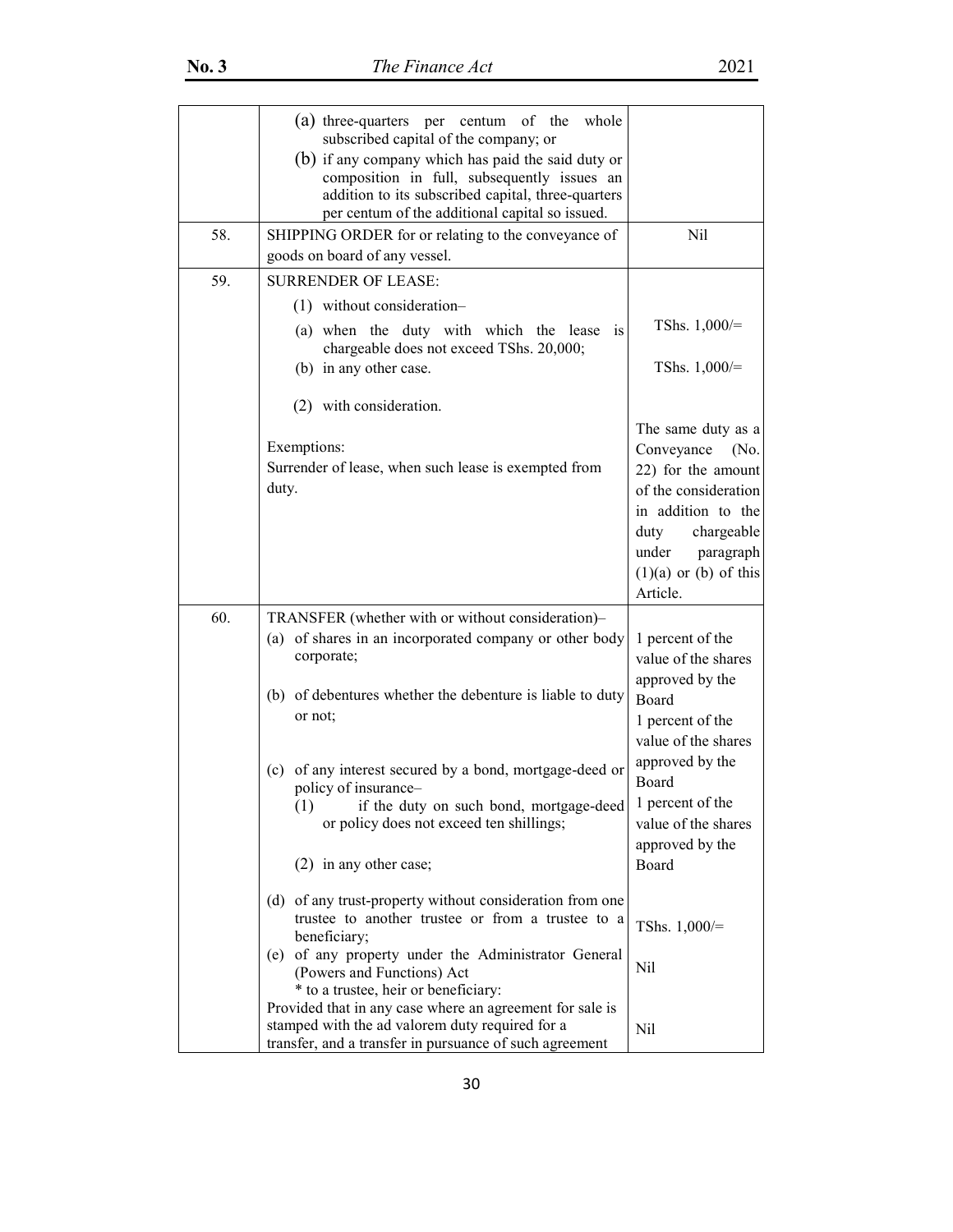|     | is subsequently executed, the duty on such transfer shall<br>be reduced by the amount of the duty paid on such<br>agreement, but shall not be less than one shilling:<br>Provided also that the duty on a transfer by the<br>liquidator of a company in liquidation of property<br>forming part of the assets of the company to a share-<br>holder in the course of the dissolution of the company<br>shall be ten shillings.<br>Exemptions:<br>Transfer by sale-<br>(a)<br>of shares;<br>of other financial securities, by companies<br>(b)<br>listed by the Dar es Salaam Stock<br>Exchange.<br>Transfers by endorsement-<br>$(1)$ of a bill of exchange, cheque or<br>promissory note; |                      |
|-----|-------------------------------------------------------------------------------------------------------------------------------------------------------------------------------------------------------------------------------------------------------------------------------------------------------------------------------------------------------------------------------------------------------------------------------------------------------------------------------------------------------------------------------------------------------------------------------------------------------------------------------------------------------------------------------------------|----------------------|
|     | (2) of a bill of lading, delivery order, warrant                                                                                                                                                                                                                                                                                                                                                                                                                                                                                                                                                                                                                                          |                      |
|     | for goods, or other mercantile document of                                                                                                                                                                                                                                                                                                                                                                                                                                                                                                                                                                                                                                                |                      |
|     | title of goods;                                                                                                                                                                                                                                                                                                                                                                                                                                                                                                                                                                                                                                                                           |                      |
| 61. | (3) of a policy of insurance.<br>TRANSFER OF LEASE by way of assignment and not by $0.5$ percent for the                                                                                                                                                                                                                                                                                                                                                                                                                                                                                                                                                                                  |                      |
|     | way of under-lease.                                                                                                                                                                                                                                                                                                                                                                                                                                                                                                                                                                                                                                                                       | first TShs.          |
|     |                                                                                                                                                                                                                                                                                                                                                                                                                                                                                                                                                                                                                                                                                           | $100,000/=$ , then 1 |
|     |                                                                                                                                                                                                                                                                                                                                                                                                                                                                                                                                                                                                                                                                                           | percent of value in  |
|     |                                                                                                                                                                                                                                                                                                                                                                                                                                                                                                                                                                                                                                                                                           | excess of TShs.      |
|     |                                                                                                                                                                                                                                                                                                                                                                                                                                                                                                                                                                                                                                                                                           | 100,000/             |
| 62. | TRIBUTE AGREEMENTS:                                                                                                                                                                                                                                                                                                                                                                                                                                                                                                                                                                                                                                                                       |                      |
|     | (a) With respect to claims-<br>where the holder reserves a proportion of the<br>(i)                                                                                                                                                                                                                                                                                                                                                                                                                                                                                                                                                                                                       | Tshs $500/$ =        |
|     | value of production, for every one-hundredth part                                                                                                                                                                                                                                                                                                                                                                                                                                                                                                                                                                                                                                         |                      |
|     | of such value reserved, or fraction of such one                                                                                                                                                                                                                                                                                                                                                                                                                                                                                                                                                                                                                                           |                      |
|     | hundredth part, in respect of each claim.                                                                                                                                                                                                                                                                                                                                                                                                                                                                                                                                                                                                                                                 |                      |
|     | where the holder reserves a proportion of the<br>(ii)                                                                                                                                                                                                                                                                                                                                                                                                                                                                                                                                                                                                                                     |                      |
|     | profits of working, for every one hundredth part                                                                                                                                                                                                                                                                                                                                                                                                                                                                                                                                                                                                                                          | Tshs $500$ /=        |
|     | of the amount of the profit reserved, or fraction                                                                                                                                                                                                                                                                                                                                                                                                                                                                                                                                                                                                                                         |                      |
|     | of such one hundredth part in respect of each                                                                                                                                                                                                                                                                                                                                                                                                                                                                                                                                                                                                                                             |                      |
|     | claim.                                                                                                                                                                                                                                                                                                                                                                                                                                                                                                                                                                                                                                                                                    |                      |
|     | (b) With respect to mining lease-                                                                                                                                                                                                                                                                                                                                                                                                                                                                                                                                                                                                                                                         |                      |
|     | where the holder reserves a proportion of the $\Gamma$ shs.1000/= for each<br>(i)                                                                                                                                                                                                                                                                                                                                                                                                                                                                                                                                                                                                         |                      |
|     | value of production, for every one- hundredth acre contained in the<br>part of the value reserved, or fraction of such lease                                                                                                                                                                                                                                                                                                                                                                                                                                                                                                                                                              |                      |
|     | one-hundredth part in respect of each claim;                                                                                                                                                                                                                                                                                                                                                                                                                                                                                                                                                                                                                                              |                      |
|     | where the holder reserves a proportion of the<br>(ii)                                                                                                                                                                                                                                                                                                                                                                                                                                                                                                                                                                                                                                     |                      |
|     | profits of the working, for every one- hundredth Tshs.1,000 for each                                                                                                                                                                                                                                                                                                                                                                                                                                                                                                                                                                                                                      |                      |
|     | part of the amount of the profits reserved, or acre contained in the                                                                                                                                                                                                                                                                                                                                                                                                                                                                                                                                                                                                                      |                      |
|     | fraction of such one-hundredth part.                                                                                                                                                                                                                                                                                                                                                                                                                                                                                                                                                                                                                                                      | lease                |
|     | (c) Where, in any such agreement, the consideration                                                                                                                                                                                                                                                                                                                                                                                                                                                                                                                                                                                                                                       |                      |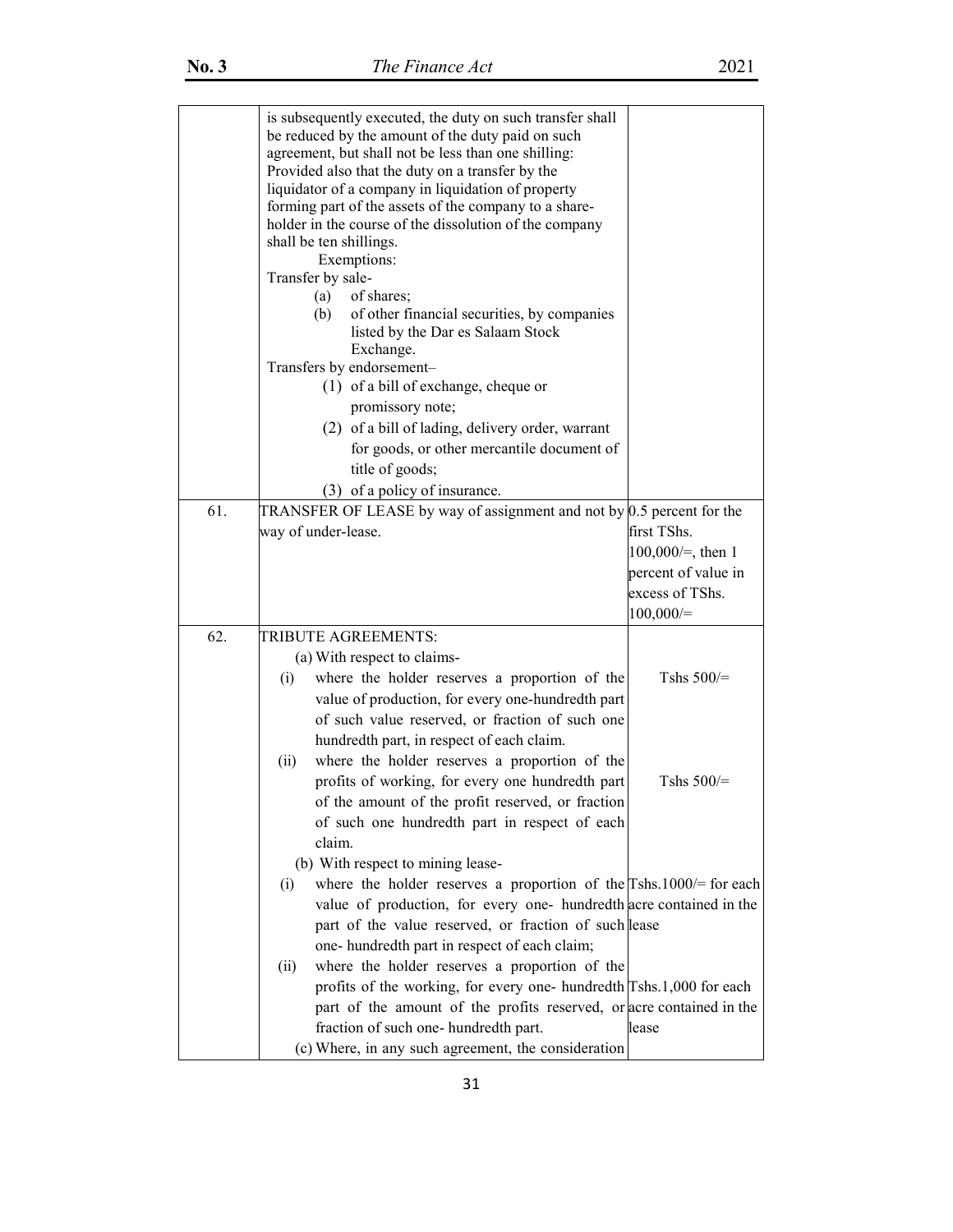|     | or part thereof is specified in terms of rent.                                                            | The same duty as a<br>lease in addition to<br>the duty (if any)<br>payable under (a) or |           |
|-----|-----------------------------------------------------------------------------------------------------------|-----------------------------------------------------------------------------------------|-----------|
|     |                                                                                                           | (b)                                                                                     |           |
| 63  | TRUST:                                                                                                    | $\mathbf{1}$<br>percent                                                                 | of the    |
|     | A. Declaration of, or concerning any property when amount of value of                                     |                                                                                         |           |
|     | made by any writing not being a will.                                                                     | the                                                                                     | property  |
|     |                                                                                                           | concerned with the                                                                      |           |
|     |                                                                                                           | maximum                                                                                 | not       |
|     |                                                                                                           | exceeding                                                                               | TShs.     |
|     |                                                                                                           | $1,000/=$                                                                               |           |
|     | B. Revocation of, or concerning any property when  1                                                      | percent                                                                                 | of<br>the |
|     | made by any instrument other than a will.                                                                 | amount of value of                                                                      |           |
|     |                                                                                                           | the                                                                                     | property  |
|     | See also Settlement (No. 56)                                                                              | concerned with the                                                                      |           |
|     |                                                                                                           | maximum                                                                                 | not       |
|     |                                                                                                           | exceeding                                                                               | TShs.     |
|     |                                                                                                           | $1,000/=$                                                                               |           |
| 64. | WARRANT FOR GOODS, that is to say, any instrument                                                         | Nil                                                                                     |           |
|     | evidencing the title of any person therein named, or his                                                  |                                                                                         |           |
|     | assigns, or the holder thereof, to the property in any goods                                              |                                                                                         |           |
|     | lying in or upon any dock, warehouse or wharf, such                                                       |                                                                                         |           |
|     | instrument being signed or certified by or on behalf of the<br>person in whose custody such goods may be. |                                                                                         |           |
| 65. |                                                                                                           | Tshs. 2000                                                                              |           |
|     | ANY INSTRUMENT (if attested) not otherwise provided<br>for.                                               |                                                                                         |           |
|     | Exemptions:                                                                                               |                                                                                         |           |
|     | Wills, codicils of wills, or other testamentary instruments                                               |                                                                                         |           |

# PART XVII

n and the state of the state of the state of the state of the state of the state of the state of the state of the state of the state of the state of the state of the state of the state of the state of the state of the stat

# AMENDMENT OF THE TANZANIA COMMUNICATIONS REGULATORY AUTHORITY ACT, (CAP. 172)

Construction Cap. 172 **46.** This Part shall be read as one with the Tanzania Communications Regulatory Authority Act, hereinafter referred to as the "principal Act".

Amendment of section 49 **47.** The principal Act is amended in section 49, by adding immediately after subsection (7) the following: "(8) All funds of the Authority shall be deposited into a bank account opened at

the Bank of Tanzania and Authority's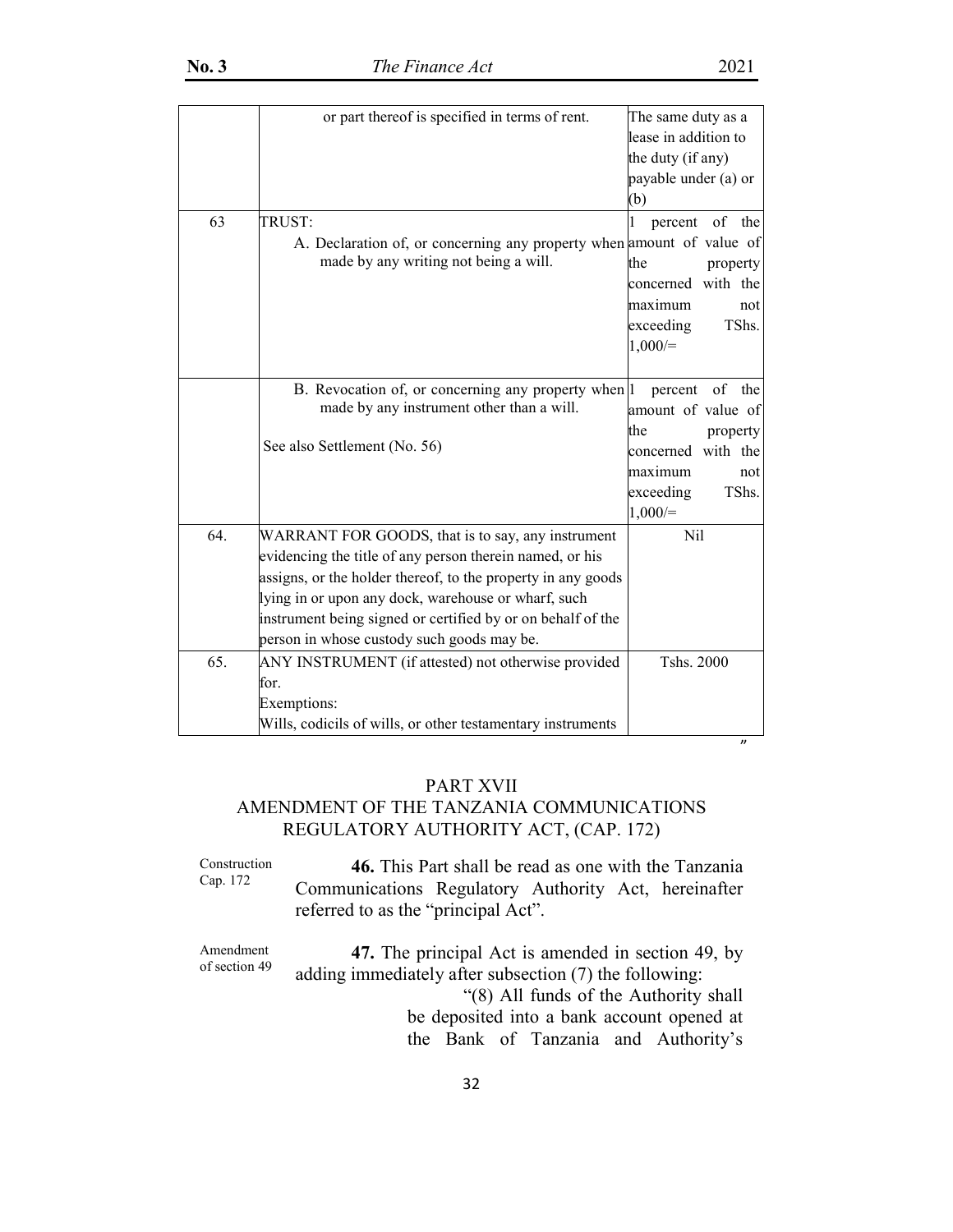expenditure shall be disbursed according to the approved budget of the Authority and upon approval of the Paymaster General."

#### PART XVIII

# AMENDMENT OF THE TANZANIA SHIPPING AGENCIES ACT, (CAP. 415)

Construction Cap. 415

**48.** This Part shall be read as one with the Tanzania Shipping Agencies Act, hereinafter referred to as the "principal Act".

Amendment of section 35

**49.** The principal Act is amended in section 35(2) by deleting the words "the bank account of the Corporation" and substituting for them the words "a bank account opened at the Bank of Tanzania and the Corporation's expenditure shall be disbursed according to the budget of the Corporation and upon approval of the Paymaster General."

#### PART XIX AMENDMENT OF THE TAX ADMINISTRATION ACT, (CAP. 438)

Construction Cap. 438

**50.** This Part shall be read as one with the Tax Administration Act, hereinafter referred to as the "principal Act".

Amendment of section 22

**51.** The principal Act is amended in section 22, by deleting subsection (1) and substituting for it the following:

> "(1) A person who becomes potentially liable to tax by reason of carrying a business, investment or employment shall apply for a Taxpayer Identification Number within fifteen days from the date of commencing the business, investment or employment.".

Amendment of section 28A **52**. The principal Act is amended in section 28A(1) by deleting the word "taxpayer" and substituting for it the word "person".

Amendment of section 28B

**53**. The principal Act is amended in section 28B-

- (a) in subsection (1), by adding the words "and experience" immediately after the word "knowledge";
- (b) in subsection (3), by deleting the words "deliberations and";
- (c) by deleting subsection (4); and

| Amendment of |  |  | 54. The principal Act is amended in section 28C by |  |  |
|--------------|--|--|----------------------------------------------------|--|--|
| section 28C  |  |  |                                                    |  |  |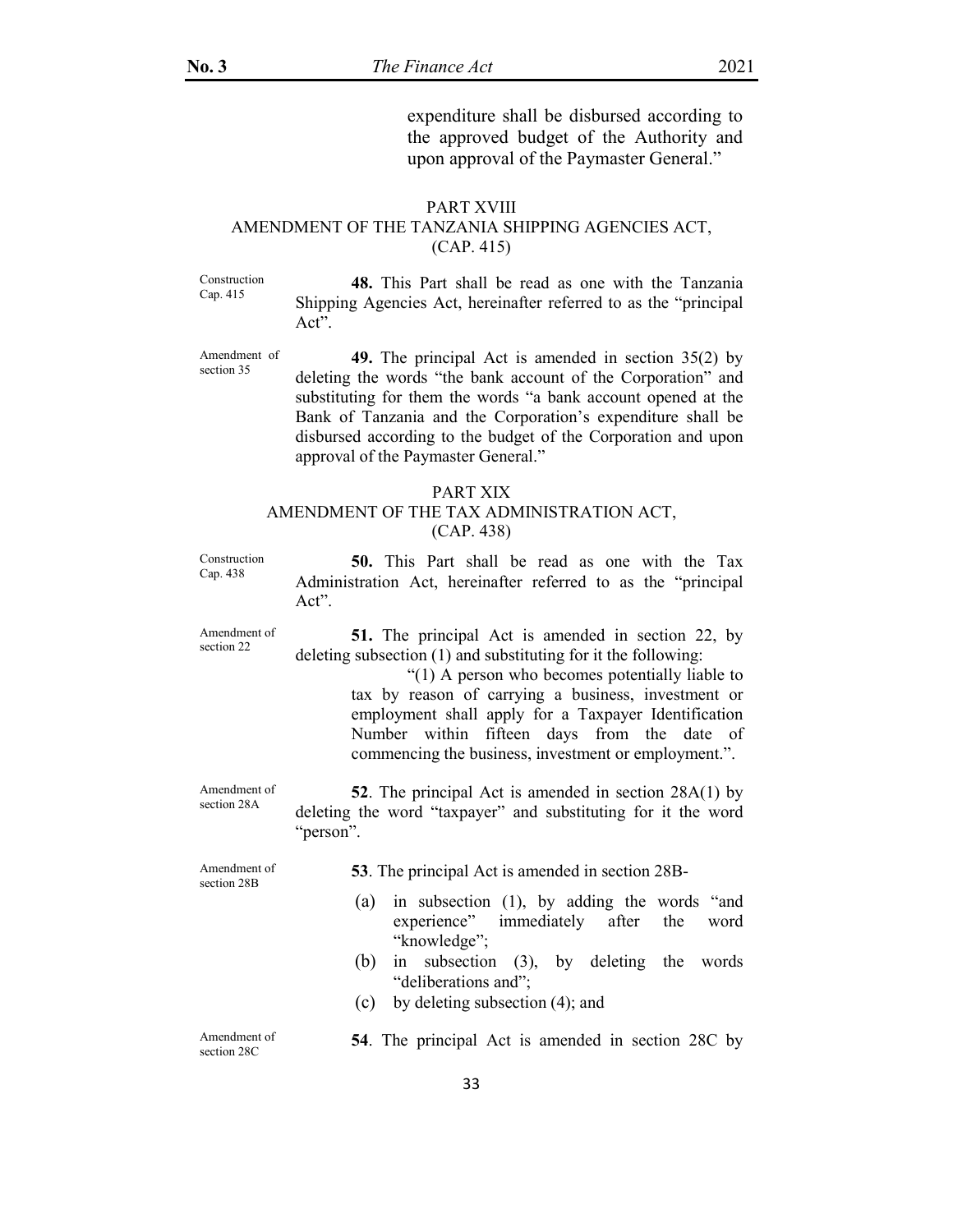deleting the word "resolving" appearing in paragraphs (b) and (c) and substituting for it the word "handling".

Amendment of section 28D

Amendment of section 29

Amendment of section 35

**55**. The principal Act is amended in section 28D by deleting paragraph (c) and substituting for it the following: "(c) tax decision or objection decision".

**56**. The principal Act is amended in section 29 by adding immediately after subsection (2) the following:

> "(3) Where a taxpayer is required to submit an official translation of communication or document under subsection (1), the taxpayer shall submit the official translation within the time prescribed under section 44.".

**57**. The principal Act is amended in section 35 by adding immediately after subsection (6) the following:

> "(7) Every taxable or liable person who maintains documents in electronic form, shall maintain in the United Republic a primary data server for storage of documents in electronic form.

> (8) The server referred to under subsection (7) shall be accessible by the Commissioner General for purposes of tax administration in the manner and time prescribed under section 42.

> (9) For the purpose of this section, "primary data server" means a server which stores data that is created or collected by a taxable or liable person in the ordinary course of business.

> (10) The requirements of subsections (7), (8) and (9) shall come into effect twelve months from  $1<sup>st</sup>$  July, 2021.".

Amendment of section 39

**58**. The principal Act is amended in section 39 by deleting the word **"**within" appearing in subsection (2) and substituting for it the words "not less than".

Amendment of section 44

**59.** The principal Act is amended in section 44(1) by deleting the words "who is" and substituting for them the words "whether or".

Amendment of section 51

**60**. The principal Act is amended in section 51(7) by deleting the phrase "An objection to any tax decision" and substituting for it the phrase "Notwithstanding subsection (1), an objection to a tax decision on assessment or notice of liability to pay tax".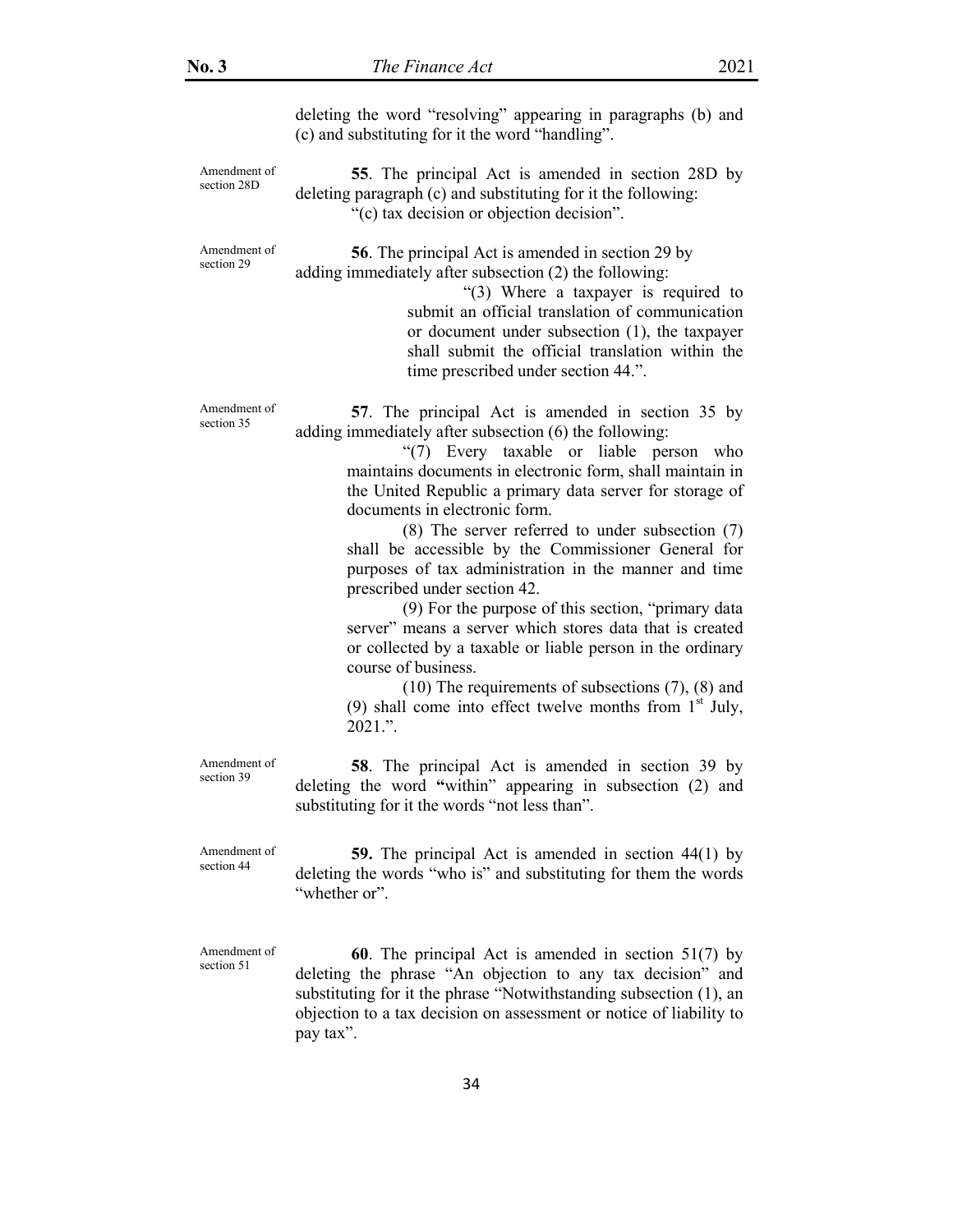| Amendment of<br>section 56 | 61. The principal Act is amended in section 56-                                                                                                                                                                                                                                                                                                                                                                                                                                                                                                                                                                        |
|----------------------------|------------------------------------------------------------------------------------------------------------------------------------------------------------------------------------------------------------------------------------------------------------------------------------------------------------------------------------------------------------------------------------------------------------------------------------------------------------------------------------------------------------------------------------------------------------------------------------------------------------------------|
|                            | (a) in subsection $(1)$ by-<br>adding immediately after paragraph (c) the<br>(i)<br>following:<br>"(d) in the case of property rate, at the time of<br>payment for electricity:<br>"Provided that, the property rate in respect"<br>of rateable properties not connected with<br>electricity, shall be paid in accordance with<br>subsection $(1)(a)$ , $(b)$ or $(c)$ of this section."<br>renaming paragraph (d) as paragraph (e);<br>(ii)<br>by adding immediately after subsection (2) a<br>(b)<br>proviso as follows:<br>"Provided that, the requirements of this<br>subsection shall not apply to a taxpayer who |
|                            | pays property rate under subsection $(1)(d)$ ."                                                                                                                                                                                                                                                                                                                                                                                                                                                                                                                                                                        |
| Amendment of<br>section 70 | 62. The principal Act is emended in section 70, by-                                                                                                                                                                                                                                                                                                                                                                                                                                                                                                                                                                    |
|                            | designating the content of subsection $(1)$ as section<br>(a)<br>$70$ ; and                                                                                                                                                                                                                                                                                                                                                                                                                                                                                                                                            |
|                            | (b)<br>deleting subsection (2).                                                                                                                                                                                                                                                                                                                                                                                                                                                                                                                                                                                        |
| Amendment of<br>section 74 | 63. The principal Act is amended in section 74 by<br>inserting the words "or tax" between the words "duty" and "has<br>been" appearing in subsection (1).                                                                                                                                                                                                                                                                                                                                                                                                                                                              |
| Amendment of<br>section 79 | <b>64.</b> The principal Act is amended in section 79-                                                                                                                                                                                                                                                                                                                                                                                                                                                                                                                                                                 |
|                            | in subsection (1), by adding immediately after<br>(a)<br>paragraph (b) the following:<br>"(c) entered into controlled transactions or series<br>of controlled transactions and fails to determine<br>the income and expenditure resulting from the<br>transaction in a manner that is inconsistent with<br>arms length principle; and<br>in subsection (2), by adding immediately after<br>(b)<br>paragraph (b) the following:                                                                                                                                                                                         |
|                            | "(c) for a person who has contravened<br>subsection $(1)(c)$ , one hundred percent of the tax<br>shortfall.                                                                                                                                                                                                                                                                                                                                                                                                                                                                                                            |
| Amendment of<br>section 85 | <b>65.</b> The principal Act is amended in section $85(3)$ , by-                                                                                                                                                                                                                                                                                                                                                                                                                                                                                                                                                       |
|                            | inserting immediately after paragraph (k) the<br>(a)<br>following:                                                                                                                                                                                                                                                                                                                                                                                                                                                                                                                                                     |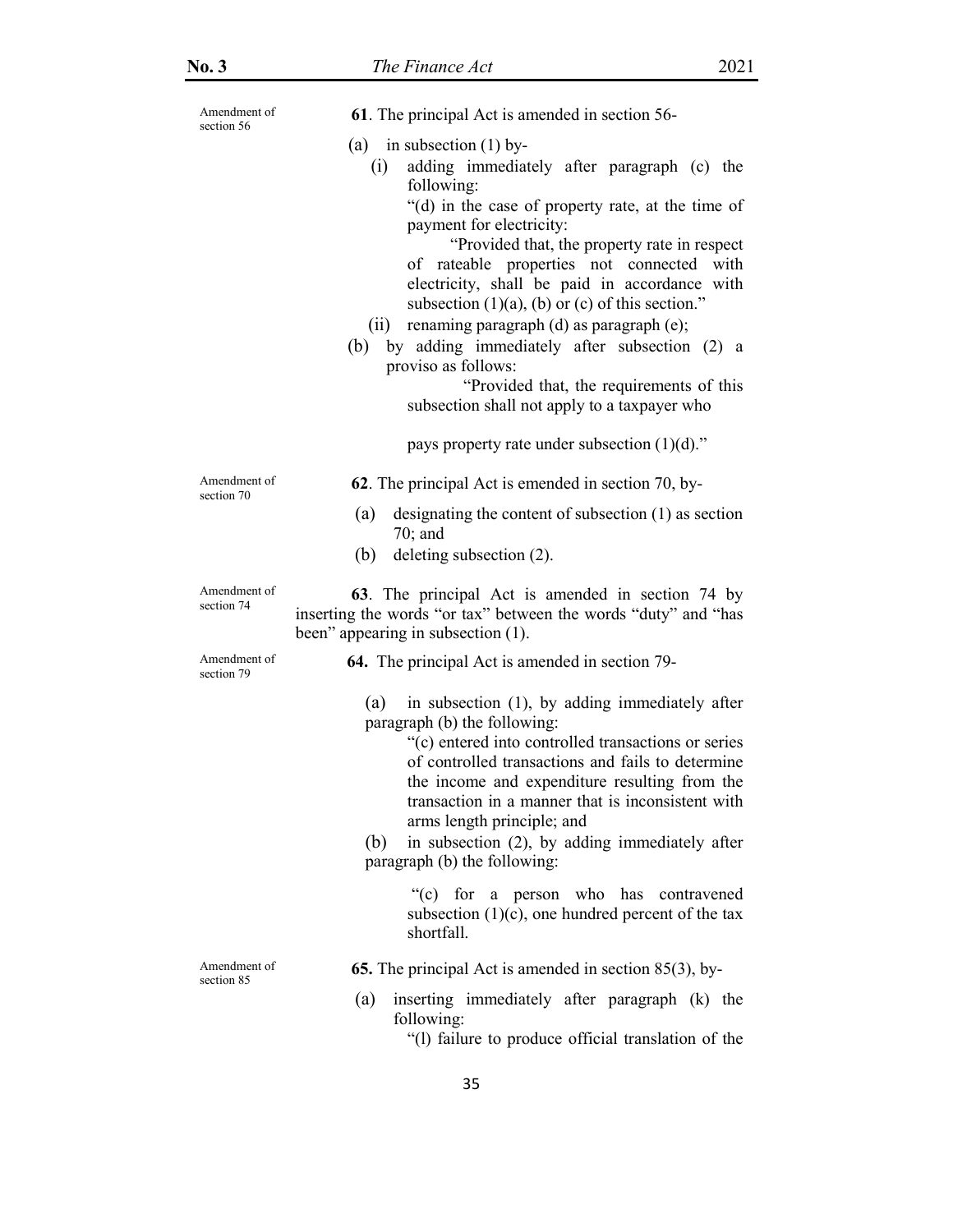communication or document which is in a language other than official language;

(m) failure to maintain a primary data server in the United Republic as required by section 35;"; and

(b) renaming paragraphs (l) and (m) as paragraphs (n) and (o) respectively.

Repeal of section 92A **66**. The principal Act is amended by repealing section 92A.

Amendment of Third Schedule

"

**67**. The principal Act is amended in the Third Schedule by adding immediately after the last row the following:

| <b>INSTITUTIONS</b>                         | PURPOSE OF TRANSACTION  |
|---------------------------------------------|-------------------------|
| Workers Compensation Fund                   | Employee's registration |
| Occupational Safety and Health<br>Authority | Employee's registration |
| Government, Company or individual           | Employment              |

 $\mathcal{D}$ 

# PART XX AMENDMENT OF THE TANZANIA REVENUE AUTHORITY ACT, (CAP. 399)

Construction Cap. 399

**68**. This Part shall be read as one with the Tanzania Revenue Authority Act, hereinafter referred to as "the principal Act".

Amendment of section 10

**69**. The principal Act is amended in section 10(1), by-

(a) deleting paragraph (b) and substituting for it the following:

> "(b) two representatives from the Ministry responsible for finance in the Government of the United Republic to be appointed by the Minister, one responsible for national policy and another responsible for national planning";

(b) deleting paragraph (f); and

(c) renaming paragraph (g) as paragraph (f).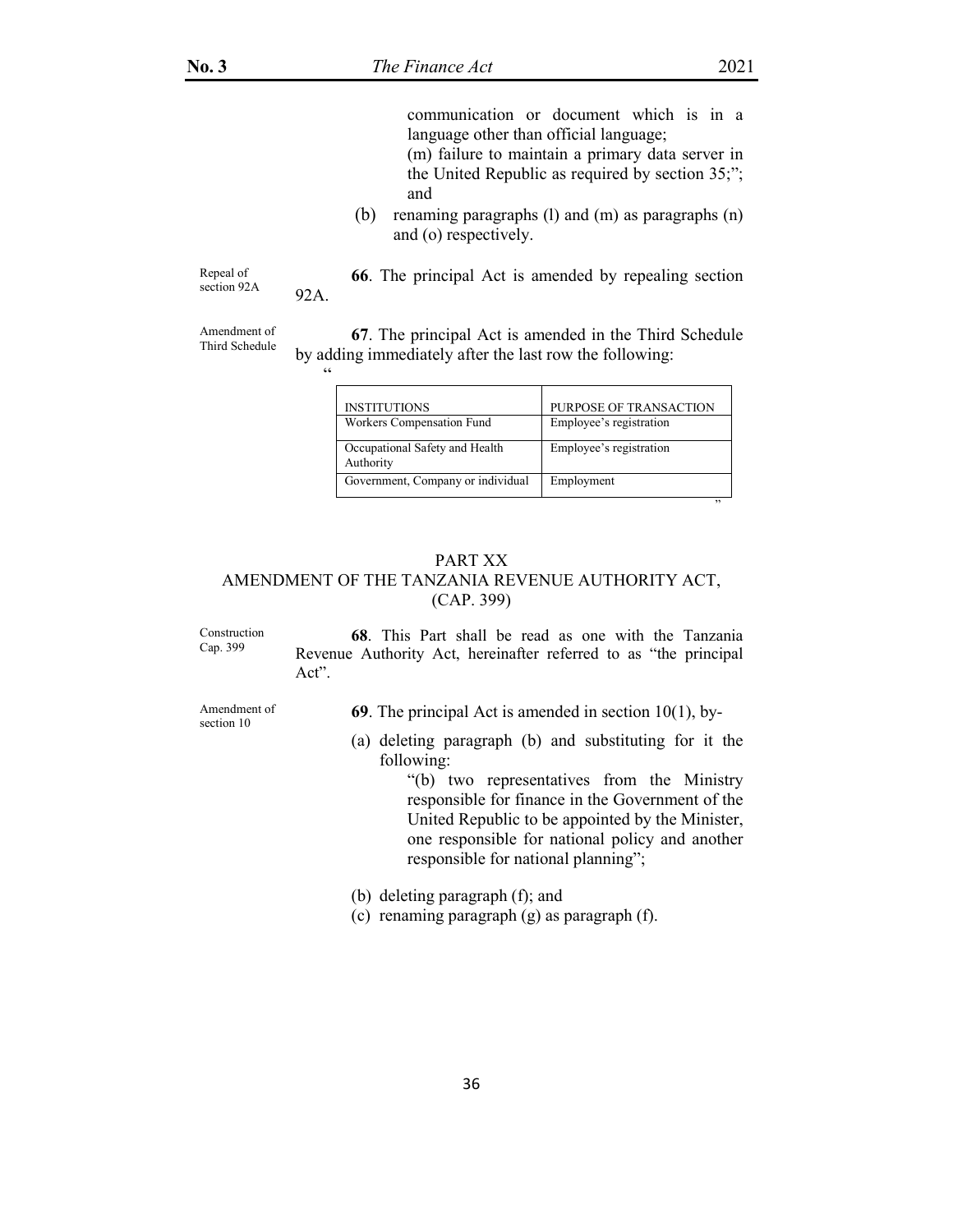# PART XXI AMENDMENT OF THE TAX REVENUE APPEALS ACT, (CAP. 408)

Construction Cap. 408 **70**. This Part shall be read as one with the Tax Revenue Appeals Act, hereinafter referred to as the "principal Act". Amendment of section 22 **71**. The principal Act is amended in section 22 by adding immediately after subsection (6) the following: "(7) A party to an appeal may, at any stage of the proceedings before the judgement is delivered by the Board or Tribunal as the case may be, apply for the

appeal to be settled amicably through mediation. (8) For purposes of subsection (7), the Board or

Tribunal shall-

- (a) require the parties to report the outcome of the mediation within a specified time and the Board or Tribunal shall issue a final order with respect to such mediation;
- (b) issue the final order upon submission of a written settlement agreement duly signed by both parties; and
- (c) not entertain an issue which has been settled amicably by parties under this section.".

# PART XXII AMENDMENT OF THE VALUE ADDED TAX ACT, (CAP. 148)

Construction Cap. 148

Amendment of section 3

- **72.** This part shall be read as one with the Value Added Tax Act, hereinafter referred to as the "principal Act".
	- **73.** The principal Act is amended in section 3, by-
	- (a) designating the content of section 3 as subsection (1); and
	- (b) adding immediately after subsection (1) as designated the following:

 "(2) Where in respect of any taxable supply of goods, the tax has been paid in Tanzania Zanzibar pursuant to the law for the time being in force in Tanzania Zanzibar, at the same rate as the rate applicable in Mainland Tanzania, the tax shall be deemed to have been paid on the taxable supply in accordance with the provisions of this Act and no tax shall be payable on its transfer to Mainland Tanzania.

(3) Where in respect of any taxable supply of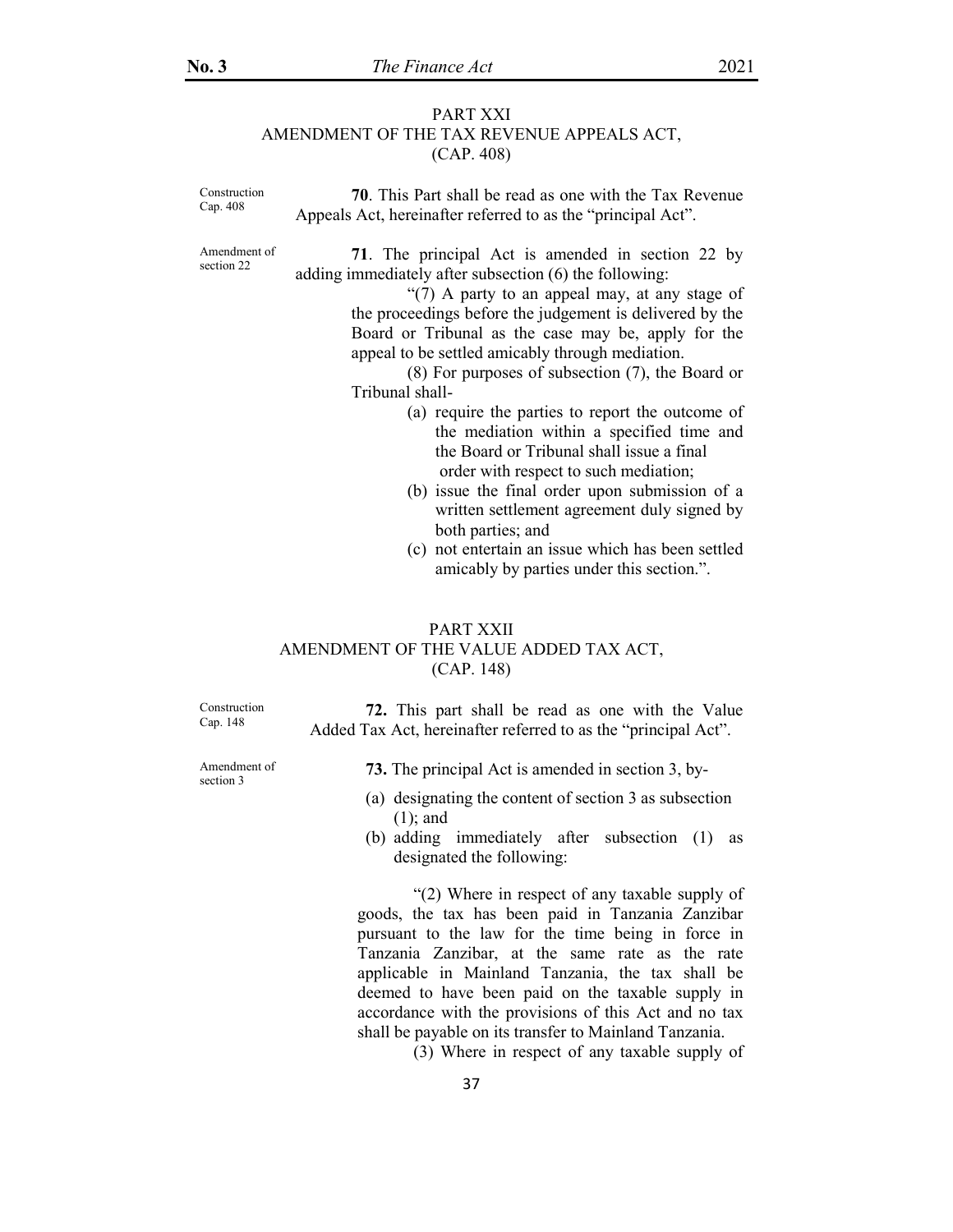goods, the value added tax has been paid in Tanzania Zanzibar at the rate lower than the rate applicable in Mainland Tanzania under this Act, the difference in the value added tax shall be deemed to have not been paid and shall be collected by Tanzania Revenue Authority from the taxable person upon transfer of goods to Mainland Tanzania in accordance with the provisions of this Act.

 (4) Where in respect of any taxable supply of goods, the supply is made directly by a taxable person in Mainland Tanzania to a recipient who is taxable person in Tanzania Zanzibar, the Tanzania Revenue Authority shall collect the value added tax and remit it to the Zanzibar Revenue Board.".

**74**. The principal Act is amended in section 6-

(a) by deleting subsection (2) and substituting for it the following:

 "(2) Notwithstanding the provisions of subsection (1), the Commissioner General may, upon application by an applicant in the prescribed form, exempt value added tax on-

- (a) importation of raw materials to be used solely in the manufacture of long-lasting mosquito nets;
- (b) importation by or supply to a Government entity of goods or services to be used solely for implementation of a project funded by-
	- (i) the Government;
	- (ii) a concessional loan, nonconcessional loan or grant through an agreement between the Government of the United Republic and another government, donor or lender of concessional loan or non-concessional loan; or
	- (iii) a grant agreement duly approved by the Minister in accordance with the provisions of the Government Loans, Grants and Guarantees Act entered between local government authority and a donor:

 Provided that, such agreement provides for value added tax exemption on goods or services; or

(c) importation or supply of goods or services for the relief of natural calamity or

Amendment of section 6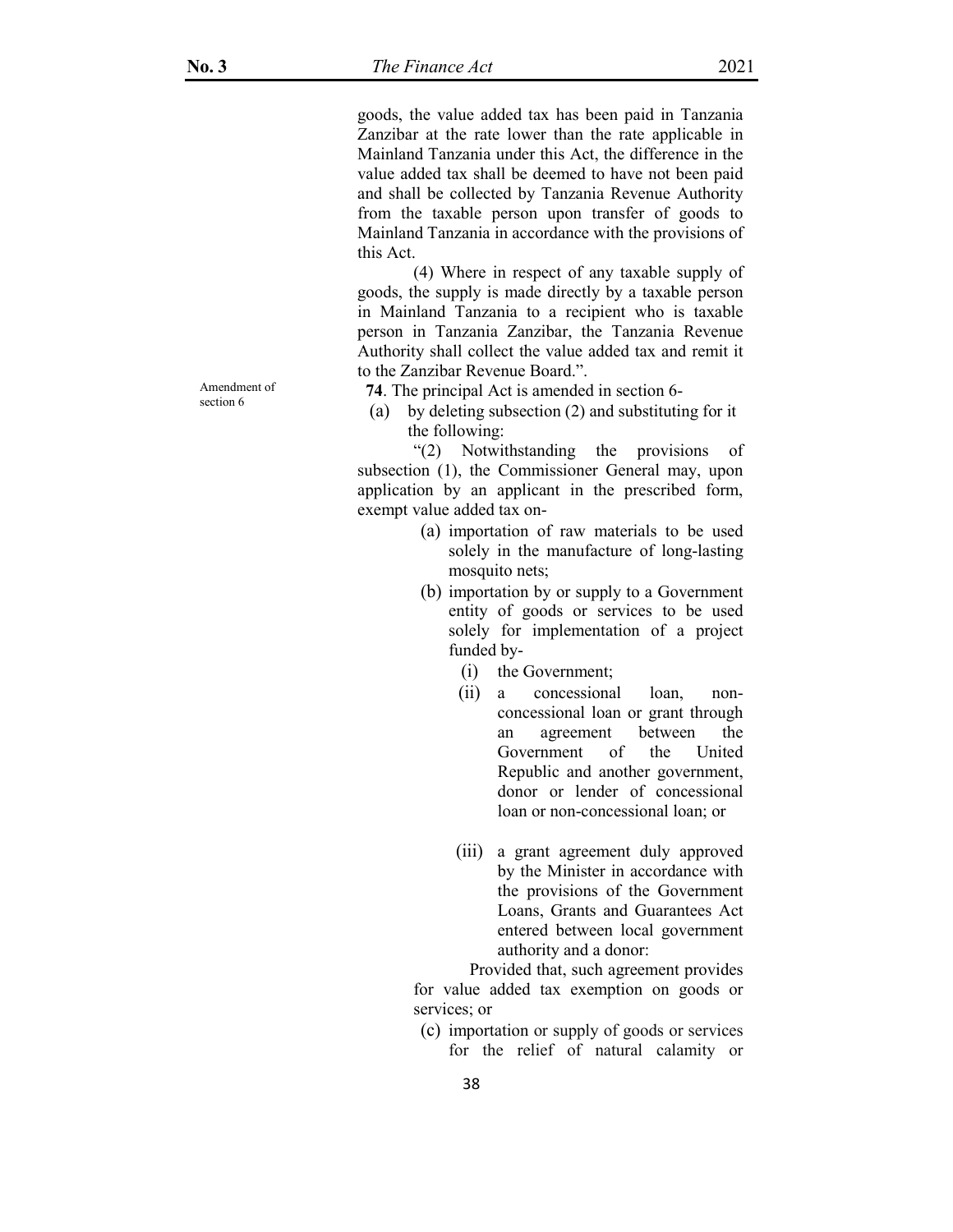disaster;

(d) importation by or supply of goods or services to an entity having an agreement with the Government of the United Republic for purpose of operating or executing a strategic project:

 Provided that, such agreement provides for value added tax exemption on goods or services;

(e) an importation by or supply of goods or services to a non-governmental organisation having an agreement with the Government of the United Republic solely for project implemented by the respective non-governmental organisation:

 Provided that, such agreement provides for value added tax exemption on goods or services.";

- (b) in subsection (4), by deleting the words "The order issued by the Minister" and substituting for them the words "The exemption issued by the Commissioner";
- (c) by deleting subsection (5) and substituting for it the following:

 "(5) The Minister may, for better carrying out of the provisions of this section, make regulations prescribing the manner of application, granting and monitoring utilization of exemption granted.";

- (d) by deleting subsections  $(6)$  and  $(7)$ ;
- (e) renumbering subsection (8) as subsection (6);
- (f) adding immediately after subsection (6) as renumbered the following:

 "(7) For purposes of this section, "applicant" means-

- (a) a local manufacturer of long-lasting mosquito nets having a performance agreement with the Government of the United Republic;
- (b) a Government entity;
- (c) a local government authority;
- (d) non-governmental organization; and
- (e) an entity having an agreement with the Government of the United Republic for purpose of operating or executing a strategic project.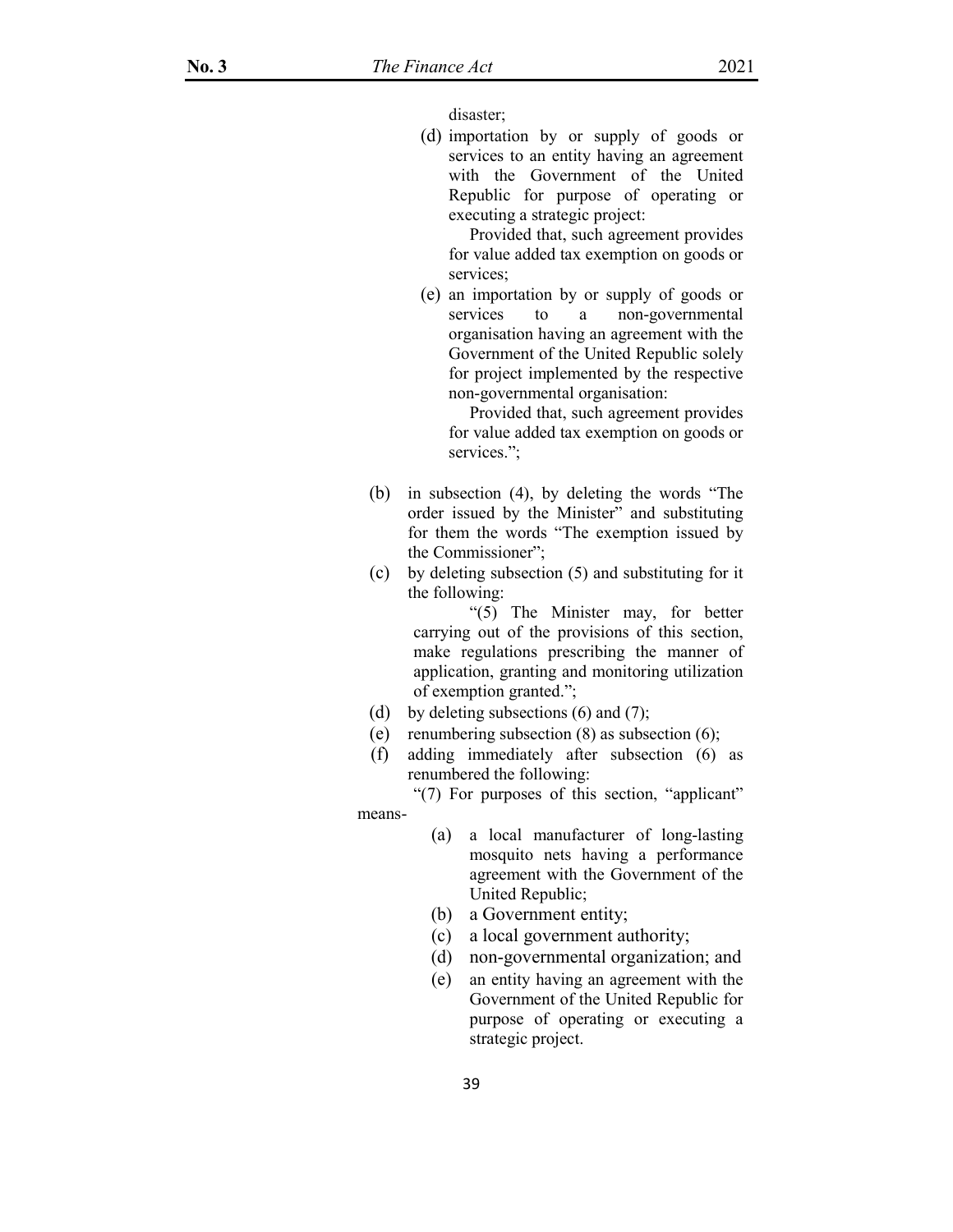(8) For the purpose of subsection  $(2)(d)$ , a strategic project shall be a project that has been so determined by the Cabinet.".

| Amendment of<br>section 11 | 75. The principal Act is amended in section 11 by<br>deleting subsection (10) and substituting for it the following -<br>" $(10)$ For purposes of this section,<br>"capital goods" means goods classifiable under<br>Chapters 84, 85, and 90 of Annex 1 to the<br>Protocol on the Establishment of the East<br>African Community Customs Union:<br>Provided that, the<br>goods<br>are<br>not<br>imported for the purpose of resale in the<br>ordinary course of carrying on the person's<br>economic activity, whether or not in the form or<br>state in which the goods were imported.". |
|----------------------------|-------------------------------------------------------------------------------------------------------------------------------------------------------------------------------------------------------------------------------------------------------------------------------------------------------------------------------------------------------------------------------------------------------------------------------------------------------------------------------------------------------------------------------------------------------------------------------------------|
| Repeal of section<br>55A   | 76. The principal Act is amended by repealing section<br>55A.                                                                                                                                                                                                                                                                                                                                                                                                                                                                                                                             |
| Amendment of<br>section 59 | 77. The principal Act is amended in section 59-                                                                                                                                                                                                                                                                                                                                                                                                                                                                                                                                           |
|                            | $(a)$ in subsection $(3)$ , by adding immediately after<br>paragraph (e) the following:<br>"(f) a supply of transportation and incidental<br>services to an international pipeline.";<br>(b) in subsection (4), by adding immediately below<br>the definition of the term "stores" the following:<br>"international pipeline" means a cross border<br>pipeline for transportation of crude oil<br>from a foreign country to a port<br>facility in the United Republic in<br>which such crude oil is exported to<br>another foreign country.".                                             |
| Amendment of<br>section 94 | <b>78</b> . The principal Act is amended in section $94(2)$ by<br>deleting paragraph (g) and substituting for it the following:<br>"(g) prescribing for the manner of remission of value<br>added tax collected for goods supplied to a registered<br>taxable person in Tanzania Zanzibar;".                                                                                                                                                                                                                                                                                              |
| Amendment of<br>Schedule   | 79. The principal Act is amended in the Schedule-<br>$(a)$ in Part I-<br>(i)<br>in Item 6, by deleting sub-item 2 and<br>substituting for it the following:                                                                                                                                                                                                                                                                                                                                                                                                                               |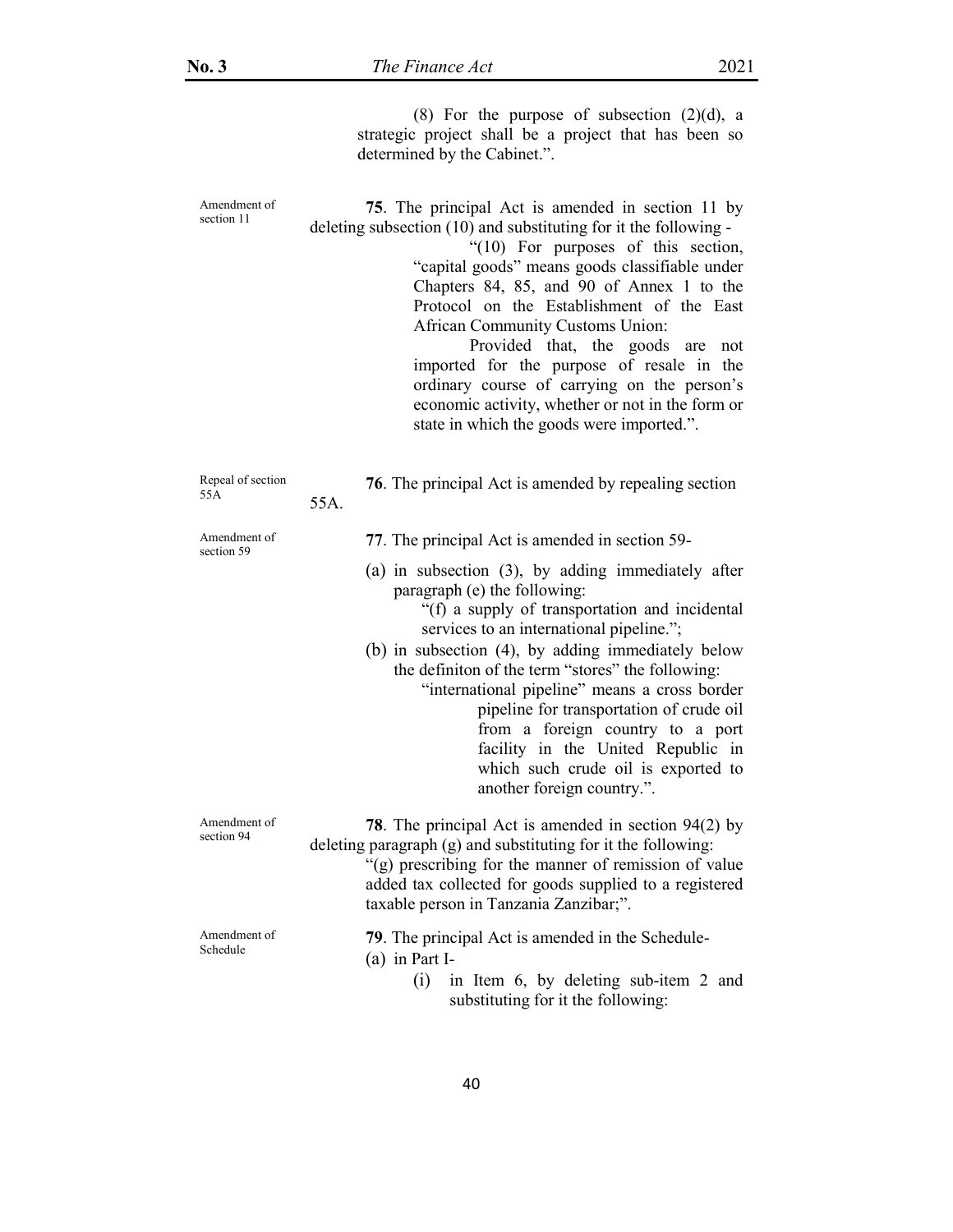| $\epsilon$ |     |                               |             |
|------------|-----|-------------------------------|-------------|
|            | N0. | Implements                    | HSC         |
|            |     | Aluminium and Stainless-Steel | 7310.29.90. |
|            |     | Milk Cans                     | 7310.10.00  |
|            |     |                               | 7612.90.90  |
|            |     |                               | ,,          |
|            |     |                               |             |

(ii) in Item 13, by adding immediately after sub-item 5 the following:  $\ddot{\epsilon}$ 

| Livestock farming insurance |  |
|-----------------------------|--|
|                             |  |

- (iii) in item 7, by deleting the phrase "and printed for use by a local manufacturer whose name appears on the packing material" appearing immediately after the word "products" in sub item (1).
- (iv) in item 15, by adding immediately after sub-item 10 the following:

|  | C |
|--|---|
|  |   |

| 11. | Crude oil | 2709.00.00 |    |
|-----|-----------|------------|----|
|     |           |            | ,, |

- (v) in item 21, by deleting the words "solar lights";
- (vi) by adding immediately after item 26 the following:

"27. A supply or importation of smart phones of HS Code 8517.12.00, tablets of HS Code 8471.30.00 or HS Code 8517.12.00 and modems of HS Code 8517.62.00 or 8517.69.00";

(b) in Part II, by adding immediately after item 24 the following-